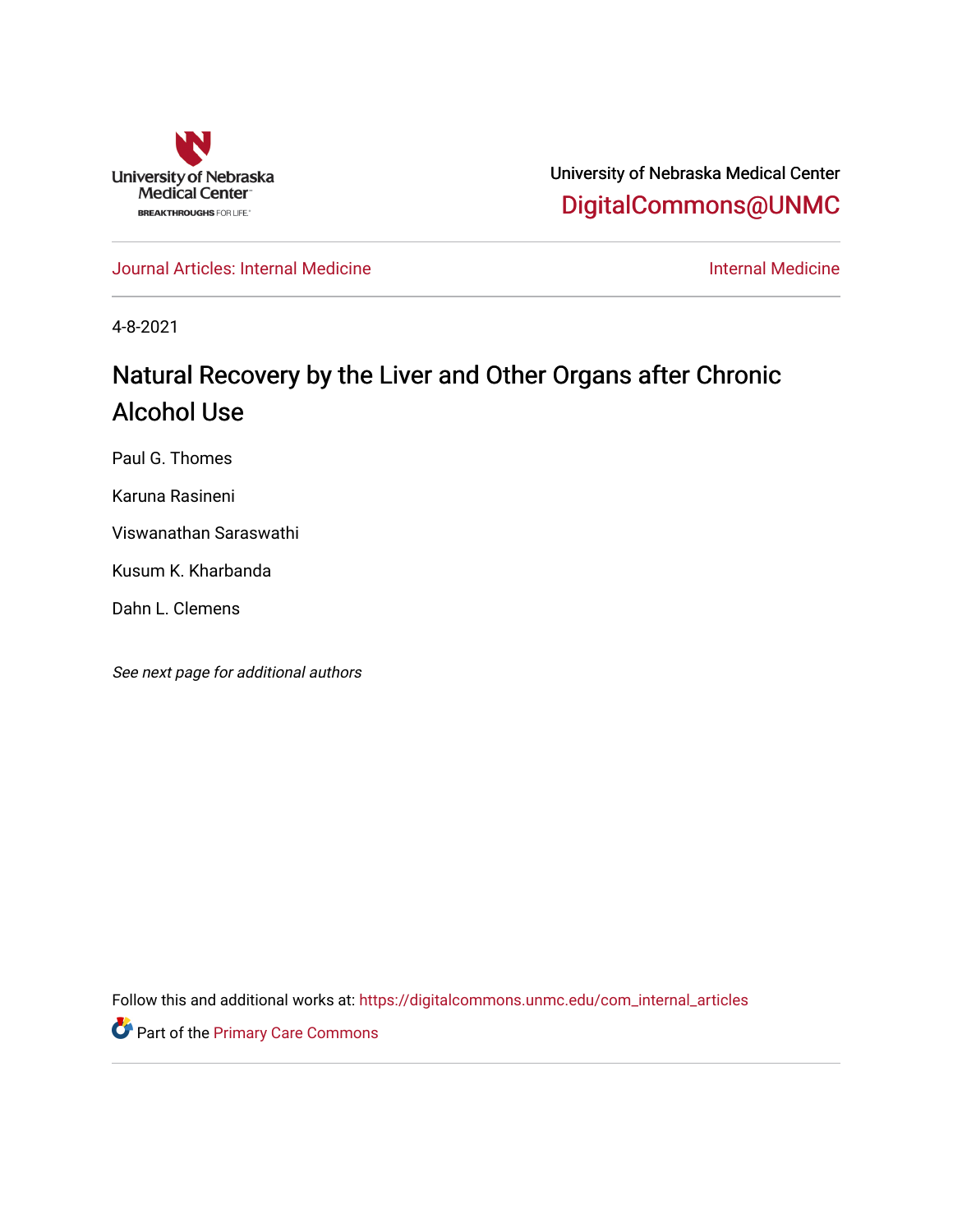#### Authors

Paul G. Thomes, Karuna Rasineni, Viswanathan Saraswathi, Kusum K. Kharbanda, Dahn L. Clemens, Sarah A. Sweeney, Jacy L. Kubik, Terrence M. Donohue, and Carol A. Casey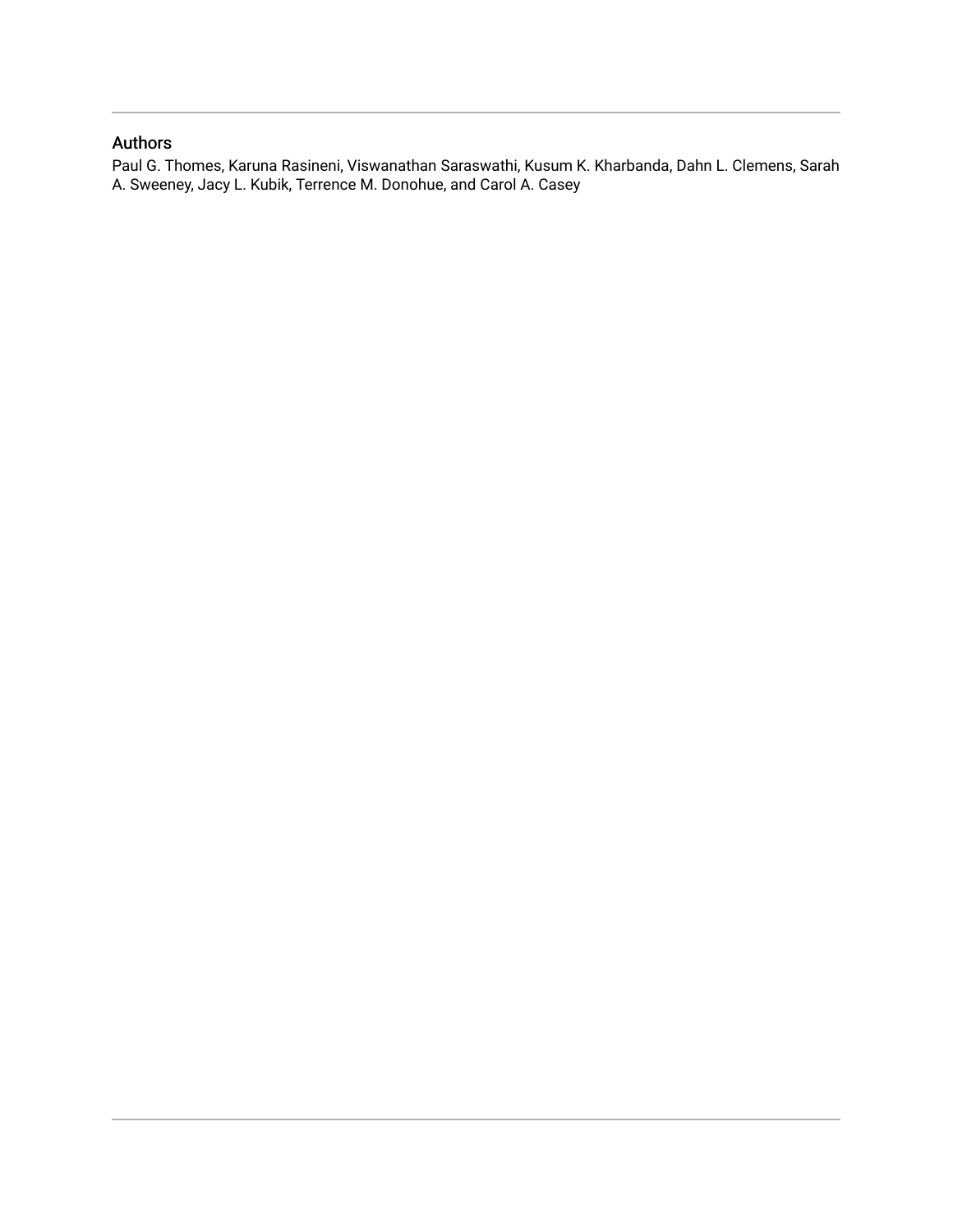Alcohol Res. 2021;41(1):05 · https://doi.org/10.35946/arcr.v41.1.05

Published: 8 April 2021

# **NATURAL RECOVERY BY THE LIVER AND OTHER ORGANS AFTER CHRONIC ALCOHOL USE**

 ${\bf Doul}$  C. Thomas  $1.2$  Kowyne Dosinoni  $1.2$  Viswanathan Sayeswathi  $2.3$  Kusym K. Khaybanda  $1.$  $\mathbf{Doh}$  **5**  $\mathbf{Glamens}$   $4.5$   $\mathbf{Sowch}$   $\mathbf{A}$   $\mathbf{Swannay}$   $1.2$   $\mathbf{Iow}$  **i**  $1.2$   $\mathbf{Tawana}$  **M**  $\mathbf{Danabus}$   $\mathbf{Iw}$  1. and  $C$  and  $A$   $C$  assault

- $\mathcal{L} = \mathcal{L} \times \mathcal{L} = \mathcal{L} \times \mathcal{L} = \mathcal{L} \times \mathcal{L} = \mathcal{L} \times \mathcal{L} = \mathcal{L} \times \mathcal{L} = \mathcal{L} \times \mathcal{L} = \mathcal{L} \times \mathcal{L} = \mathcal{L} \times \mathcal{L} = \mathcal{L} \times \mathcal{L} = \mathcal{L} \times \mathcal{L} = \mathcal{L} \times \mathcal{L} = \mathcal{L} \times \mathcal{L} = \mathcal{L} \times \mathcal{L} = \mathcal{L} \times \mathcal{L} = \mathcal$  $\sim$   $\sim$   $\sim$   $\sim$   $\sim$   $\sim$   $\sim$
- i <sup>B</sup> <sup>C</sup> <sup>D</sup> <sup>E</sup> <sup>F</sup> <sup>G</sup> <sup>H</sup> <sup>C</sup> <sup>I</sup> <sup>G</sup> <sup>J</sup> <sup>K</sup> <sup>L</sup> <sup>I</sup> <sup>G</sup> <sup>C</sup> <sup>F</sup> <sup>I</sup> <sup>E</sup> <sup>M</sup> <sup>N</sup> <sup>C</sup> <sup>O</sup> <sup>P</sup> <sup>Q</sup> <sup>P</sup> <sup>I</sup> <sup>C</sup> <sup>R</sup> <sup>S</sup> <sup>C</sup> <sup>Q</sup> <sup>G</sup> <sup>P</sup> <sup>J</sup> <sup>I</sup> <sup>J</sup> <sup>K</sup> <sup>B</sup> <sup>P</sup> <sup>E</sup> [ <sup>C</sup> <sup>G</sup> <sup>C</sup> <sup>U</sup> <sup>R</sup> <sup>j</sup> <sup>I</sup> <sup>O</sup> <sup>J</sup> <sup>Q</sup> <sup>F</sup> <sup>P</sup> <sup>I</sup> <sup>J</sup> <sup>M</sup> <sup>J</sup> <sup>V</sup> <sup>W</sup> <sup>R</sup> <sup>E</sup> <sup>I</sup> <sup>O</sup> <sup>N</sup> <sup>C</sup> <sup>G</sup> <sup>E</sup> [ <sup>J</sup> <sup>M</sup> <sup>P</sup> <sup>U</sup> <sup>H</sup> <sup>R</sup> <sup>X</sup> <sup>I</sup> <sup>P</sup> Y <sup>C</sup> <sup>F</sup> <sup>U</sup> <sup>P</sup> G <sup>W</sup> <sup>J</sup> <sup>K</sup>  $\mathbf{r} = \mathbf{r} - \mathbf{r} - \mathbf{r}$
- $\sim$   $\sim$   $\sim$   $\sim$   $\sim$   $\sim$   $\sim$   $\sim$
- $\mathbf{F}$  i a p  $\mathbf{F}$  a  $\mathbf{F}$   $\mathbf{F}$  and  $\mathbf{F}$  and  $\mathbf{F}$   $\mathbf{F}$  and  $\mathbf{F}$   $\mathbf{F}$  and  $\mathbf{F}$   $\mathbf{F}$  and  $\mathbf{F}$   $\mathbf{F}$   $\mathbf{F}$  and  $\mathbf{F}$   $\mathbf{F}$   $\mathbf{F}$   $\mathbf{F}$   $\mathbf{F}$   $\mathbf{F}$   $\mathbf{F}$

r s t u v w  $\alpha$  u v  $\alpha$  v  $\alpha$  v  $\alpha$  w u v  $\alpha$  w  $\alpha$  w  $\alpha$  w  $\alpha$  w u v  $\alpha$  w u v  $\alpha$  w u v  $\alpha$  w u v  $\alpha$  w u v  $\alpha$  w  $\alpha$  w  $\alpha$  w  $\alpha$  w  $\alpha$  w  $\alpha$  w  $\alpha$  w  $\alpha$  w  $\alpha$  w  $\alpha$  w  $\alpha$  w  $\alpha$  w  $\alpha$  w  $\alpha$  w ¡ ¢ £ ¤ ¥ ¡ ¦ § ¨ © £ ¨ <sup>ª</sup> © ¥ « ¨ <sup>¬</sup> £ § § ¨ © £ ¨ ¤ ¥ ¤ ® ¯ £ ¨ ¥ « ¥ © ¥ § ¨ ¨  ay sandaki a ka alaaki wa maana waa dagaan waa jiray waxee yaan ay ay ay ay ay ahaa dada wada ay ka aka ak  ${\bf x}$  , we will define the set with the set with  ${\bf x}$  and  ${\bf x}$  and  ${\bf x}$   ${\bf x}$  and  ${\bf x}$   ${\bf x}$   ${\bf x}$   ${\bf x}$   ${\bf x}$   ${\bf x}$   ${\bf x}$   ${\bf x}$   ${\bf x}$   ${\bf x}$   ${\bf x}$   ${\bf x}$   ${\bf x}$   ${\bf x}$   ${\bf x}$   ${\bf x}$   ${\bf x}$   ${\bf x}$   ${\bf x}$ and bone. Most significantly, the recovery process after cessation of alcohol consumption Ñ <sup>Ò</sup> <sup>Ó</sup> <sup>Ô</sup> <sup>Õ</sup> <sup>Ò</sup> <sup>Ñ</sup> <sup>Ö</sup> <sup>×</sup> <sup>Ø</sup> <sup>Ù</sup> <sup>Ô</sup> <sup>Ø</sup> <sup>Ø</sup> <sup>×</sup> <sup>Ú</sup> <sup>Û</sup> <sup>Ò</sup> <sup>Ü</sup> <sup>Ý</sup> <sup>Õ</sup> <sup>Ò</sup> <sup>Þ</sup> <sup>ß</sup> <sup>à</sup> <sup>á</sup> <sup>Ò</sup> <sup>Ñ</sup> <sup>Ö</sup> <sup>Ò</sup> <sup>ß</sup> <sup>Ñ</sup> <sup>Ø</sup> <sup>Ô</sup> <sup>à</sup> <sup>â</sup> <sup>Ò</sup> <sup>ß</sup> <sup>Õ</sup> <sup>Ö</sup> <sup>ß</sup> <sup>Û</sup> <sup>Ó</sup> <sup>Ô</sup> <sup>â</sup> <sup>Ô</sup> <sup>Û</sup> <sup>ã</sup> <sup>Ø</sup> <sup>Ò</sup> <sup>ä</sup> <sup>á</sup> <sup>â</sup> <sup>Ò</sup> <sup>Û</sup> <sup>×</sup> <sup>Õ</sup> <sup>Ò</sup> <sup>Ñ</sup> <sup>â</sup> <sup>ß</sup> <sup>Ø</sup> <sup>ß</sup> <sup>Ñ</sup> <sup>Ò</sup> <sup>å</sup> <sup>ß</sup> <sup>Ñ</sup> <sup>æ</sup> <sup>ß</sup> <sup>Ú</sup> <sup>Û</sup> <sup>Ò</sup> regenerative capacity and, following alcohol removal, can recover a significant portion of è <sup>é</sup> <sup>ê</sup> <sup>ë</sup> <sup>ì</sup> <sup>í</sup> <sup>î</sup> <sup>ï</sup> <sup>ê</sup> <sup>è</sup> <sup>ð</sup> <sup>ñ</sup> <sup>è</sup> <sup>ë</sup> <sup>ò</sup> <sup>ò</sup> <sup>ï</sup> <sup>ó</sup> <sup>ô</sup> <sup>õ</sup> <sup>ó</sup> <sup>ö</sup> <sup>÷</sup> <sup>è</sup> <sup>ò</sup> <sup>è</sup> <sup>ö</sup> <sup>ì</sup> <sup>ê</sup> <sup>ï</sup> <sup>ó</sup> <sup>ø</sup> <sup>è</sup> <sup>é</sup> <sup>ù</sup> <sup>ò</sup> <sup>ì</sup> <sup>ø</sup> <sup>ó</sup> <sup>é</sup> <sup>ê</sup> <sup>ó</sup> <sup>é</sup> <sup>í</sup> <sup>ó</sup> <sup>é</sup> <sup>î</sup> <sup>ø</sup> <sup>ó</sup> <sup>ö</sup> <sup>ø</sup> <sup>è</sup> <sup>í</sup> <sup>ï</sup> <sup>ö</sup> <sup>ê</sup> <sup>è</sup> <sup>ð</sup> <sup>÷</sup> <sup>ò</sup> <sup>ú</sup> <sup>è</sup> <sup>é</sup> <sup>î</sup> <sup>÷</sup> <sup>ï</sup> <sup>ë</sup> <sup>ò</sup> <sup>ó</sup> <sup>é</sup> <sup>è</sup> <sup>ö</sup>  $\boldsymbol{i}$  is the set of the set of the set of the set of the set of the set of the set of the set of the set of the set of the set of the set of the set of the set of the set of the set of the set of the set of the set of t ethanol, as metabolism influences the organ's degree of injury. Damage sustained by the  ${\bf v}$  , we zet  ${\bf v}$  and  ${\bf v}$  and  ${\bf v}$  in the  ${\bf v}$  v  ${\bf v}$  where  ${\bf v}$  we we we will zet  ${\bf v}$  where  ${\bf v}$ 

**KEY WORDS:** alcohol use disorder: alcohol-associated liver disease: alcohol abstinence:  ${\bf x}$  , we use the set of the set of the set of the set of the set of the set of the set of the set of the set of the set of the set of the set of the set of the set of the set of the set of the set of the set of the set

 $\sim$   $\sim$   $\sim$   $\sim$   $\sim$   $\sim$   $\sim$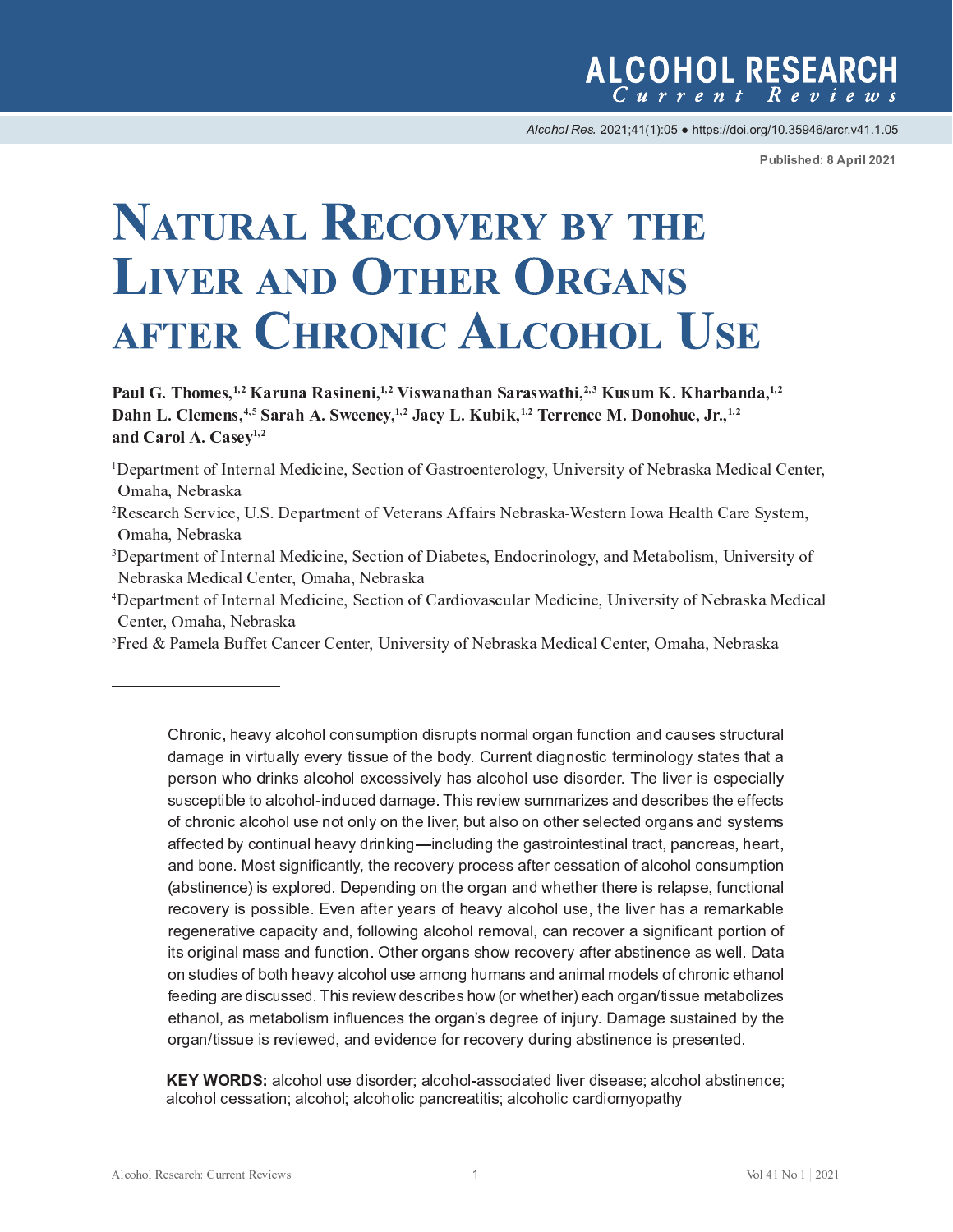# **INTRODUCTION**

 $E = \frac{1}{2} \frac{1}{2} \frac{1}{2} \frac{1}{2} \frac{1}{2} \frac{1}{2} \frac{1}{2} \frac{1}{2} \frac{1}{2} \frac{1}{2} \frac{1}{2} \frac{1}{2} \frac{1}{2} \frac{1}{2} \frac{1}{2} \frac{1}{2} \frac{1}{2} \frac{1}{2} \frac{1}{2} \frac{1}{2} \frac{1}{2} \frac{1}{2} \frac{1}{2} \frac{1}{2} \frac{1}{2} \frac{1}{2} \frac{1}{2} \frac{1}{2} \frac{1}{2} \frac{1}{2} \frac{1}{2} \$  $E_{\rm eff}$  , and the distribution of the distribution of the distribution of the distribution of the  $\mu$  $G_{\rm eff}$  U l  $G_{\rm eff}$  and  $G_{\rm eff}$  is the linear mass  $G_{\rm eff}$  and  $G_{\rm eff}$  and  $G_{\rm eff}$  and  $G_{\rm eff}$  $G = \{x \in \mathbb{R}^d : |x| \leq \sqrt{2} \}$  . We use the probability of  $\mathbb{R}^d$  is the probability of  $\mathbb{R}^d$  $\mathbf{F} = \mathbf{F} \mathbf{F} \mathbf{F} \mathbf{F} \mathbf{F} \mathbf{F} \mathbf{F} \mathbf{F} \mathbf{F} \mathbf{F} \mathbf{F} \mathbf{F} \mathbf{F} \mathbf{F} \mathbf{F} \mathbf{F} \mathbf{F} \mathbf{F} \mathbf{F} \mathbf{F} \mathbf{F} \mathbf{F} \mathbf{F} \mathbf{F} \mathbf{F} \mathbf{F} \mathbf{F} \mathbf{F} \mathbf{F} \mathbf{F} \mathbf{F} \mathbf{F} \mathbf{F} \mathbf{F} \mathbf{F} \mathbf$ P <sup>I</sup> <sup>Q</sup> <sup>M</sup> l <sup>O</sup> <sup>P</sup> <sup>I</sup> <sup>V</sup> <sup>G</sup> \_ <sup>C</sup> <sup>V</sup> <sup>E</sup> <sup>U</sup> <sup>G</sup> <sup>F</sup> <sup>J</sup> <sup>P</sup> <sup>I</sup> <sup>G</sup> <sup>C</sup> <sup>U</sup> <sup>G</sup> <sup>P</sup> <sup>I</sup> <sup>E</sup> <sup>M</sup> <sup>A</sup> <sup>T</sup> <sup>L</sup> <sup>B</sup> <sup>G</sup> <sup>F</sup> <sup>E</sup> <sup>Q</sup> <sup>G</sup> <sup>R</sup> <sup>D</sup> <sup>E</sup> <sup>I</sup> <sup>Q</sup> <sup>F</sup> <sup>C</sup> <sup>E</sup> <sup>U</sup> <sup>R</sup>  $\mathcal{L}_\mathcal{L}$  and  $\mathcal{L}_\mathcal{L}$  is a contribution of the properties of the properties of the properties of the properties of the properties of the properties of the properties of the properties of the properties of the  $\mathcal{L} = \mathcal{L} = \mathcal{L} = \mathcal{L} = \mathcal{L} = \mathcal{L} = \mathcal{L}$ 

As the largest internal organ and the first to  $U_{\rm eff}$  and  $U_{\rm eff}$  is the first part of  $\mu$  in  $\mu$  and  $\mu$  is the interpretation of  $\mu$  $Y \subset \mathbb{R}^n$  is a matrix of the p indice  $\mathbb{R}^n$  and  $\mathbb{R}^n$  of  $\mathbb{R}^n$  indices  $\mathbb{R}^n$  $D_{\rm eff}$  is the  $\Gamma$  -c with  $\Gamma$  and  $\Gamma$  and  $\Gamma$  and  $\Gamma$  and  $\Gamma$  is the  $\Gamma$  -c  $\Gamma$  is the  $\Gamma$ (i.e., chemically converts or oxidizes) alcohol to  $M_{\rm H}$  ,  $M_{\rm H}$  is the distribution of the distribution of  $\mu$  and  $\mu$  and  $\mu$  and  $\mu$ the first metabolite generated by alcohol  $J_{\rm eff}$  is a gradient of the maximum matrix  $\sim$  experiments of  $\sim$  and  $\sim$   $\sim$  $\mathcal{L}_{\mathcal{L}}$  and  $\mathcal{L}_{\mathcal{L}}$  and  $\mathcal{L}_{\mathcal{L}}$  is a differential definition of the gradient condition of  $\mathcal{L}_{\mathcal{L}}$  $\mathbf{A}$  $E = \frac{1}{2}$  is a gradient of the contract  $\mathcal{L}$  and  $\mathcal{L}$  and  $\mathcal{L}$  and  $\mathcal{L}$  and  $\mathcal{L}$  and  $\mathcal{L}$ G J C P Q U L E I L (U G E I L E M C U P I L E M C U P I L E M C U P I L E M C U P I L E M C U P I L E M Q J A J G  $\sim$  C  $\sim$  C  $\sim$  C  $\sim$  C  $\sim$  C  $\sim$  C  $\sim$  C  $\sim$  C  $\sim$  C  $\sim$  C  $\sim$  C  $\sim$  C  $\sim$  C  $\sim$  C  $\sim$  C  $\sim$  C  $\sim$  C  $\sim$  C  $\sim$  C  $\sim$  C  $\sim$  C  $\sim$  C  $\sim$  C  $\sim$  C  $\sim$  C  $\sim$  C  $\sim$  C  $\sim$  C  $\sim$  C  $\sim$  C  $\sim$  C E <sup>U</sup> <sup>U</sup> <sup>J</sup> <sup>Q</sup> <sup>P</sup> <sup>E</sup> <sup>G</sup> <sup>C</sup> <sup>O</sup> <sup>M</sup> <sup>P</sup> Y <sup>C</sup> <sup>F</sup> <sup>O</sup> <sup>P</sup> <sup>U</sup> <sup>C</sup> <sup>E</sup> <sup>U</sup> <sup>C</sup> <sup>A</sup> <sup>d</sup> <sup>J</sup> <sup>B</sup> <sup>B</sup> <sup>P</sup> <sup>U</sup> <sup>J</sup> <sup>I</sup> <sup>C</sup> <sup>J</sup> <sup>K</sup> <sup>G</sup> \_ <sup>C</sup> <sup>M</sup> <sup>C</sup> <sup>E</sup> <sup>O</sup> <sup>P</sup> <sup>I</sup> <sup>V</sup> O P U C E U C E U C P I G U C O S G E G E G E G E G E G E G G E G G E G G E G G E G G G G G G G G G G G G G G

d K G  $\Gamma$  is the  $\Gamma$  -p in  $\Gamma$  in  $\Gamma$  in  $\Gamma$  is the  $\Gamma$  -p in  $\Gamma$  in  $\Gamma$  is the  $\Gamma$  in  $\Gamma$  in  $\Gamma$  $J_{\rm eff}$  is the contract of the contract of the contract of the contract of the contract of the contract of the contract of the contract of the contract of the contract of the contract of the contract of the contract of t F <sup>C</sup> <sup>M</sup> <sup>E</sup> <sup>D</sup> <sup>U</sup> <sup>C</sup> <sup>A</sup> <sup>P</sup> <sup>b</sup> <sup>C</sup> <sup>b</sup> <sup>R</sup> <sup>F</sup> <sup>C</sup> <sup>U</sup> <sup>l</sup> <sup>H</sup> <sup>D</sup> <sup>G</sup> <sup>P</sup> <sup>J</sup> <sup>I</sup> <sup>J</sup> <sup>K</sup> <sup>O</sup> <sup>F</sup> <sup>P</sup> <sup>I</sup> \ <sup>P</sup> <sup>I</sup> <sup>V</sup> <sup>B</sup> <sup>b</sup> ^ F <sup>V</sup> <sup>E</sup> <sup>I</sup> <sup>O</sup> <sup>E</sup> <sup>H</sup> <sup>E</sup> <sup>V</sup> <sup>C</sup> D E F G G E L U C G E L U C G E L U C H U C G E L U C H U G E L U C H W H C U C H W H C U G E L U G E L U C U G \_ <sup>E</sup> <sup>G</sup> <sup>Q</sup> <sup>E</sup> <sup>G</sup> <sup>E</sup> <sup>M</sup> W <sup>H</sup> <sup>C</sup> <sup>G</sup> \_ <sup>C</sup> <sup>H</sup> <sup>C</sup> <sup>G</sup> <sup>E</sup> [ <sup>J</sup> <sup>M</sup> <sup>P</sup> <sup>U</sup> <sup>H</sup> <sup>J</sup> <sup>K</sup> <sup>E</sup> <sup>Q</sup> <sup>C</sup> <sup>G</sup> <sup>E</sup> <sup>M</sup> <sup>O</sup> <sup>C</sup> \_ <sup>W</sup> <sup>O</sup> <sup>C</sup>  $C = \{x \in \mathbb{R}^d : |x| \leq \sqrt{2} \}$  , where  $\mathbb{R}^d$  is the proof of  $\mathbb{R}^d$  and  $\mathbb{R}^d$  of  $\mathbb{R}^d$ [ <sup>P</sup> <sup>J</sup> <sup>H</sup> <sup>J</sup> <sup>M</sup> <sup>C</sup> <sup>Q</sup> <sup>l</sup> <sup>M</sup> <sup>C</sup> <sup>U</sup> <sup>A</sup> <sup>C</sup> <sup>b</sup> <sup>V</sup> <sup>b</sup> <sup>R</sup> <sup>D</sup> <sup>F</sup> <sup>J</sup> <sup>G</sup> <sup>C</sup> <sup>P</sup> <sup>I</sup> <sup>U</sup> <sup>R</sup> <sup>M</sup> <sup>P</sup> D <sup>P</sup> <sup>O</sup> <sup>U</sup> <sup>R</sup> <sup>I</sup> <sup>l</sup> <sup>Q</sup> <sup>M</sup> <sup>C</sup> <sup>P</sup> <sup>Q</sup> <sup>E</sup> <sup>Q</sup> <sup>P</sup> <sup>O</sup> <sup>U</sup> <sup>B</sup>  $E = \frac{E}{\sqrt{2\pi}}$ We can expect the first density  $\mathcal{F}_\mathcal{A}$  and  $\mathcal{F}_\mathcal{A}$  and  $\mathcal{F}_\mathcal{A}$  and  $\mathcal{F}_\mathcal{A}$  and  $\mathcal{F}_\mathcal{A}$ Fically expected to the contract  $\mathcal{L} = \mathcal{L}$  . The contract of  $\mathcal{L} = \mathcal{L}$  is the contract of  $\mathcal{L} = \mathcal{L}$ of drinking, can recover a significant amount of its  $\mathcal{L}_{\mathcal{F}}$  is a particular with  $\mathcal{F}$ 

This review examines injury to selected organs

"natural recovery" after drinking ceases. Data  $\mathbb{E}_{\mathcal{L}}$  $J_{\rm eff}$  , and the interaction of the interaction of the interaction of the problem is defined as  $\mu$ E <sup>I</sup> <sup>O</sup> <sup>D</sup> <sup>F</sup> <sup>P</sup> <sup>I</sup> <sup>Q</sup> <sup>P</sup> D <sup>E</sup> <sup>M</sup> <sup>Q</sup> <sup>J</sup> <sup>H</sup> <sup>D</sup> <sup>J</sup> <sup>I</sup> <sup>C</sup> <sup>I</sup> <sup>G</sup> <sup>P</sup> <sup>I</sup> <sup>E</sup> <sup>M</sup> <sup>Q</sup> <sup>J</sup> \_ <sup>J</sup> <sup>M</sup> <sup>P</sup> <sup>Q</sup> [ <sup>C</sup> <sup>Y</sup> <sup>C</sup> <sup>F</sup> <sup>E</sup> <sup>V</sup> <sup>C</sup> <sup>U</sup> <sup>R</sup> E K C G U G U G U G U G G U G G R D E I Q F C G R D E I Q F C E F G R D E I O G R D E I O G R E F G R E I O G  $J_{\rm eff}$  is a gradient contract of  $\mu$  m  $R$  and  $\mu$  and  $\mu$  and  $\mu$  and  $\mu$  and  $\mu$   $\mu$  and  $\mu$ P <sup>U</sup> <sup>Q</sup> <sup>M</sup> <sup>J</sup> <sup>U</sup> <sup>C</sup> <sup>M</sup> W <sup>F</sup> <sup>C</sup> <sup>M</sup> <sup>E</sup> <sup>G</sup> <sup>C</sup> <sup>O</sup> <sup>G</sup> <sup>J</sup> <sup>G</sup> \_ <sup>C</sup> <sup>J</sup> <sup>F</sup> <sup>V</sup> <sup>E</sup> <sup>I</sup> <sup>E</sup> <sup>U</sup> <sup>O</sup> <sup>C</sup> <sup>V</sup> <sup>F</sup> <sup>C</sup> <sup>C</sup> <sup>J</sup> <sup>K</sup> <sup>P</sup> <sup>I</sup> <sup>&</sup>lt; <sup>l</sup> <sup>F</sup> <sup>W</sup> <sup>b</sup> The damage sustained by the organ/tissue is then  $\overline{C}$  contains the containing  $\overline{C}$  and  $\overline{C}$  and  $\overline{C}$  is a containing the containing  $\overline{C}$  $E \in \mathbb{R}^n$  is the probability of  $P$  if  $P$  is the probability of  $P$  if  $\mathbb{R}^n$  is the probability of  $P$ g a P  $\overline{P}$  P  $\overline{P}$  and  $\overline{P}$  is equal to  $\overline{P}$  in the mass of the mass of the contribution  $\overline{P}$  $C \subset \mathbb{R}^n$  , we can consider the constant  $\mathbb{R}^n$  in the value of  $\mathbb{R}^n$  in the value of  $\mathbb{R}^n$ or other compounds that suppress inflammation  $J_{\rm eff}$  F  $\sim$   $J_{\rm eff}$  and  $J_{\rm eff}$  is a contract of the matrix  $\sim$   $J_{\rm eff}$  and  $J_{\rm eff}$  and  $J_{\rm eff}$  $C_{\rm eff}$  is a group  $C_{\rm eff}$  group  $C_{\rm eff}$  group  $C_{\rm eff}$  and  $C_{\rm eff}$  is a group  $C_{\rm eff}$  $K_{\rm eff}$  is a contract of the distribution of  $\sigma$  and  $\sigma$  and  $\sigma$  and  $\sigma$  and  $\sigma$  and  $\sigma$  $G_{\rm eff}$   $G_{\rm eff}$   $G_{\rm eff}$   $G_{\rm eff}$   $G_{\rm eff}$   $G_{\rm eff}$   $G_{\rm eff}$   $G_{\rm eff}$   $G_{\rm eff}$   $G_{\rm eff}$   $G_{\rm eff}$   $G_{\rm eff}$   $G_{\rm eff}$   $G_{\rm eff}$   $G_{\rm eff}$   $G_{\rm eff}$   $G_{\rm eff}$   $G_{\rm eff}$   $G_{\rm eff}$   $G_{\rm eff}$   $G_{\rm eff}$   $G_{\rm eff}$   $G_{\rm eff}$   $G_{\rm eff}$   $G_{\rm$ 

# LIVER

### **Alcohol Metabolism in the Liver**

G \_ <sup>C</sup> <sup>M</sup> <sup>P</sup> Y <sup>C</sup> <sup>F</sup> <sup>P</sup> <sup>U</sup> <sup>G</sup> \_ <sup>C</sup> <sup>D</sup> <sup>F</sup> <sup>P</sup> <sup>H</sup> <sup>E</sup> <sup>F</sup> <sup>W</sup> <sup>U</sup> <sup>P</sup> G <sup>C</sup> <sup>J</sup> <sup>K</sup> <sup>E</sup> <sup>M</sup> <sup>Q</sup> <sup>J</sup> \_ <sup>J</sup> <sup>M</sup> <sup>H</sup> <sup>C</sup> <sup>G</sup> <sup>E</sup> [ <sup>J</sup> <sup>M</sup> <sup>P</sup> <sup>U</sup> <sup>H</sup> <sup>b</sup> The same two enzymes catalyze ethanol oxidation efficient enzyme is alcohol dehydrogenase (ADH), g  $\mathcal{P}_\mathrm{c}$  , we can expect the contribution of the G  $\mathcal{P}_\mathrm{c}$  and  $\mathcal{P}_\mathrm{c}$  is a set of  $\mathcal{P}_\mathrm{c}$ 2E1 (CYP2E1), is catalytically less efficient than d B h R [ l G P I G P I G P I G P I G E I G E I G E I G E I O E L G P I G E I G G P I G G E I O E G P I G G P  $\mathbf{A}$  $P$  is the interaction of the interaction of  $P$  is the interaction of  $\mathcal{P}$  and  $\mathcal{P}$  and  $\mathcal{P}$  $E_{\rm eff}$  and  $E_{\rm eff}$  is the distribution of  $\mu$  and  $\mu$  and  $\mu$  and  $\mu$   $\mu$  and  $\mu$ rapidly detoxified by its conversion to acetate by the C <sup>I</sup> <sup>H</sup> <sup>W</sup> <sup>H</sup> <sup>C</sup> <sup>E</sup> <sup>M</sup> <sup>O</sup> <sup>C</sup> \_ <sup>W</sup> <sup>O</sup> <sup>C</sup> <sup>O</sup> <sup>C</sup> \_ <sup>W</sup> <sup>O</sup> <sup>F</sup> <sup>J</sup> <sup>V</sup> <sup>C</sup> <sup>I</sup> <sup>E</sup> <sup>U</sup> <sup>C</sup> <sup>A</sup> <sup>d</sup> <sup>J</sup> <sup>B</sup> <sup>h</sup> <sup>B</sup> <sup>b</sup> <sup>I</sup> > Q <sup>N</sup> <sup>E</sup> <sup>I</sup> <sup>W</sup>  $\mathcal{L}_{\mathcal{L}}$  for  $\mathcal{L}_{\mathcal{L}}$  for  $\mathcal{L}_{\mathcal{L}}$  and  $\mathcal{L}_{\mathcal{L}}$  and  $\mathcal{L}_{\mathcal{L}}$  and  $\mathcal{L}_{\mathcal{L}}$  and  $\mathcal{L}_{\mathcal{L}}$ P <sup>I</sup> <sup>&</sup>lt; <sup>l</sup> <sup>F</sup> <sup>W</sup> <sup>b</sup> <sup>d</sup> <sup>U</sup> <sup>P</sup> <sup>I</sup> \_ <sup>l</sup> <sup>H</sup> <sup>E</sup> <sup>I</sup> <sup>U</sup> <sup>R</sup> <sup>K</sup> <sup>E</sup> <sup>G</sup> <sup>G</sup> <sup>W</sup> <sup>M</sup> <sup>P</sup> Y <sup>C</sup> <sup>F</sup> <sup>A</sup> <sup>U</sup> <sup>G</sup> <sup>C</sup> <sup>E</sup> <sup>G</sup> <sup>J</sup> <sup>U</sup> <sup>P</sup> <sup>U</sup> <sup>B</sup> <sup>P</sup> <sup>U</sup> <sup>G</sup> \_ <sup>C</sup>  $C_{\rm eff}$  , where  $\alpha$  is the distribution of  $\alpha$  and  $\alpha$  and  $\alpha$  is the distribution of  $\alpha$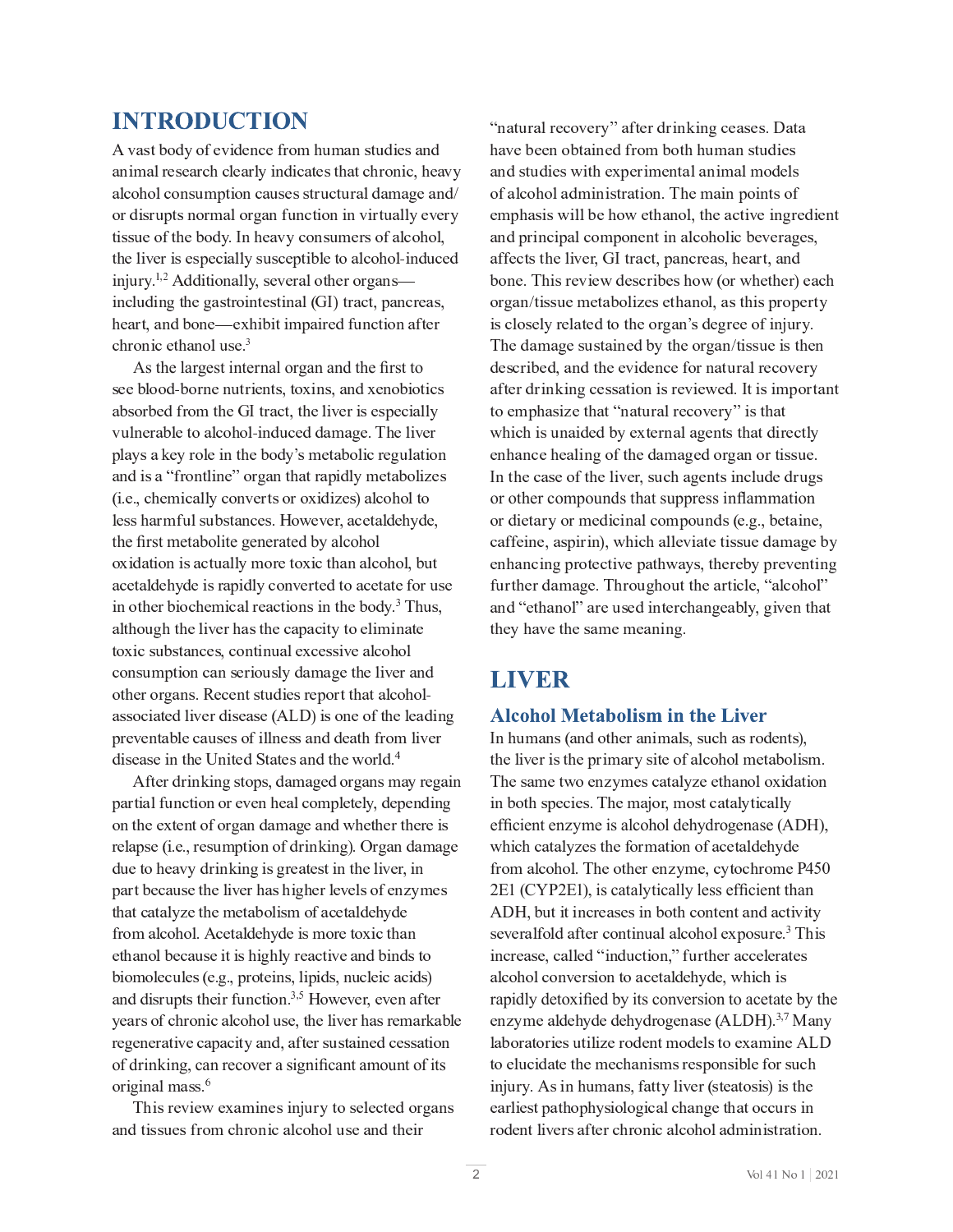$L \sim 10^{-10}$  G  $^{-1}$ E M P Q J M P D G G J M P D D G P U A D G L D G P U A D B H B N B 1  $\mathcal{L}_\mathcal{P}$  for a graph  $\mathcal{L}_\mathcal{P}$  and  $\mathcal{L}_\mathcal{P}$  and  $\mathcal{L}_\mathcal{P}$  and  $\mathcal{L}_\mathcal{P}$  and  $\mathcal{L}_\mathcal{P}$  $E_{\rm eff}$  is a group of the interval  $\mu$  $P$  is the interaction of the  $P$  interaction of  $\mathcal{P}$  and  $\mathcal{P}$  is the interaction of  $\mathcal{P}$ ^ G \_ <sup>C</sup> <sup>F</sup> <sup>U</sup> <sup>G</sup> <sup>l</sup> <sup>O</sup> <sup>P</sup> <sup>C</sup> <sup>U</sup> \_ <sup>E</sup> <sup>Y</sup> <sup>C</sup> <sup>E</sup> <sup>O</sup> <sup>H</sup> <sup>P</sup> <sup>I</sup> <sup>P</sup> <sup>U</sup> <sup>G</sup> <sup>C</sup> <sup>F</sup> <sup>C</sup> <sup>O</sup> <sup>E</sup> <sup>M</sup> <sup>Q</sup> <sup>J</sup> \_ <sup>J</sup> <sup>M</sup> <sup>G</sup> <sup>J</sup>  $\mathcal{L} \equiv \mathcal{L} \equiv \mathcal{L} \equiv \mathcal{L} \equiv \mathcal{L} \equiv \mathcal{L} \equiv \mathcal{L} \equiv \mathcal{L} \equiv \mathcal{L} \equiv \mathcal{L} \equiv \mathcal{L} \equiv \mathcal{L} \equiv \mathcal{L} \equiv \mathcal{L} \equiv \mathcal{L} \equiv \mathcal{L} \equiv \mathcal{L} \equiv \mathcal{L} \equiv \mathcal{L} \equiv \mathcal{L} \equiv \mathcal{L} \equiv \mathcal{L} \equiv \mathcal{L} \equiv \mathcal{L} \equiv \mathcal{L} \equiv \mathcal{L} \equiv \mathcal{L} \equiv \mathcal{$ fibrosis.<sup>9</sup> However, most laboratories utilize roden H  $\mathcal{H}_{\rm eff}$  and  $\mathcal{H}_{\rm eff}$  is the interpretation of  $\mathcal{H}_{\rm eff}$  is the interpretation of  $\mathcal{H}_{\rm eff}$ l U C O P I  $\mathbb{R}^n$  is the contract of  $\mathbb{R}^n$  in the interaction of  $\mathbb{R}^n$  in the interaction of  $\mathbb{R}^n$ 

#### **Liver Injury and Recovery After Chronic Alcohol Use in Humans**

n A U G W M P Y C F A U G C H C O G C F E G G C F E G C F E G C G C F E G C F E F E G C F E G C F P H C O [ W E  $\mathcal{L}$  is a gradient of the distribution of  $\mathcal{L}$  and  $\mathcal{L}$  and  $\mathcal{L}$  and  $\mathcal{L}$  and  $\mathcal{L}$  and  $\mathcal{L}$  and  $\mathcal{L}$  and  $\mathcal{L}$  and  $\mathcal{L}$  and  $\mathcal{L}$  and  $\mathcal{L}$  and  $\mathcal{L}$  and  $\mathcal{L}$  and  $\mathcal$  $C_{\rm eff}$  , and the distribution  $\Gamma$  and  $\Gamma$  is a given in the distribution of  $\Gamma$  is a given in the distribution of  $\Gamma$  $\mathcal{L} = \mathcal{L} \times \mathcal{L} = \mathcal{L} \times \mathcal{L} = \mathcal{L} \times \mathcal{L} = \mathcal{L} \times \mathcal{L} = \mathcal{L} \times \mathcal{L} = \mathcal{L} \times \mathcal{L} = \mathcal{L} \times \mathcal{L} = \mathcal{L} \times \mathcal{L} = \mathcal{L} \times \mathcal{L} = \mathcal{L} \times \mathcal{L} = \mathcal{L} \times \mathcal{L} = \mathcal{L} \times \mathcal{L} = \mathcal{L} \times \mathcal{L} = \mathcal{L} \times \mathcal{L} = \mathcal$ E <sup>M</sup> <sup>Q</sup> <sup>J</sup> \_ <sup>J</sup> <sup>M</sup> <sup>D</sup> <sup>C</sup> <sup>F</sup> <sup>O</sup> <sup>E</sup> <sup>W</sup> <sup>b</sup> <sup>N</sup> <sup>J</sup> <sup>U</sup> <sup>G</sup> <sup>J</sup> <sup>K</sup> <sup>G</sup> \_ <sup>C</sup> <sup>U</sup> <sup>C</sup> <sup>P</sup> <sup>I</sup> <sup>O</sup> <sup>P</sup> Y <sup>P</sup> <sup>O</sup> <sup>l</sup> <sup>E</sup> <sup>M</sup> <sup>U</sup> <sup>O</sup> <sup>C</sup> <sup>Y</sup> <sup>C</sup> <sup>M</sup> <sup>J</sup> <sup>D</sup> K <sup>E</sup> <sup>G</sup> <sup>G</sup> <sup>W</sup> <sup>M</sup> <sup>P</sup> Y <sup>C</sup> <sup>F</sup> <sup>b</sup> ? ^ I <sup>Q</sup> <sup>C</sup> <sup>G</sup> \_ <sup>C</sup> <sup>M</sup> <sup>P</sup> Y <sup>C</sup> <sup>F</sup> [ <sup>C</sup> <sup>Q</sup> <sup>J</sup> <sup>H</sup> <sup>C</sup> <sup>U</sup> <sup>U</sup> <sup>G</sup> <sup>C</sup> <sup>E</sup> <sup>G</sup> <sup>J</sup> <sup>G</sup> <sup>P</sup> <sup>Q</sup> <sup>R</sup> it is more prone to damage by inflammatory H C O P E G  $\sim$  10 H  $\sim$  10 H  $\sim$  10 H  $\sim$  10 H  $\sim$  10 H  $\sim$  10 H  $\sim$  10 H  $\sim$  10 H  $\sim$  10 H  $\sim$  10 H  $\sim$  10 H  $\sim$  10 H  $\sim$  10 H  $\sim$  10 H  $\sim$  10 H  $\sim$  10 H  $\sim$  10 H  $\sim$  10 H  $\sim$  10 H  $\sim$  10 H  $\sim$  10 H fibrosis, and eventually cirrhosis and, in some  $\mathcal{L}_\text{C}$  and the contribution of  $\mathcal{L}_\text{C}$  and  $\mathcal{L}_\text{C}$  is just the b j  $\mathcal{L}_\text{C}$  in  $\mathcal{L}_\text{C}$ K <sup>E</sup> <sup>G</sup> <sup>G</sup> <sup>W</sup> <sup>M</sup> <sup>P</sup> Y <sup>C</sup> <sup>F</sup> <sup>R</sup> <sup>J</sup> <sup>I</sup> <sup>M</sup> W <sup>E</sup> [ <sup>J</sup> <sup>l</sup> <sup>G</sup> <sup>X</sup> <sup>P</sup> <sup>V</sup> <sup>G</sup> <sup>J</sup> <sup>N</sup> <sup>P</sup> <sup>V</sup> <sup>J</sup> <sup>K</sup> <sup>U</sup> <sup>l</sup> <sup>Q</sup> \_ <sup>D</sup> <sup>C</sup> <sup>J</sup> <sup>D</sup> <sup>M</sup> <sup>C</sup> O <sup>C</sup> <sup>Y</sup> <sup>C</sup> <sup>M</sup> <sup>J</sup> <sup>D</sup> <sup>U</sup> <sup>G</sup> <sup>C</sup> <sup>E</sup> <sup>G</sup> <sup>J</sup> \_ <sup>C</sup> <sup>D</sup> <sup>E</sup> <sup>G</sup> <sup>P</sup> G <sup>P</sup> <sup>U</sup> <sup>R</sup> <sup>E</sup> <sup>I</sup> <sup>O</sup> <sup>E</sup> <sup>U</sup> <sup>l</sup> [ <sup>U</sup> <sup>C</sup> <sup>G</sup> <sup>J</sup> <sup>K</sup> <sup>G</sup> \_ <sup>C</sup> <sup>U</sup> <sup>C</sup> <sup>M</sup> <sup>E</sup> <sup>G</sup> <sup>G</sup> <sup>C</sup> <sup>F</sup> d S h R  $\alpha$  -  $\alpha$  -  $\alpha$  -  $\alpha$  -  $\alpha$  -  $\alpha$  -  $\alpha$  and  $\alpha$  i  $\alpha$  -  $\alpha$  i  $\alpha$  -  $\alpha$  i  $\alpha$  -  $\alpha$  $\mathcal{P}_\text{L}$  is the first part of the  $\mathcal{P}_\text{L}$  and  $\mathcal{P}_\text{L}$  and  $\mathcal{P}_\text{L}$  and  $\mathcal{P}_\text{L}$  and  $\mathcal{P}_\text{L}$ (diet and exercise), and their exposure to viral P I K C G P I K G P J I U R E M J H J H J H J G H J G H J G H J G H J G H J O P U C G J O P U C G J O P U C E  $\mathbf{F} = \mathbf{F} \mathbf{F} \mathbf{F} = \mathbf{F} \mathbf{F} \mathbf{F} \mathbf{F} = \mathbf{F} \mathbf{F} \mathbf{F} \mathbf{F} = \mathbf{F} \mathbf{F} \mathbf{F} \mathbf{F}$ P I Y J M Y C O P I D I D J B O C O P I D H C I G E F C H D H D M C C H D M J D H C I O C H D M C C H D M C C H l M G P K E G J F P E M R P I V L O P I V L O P I V L O P I D I D P I V L C F G P U L C F G U L C F G P U L dysfunctions that influence liver pathology. Other D <sup>E</sup> <sup>F</sup> <sup>G</sup> <sup>U</sup> <sup>J</sup> <sup>K</sup> <sup>G</sup> \_ <sup>P</sup> <sup>U</sup> <sup>F</sup> <sup>C</sup> <sup>Y</sup> <sup>P</sup> <sup>C</sup> <sup>g</sup> <sup>O</sup> <sup>C</sup> <sup>U</sup> <sup>Q</sup> <sup>F</sup> <sup>P</sup> [ <sup>C</sup> <sup>U</sup> <sup>l</sup> <sup>Q</sup> \_ <sup>O</sup> <sup>W</sup> <sup>U</sup> <sup>K</sup> <sup>l</sup> <sup>I</sup> <sup>Q</sup> <sup>G</sup> <sup>P</sup> <sup>J</sup> <sup>I</sup> <sup>U</sup>  $P$  is the contract of  $P$  is the contract of  $\mathcal{P}$  and  $\mathcal{P}$  and  $\mathcal{P}$  and  $\mathcal{P}$  and  $\mathcal{P}$  and  $\mathcal{P}$  and  $\mathcal{P}$  and  $\mathcal{P}$  and  $\mathcal{P}$  and  $\mathcal{P}$  and  $\mathcal{P}$  and  $\mathcal{P}$  and  $\mathcal{P}$  and  $\mathcal{P$  $G_{\rm eff}$   $\sim$   $G_{\rm eff}$   $\sim$   $G_{\rm eff}$   $\sim$   $G_{\rm eff}$  and  $\sim$   $G_{\rm eff}$   $\sim$   $G_{\rm eff}$   $\sim$   $G_{\rm eff}$   $\sim$   $G_{\rm eff}$   $\sim$   $G_{\rm eff}$   $\sim$  $G = \frac{1}{2}$ 

6 . <sup>Z</sup> , " % . % , <sup>5</sup> <sup>+</sup> \$ <sup>&</sup>gt; " [ \$ <sup>+</sup> <sup>&</sup>lt; \ <sup>+</sup> " # ; <sup>7</sup> <sup>6</sup> % <sup>1</sup> \$ <sup>1</sup> " % . % Excessive use of alcohol ( $\geq 60$ g/day) for more  $G = \{x \in \mathbb{R}^d : |x| \leq \omega \}$  . We are the contract of the contract of  $\omega$  and  $\omega$  is the contract of  $\omega$ (steatosis), characterized by deposition of fat in H E  $\mathcal{L}_{\mathcal{A}}$  is a matrix of the f u  $\mathcal{L}_{\mathcal{A}}$  and  $\mathcal{L}_{\mathcal{A}}$  and  $\mathcal{L}_{\mathcal{A}}$  and  $\mathcal{L}_{\mathcal{A}}$ M P D P O O F O O F J D M C G U B G H P I P H G G H P I P H G G H P I P H G G H P I P H H E M H H H H H H H H inflammation. Steatosis is mostly asymptomatic,  $\mathcal{L} = \mathcal{L} \cup \mathcal{L}$  is a given by definition of the distribution of  $\mathcal{L} = \mathcal{L} \cup \mathcal{L}$ D <sup>E</sup> <sup>P</sup> <sup>I</sup> <sup>P</sup> <sup>I</sup> <sup>G</sup> \_ <sup>C</sup> <sup>F</sup> <sup>P</sup> <sup>V</sup> \_ <sup>G</sup> <sup>l</sup> <sup>D</sup> <sup>D</sup> <sup>C</sup> <sup>F</sup> <sup>R</sup> <sup>l</sup> <sup>E</sup> <sup>O</sup> <sup>F</sup> <sup>E</sup> <sup>I</sup> <sup>G</sup> <sup>b</sup> <sup>N</sup> <sup>P</sup> <sup>M</sup> <sup>O</sup> <sup>C</sup> <sup>M</sup> <sup>C</sup> <sup>Y</sup> <sup>E</sup> <sup>G</sup> <sup>P</sup> <sup>J</sup> <sup>I</sup> <sup>U</sup>  $G_{\rm eff}$  is the interaction of the interaction of the interaction of the interaction of the interaction of the interaction of the interaction of the interaction of the interaction of the interaction of the interaction of G F E I U K C F E I U K C F E I D E G E F E G E G P I D E G E G P I D E G U G P I D E G U G P G G U G G U G G  $\mathcal{L} = \mathcal{L} \times \mathcal{L}$  $\mathcal{P}_\mathrm{u}$  denote the distribution of the matrix  $\mathcal{P}_\mathrm{u}$  and  $\mathcal{P}_\mathrm{u}$  is a contract of the distribution of the distribution of the distribution of the distribution of the distribution of the distribution of  $\frac{1}{10}$  b  $\frac{1}{10}$  and  $\frac{1}{10}$  and  $\frac{1}{10}$  f  $\frac{1}{10}$  f  $\frac{1}{10}$  f  $\frac{1}{10}$  f  $\frac{1}{10}$  f  $\frac{1}{10}$  f  $\frac{1}{10}$  f  $\frac{1}{10}$  f  $\frac{1}{10}$  f  $\frac{1}{10}$  f  $\frac{1}{10}$  f  $\frac{1}{10}$  f  $\frac{1}{10}$  f  $\frac{1}{10}$ H J I G  $\bar{M}$  is the first part of  $\bar{M}$  and  $\bar{M}$  and  $\bar{M}$  and  $\bar{M}$  and  $\bar{M}$  and  $\bar{M}$  and  $\bar{M}$  $\mathcal{L}_{\mathcal{L}}$  is the contract of the contract of  $\mathcal{L}_{\mathcal{L}}$  is the contract of  $\mathcal{L}_{\mathcal{L}}$ deficient transferrin to baseline (abstinence)  $\mathcal{L}$   $\mathcal{L}$   $\mathcal{L}$   $\mathcal{L}$   $\mathcal{L}$   $\mathcal{L}$   $\mathcal{L}$   $\mathcal{L}$   $\mathcal{L}$   $\mathcal{L}$   $\mathcal{L}$   $\mathcal{L}$   $\mathcal{L}$   $\mathcal{L}$   $\mathcal{L}$   $\mathcal{L}$   $\mathcal{L}$   $\mathcal{L}$   $\mathcal{L}$   $\mathcal{L}$   $\mathcal{L}$   $\mathcal{L}$   $\mathcal{L}$   $\mathcal{L}$   $\mathcal{$ M <sup>C</sup> <sup>Y</sup> <sup>C</sup> <sup>M</sup> <sup>U</sup> <sup>g</sup> <sup>C</sup> <sup>F</sup> <sup>C</sup> <sup>E</sup> <sup>M</sup> <sup>U</sup> <sup>J</sup> <sup>F</sup> <sup>C</sup> <sup>O</sup> <sup>l</sup> <sup>Q</sup> <sup>C</sup> <sup>O</sup> <sup>g</sup> <sup>P</sup> G \_ <sup>E</sup> [ <sup>U</sup> <sup>G</sup> <sup>P</sup> <sup>I</sup> <sup>C</sup> <sup>I</sup> <sup>Q</sup> <sup>C</sup> <sup>K</sup> <sup>F</sup> <sup>J</sup> <sup>H</sup>  $E_{\rm eff}$  and  $E_{\rm eff}$  and  $E_{\rm eff}$  is defined as significant lifestyle adjustments such as changes  $P$  is a contract of  $P$  is a contract of  $P$  is a contract of  $P$  is a contract of  $P$  is a contract of  $P$ E  $\mathbb{R}$  . The interaction of the interaction of the interaction of the interaction of  $\mathbb{R}$ 

#### ; <sup>&</sup>gt; " ! " . <sup>&</sup>gt; % <sup>1</sup> \$ <sup>1</sup> " ! \$ <sup>a</sup> <sup>1</sup> . <sup>1</sup> . %

f  $P$   $\sim$   $P$   $\sim$   $P$   $\sim$   $P$   $\sim$   $P$   $\sim$   $P$   $\sim$   $P$   $\sim$   $P$   $\sim$   $P$   $\sim$   $P$   $\sim$   $P$   $\sim$   $P$   $\sim$   $P$   $\sim$   $P$   $\sim$   $P$   $\sim$   $P$   $\sim$   $P$   $\sim$   $P$   $\sim$   $P$   $\sim$   $P$   $\sim$   $P$   $\sim$   $P$   $\sim$   $P$   $\sim$   $P$   $\sim$   $P$ 20% to 40% of heavy-alcohol consumers with  $U_{\rm eff}$  is a gradient of the matrix  $\mathcal{H}_{\rm eff}$  and  $\mathcal{H}_{\rm eff}$  and  $\mathcal{H}_{\rm eff}$  are gradient of the set characterized by fatty liver, inflammation O <sup>C</sup> <sup>V</sup> <sup>C</sup> <sup>I</sup> <sup>C</sup> <sup>F</sup> <sup>E</sup> <sup>G</sup> <sup>P</sup> <sup>J</sup> <sup>I</sup> <sup>J</sup> <sup>K</sup> \_ <sup>C</sup> <sup>D</sup> <sup>E</sup> <sup>G</sup> <sup>J</sup> <sup>Q</sup> <sup>W</sup> <sup>G</sup> <sup>C</sup> <sup>U</sup> <sup>g</sup> <sup>P</sup> G \_ <sup>J</sup> <sup>F</sup> <sup>g</sup> <sup>P</sup> G \_ <sup>J</sup> <sup>l</sup> <sup>G</sup> N <sup>E</sup> <sup>M</sup> <sup>M</sup> <sup>J</sup> <sup>F</sup> <sup>W</sup> <sup>e</sup> <sup>B</sup> <sup>C</sup> <sup>I</sup> \ [ <sup>J</sup> <sup>O</sup> <sup>P</sup> <sup>C</sup> <sup>U</sup> <sup>R</sup> <sup>E</sup> <sup>I</sup> <sup>O</sup> <sup>D</sup> <sup>C</sup> <sup>F</sup> <sup>P</sup> <sup>Q</sup> <sup>C</sup> <sup>I</sup> <sup>G</sup> <sup>F</sup> <sup>E</sup> <sup>M</sup> <sup>E</sup> <sup>I</sup> <sup>O</sup> perisinusoidal fibrosis. The severity of ASH can F E I  $\mathcal{L}_\mathcal{L}$  is the distribution of the distribution of  $\mathcal{L}_\mathcal{L}$  and  $\mathcal{L}_\mathcal{L}$ J <sup>I</sup> <sup>Q</sup> \_ <sup>F</sup> <sup>J</sup> <sup>I</sup> <sup>P</sup> <sup>Q</sup> <sup>M</sup> <sup>P</sup> Y <sup>C</sup> <sup>F</sup> <sup>O</sup> <sup>P</sup> <sup>U</sup> <sup>C</sup> <sup>E</sup> <sup>U</sup> <sup>C</sup> <sup>b</sup> <sup>S</sup> <sup>C</sup> <sup>Y</sup> <sup>C</sup> <sup>F</sup> <sup>P</sup> G <sup>W</sup> <sup>J</sup> <sup>K</sup> <sup>d</sup> <sup>S</sup> <sup>h</sup> <sup>Q</sup> <sup>E</sup> <sup>I</sup>  $\mathcal{O}_\mathcal{P}$  b d  $\mathcal{O}_\mathcal{P}$  is defined by d  $\mathcal{O}_\mathcal{P}$  and  $\mathcal{O}_\mathcal{P}$  f  $\mathcal{O}_\mathcal{P}$  and  $\mathcal{O}_\mathcal{P}$ has been proposed as defining severe ASH with E <sup>D</sup> <sup>D</sup> <sup>F</sup> <sup>J</sup> <sup>C</sup> <sup>P</sup> <sup>H</sup> <sup>E</sup> <sup>G</sup> <sup>C</sup> <sup>M</sup> W <sup>X</sup> <sup>P</sup> <sup>V</sup> <sup>H</sup> <sup>J</sup> <sup>F</sup> <sup>G</sup> <sup>E</sup> <sup>M</sup> <sup>P</sup> G <sup>W</sup> <sup>b</sup> <sup>=</sup> <sup>S</sup> <sup>G</sup> <sup>C</sup> <sup>E</sup> <sup>G</sup> <sup>J</sup> \_ <sup>C</sup> <sup>D</sup> <sup>E</sup> <sup>G</sup> <sup>P</sup> G <sup>P</sup> <sup>U</sup> U W H D G J H D G J H D G J D O C O L O C O E D C O E D C C C C O L C O E D C O E D C C C C C C C C E I O C C Y <sup>J</sup> <sup>H</sup> <sup>P</sup> G <sup>P</sup> <sup>I</sup> <sup>V</sup> <sup>R</sup> <sup>E</sup> [ <sup>O</sup> <sup>J</sup> <sup>H</sup> <sup>P</sup> <sup>I</sup> <sup>E</sup> <sup>M</sup> <sup>D</sup> <sup>E</sup> <sup>P</sup> <sup>I</sup> <sup>R</sup> <sup>K</sup> <sup>E</sup> <sup>G</sup> <sup>P</sup> <sup>V</sup> <sup>l</sup> <sup>C</sup> <sup>R</sup> <sup>E</sup> <sup>I</sup> <sup>O</sup> <sup>g</sup> <sup>C</sup> <sup>E</sup> \ <sup>I</sup> <sup>C</sup> <sup>U</sup> <sup>U</sup> <sup>b</sup>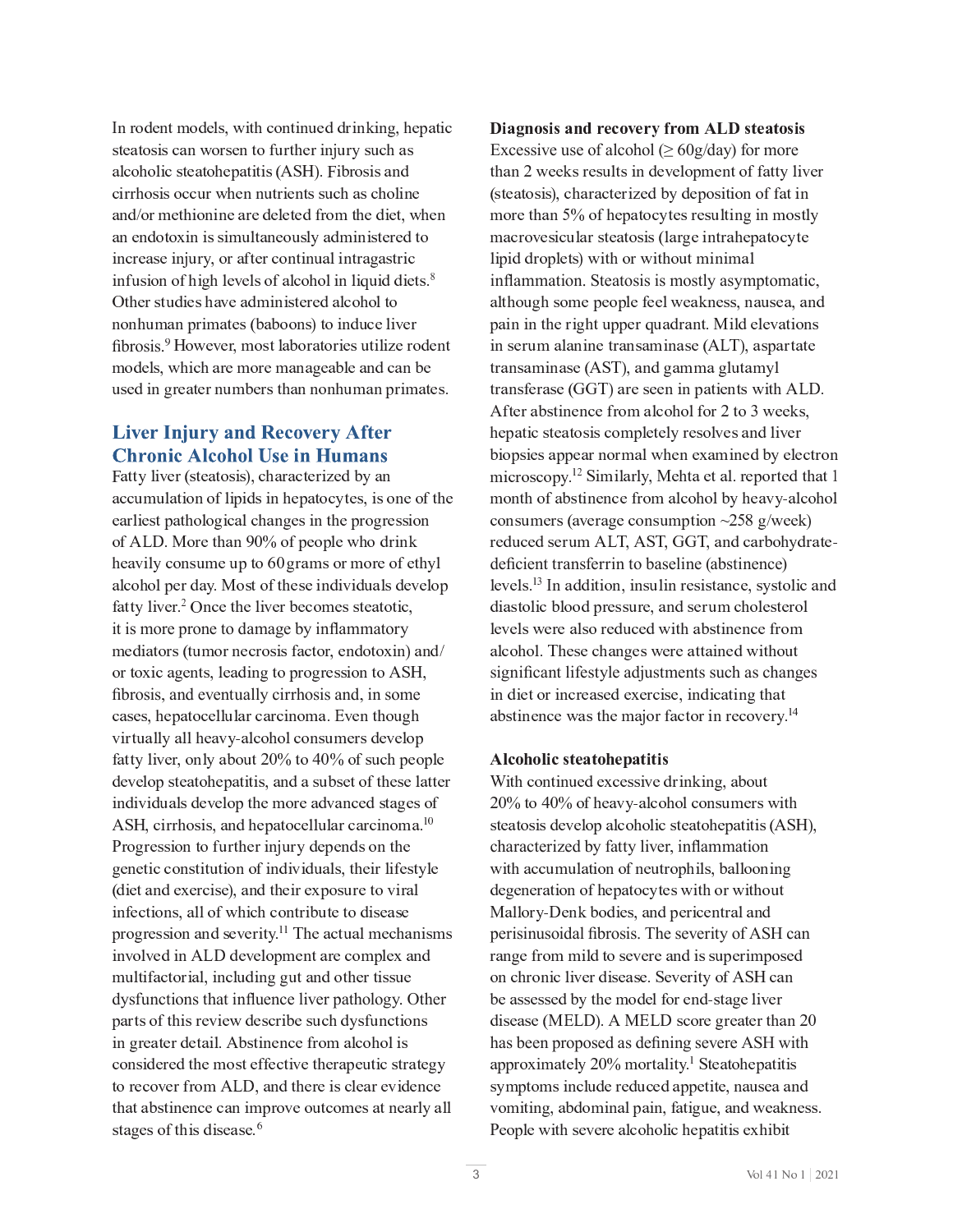jaundice (yellowing of the skin), dark urine,  $\mathcal{L} = \mathcal{L} \times \mathcal{L}$  , where  $\mathcal{L} = \mathcal{L} \times \mathcal{L}$  and  $\mathcal{L} = \mathcal{L} \times \mathcal{L}$  and  $\mathcal{L} = \mathcal{L} \times \mathcal{L}$  and E E E I U J M L G C D E I D E I D E I D E I L H E I L H E I L H E I L H E I L H E I L H E I L H E I L H E I V  $\mathcal{P}_\mathcal{P}$  and  $\mathcal{P}_\mathcal{P}$  is the contract of the interaction of  $\mathcal{P}_\mathcal{P}$  is the interaction of  $\mathcal{P}_\mathcal{P}$  $\mathcal{L} = \mathcal{L} \times \mathcal{L}$  where  $\mathcal{L} = \mathcal{L} \times \mathcal{L}$  and  $\mathcal{L} = \mathcal{L} \times \mathcal{L}$  and  $\mathcal{L} = \mathcal{L} \times \mathcal{L}$  $\sim$  L  $\sim$  L  $\sim$  L  $\sim$  L  $\sim$  L  $\sim$  L  $\sim$  L  $\sim$  L  $\sim$  L  $\sim$  L  $\sim$  L  $\sim$  L  $\sim$  L  $\sim$  L  $\sim$  L  $\sim$  L  $\sim$  L  $\sim$  L  $\sim$  L  $\sim$  L  $\sim$  L  $\sim$  L  $\sim$  L  $\sim$  L  $\sim$  L  $\sim$  L  $\sim$  L  $\sim$  L  $\sim$  L  $\sim$  L  $\sim$  L  $\sim$ analyses are additionally used to confirm ASH.  $\mathcal{L} = \mathcal{L} \mathcal{L} = \mathcal{L} \mathcal{L}$  , where  $\mathcal{L} = \mathcal{L} \mathcal{L}$  and  $\mathcal{L} = \mathcal{L} \mathcal{L}$  and  $\mathcal{L} = \mathcal{L} \mathcal{L}$ are asymptomatic can show advanced fibrosis  $\mathcal{L} = \frac{10}{10}$ systemic inflammatory response syndrome is  $E_{\rm eff}$  is the mass  $U_{\rm eff}$  and  $U_{\rm eff}$  and  $U_{\rm eff}$  is defined by  $\Delta$   $\Delta$   $\Delta$ F C  $\bar{C}$  and  $\bar{C}$  and  $\bar{C}$  and  $\bar{C}$  and  $\bar{C}$  and  $\bar{C}$  and  $\bar{C}$  and  $\bar{C}$  and  $\bar{C}$   $\bar{C}$  and  $\bar{C}$   $\bar{C}$  and  $\bar{C}$  and  $\bar{C}$  and  $\bar{C}$  and  $\bar{C}$  and  $\bar{C}$  and  $\bar{C}$  and  $\bar{C}$  a  $E \left( \frac{1}{2} \right)$  (  $\frac{1}{2}$  )  $\frac{1}{2}$  (  $\frac{1}{2}$  )  $\frac{1}{2}$  (  $\frac{1}{2}$  )  $\frac{1}{2}$  (  $\frac{1}{2}$  )  $\frac{1}{2}$  (  $\frac{1}{2}$  )  $\frac{1}{2}$ with inflammation and increased serum endotoxin  $U = \{U \in \mathcal{U} \mid \mathcal{U} \in \mathcal{U} \}$  and  $U = \{U \in \mathcal{U} \mid \mathcal{U} \in \mathcal{U} \}$  . We can consider the constraints of  $U$ U <sup>C</sup> <sup>F</sup> <sup>l</sup> <sup>H</sup> <sup>d</sup> <sup>S</sup> <sup>D</sup> <sup>R</sup> <sup>d</sup> <sup>J</sup> <sup>D</sup> <sup>R</sup> <sup>E</sup> <sup>I</sup> <sup>O</sup> <sup>Q</sup> <sup>W</sup> <sup>G</sup> <sup>J</sup> \ <sup>C</sup> <sup>F</sup> <sup>E</sup> <sup>G</sup> <sup>P</sup> <sup>I</sup> ^ ` <sup>A</sup> <sup>E</sup> <sup>U</sup> <sup>C</sup> <sup>I</sup> <sup>U</sup> <sup>P</sup> G <sup>P</sup> Y <sup>C</sup>  $G = \frac{1}{2}$  is the set of the set of the matrix  $\mathcal{L} = \frac{1}{2}$  of the matrix  $\mathcal{L} = \frac{1}{2}$  $J_{\rm eff}$  G  $_{\rm eff}$  and  $_{\rm eff}$  and  $_{\rm eff}$   $_{\rm eff}$   $_{\rm eff}$   $_{\rm eff}$   $_{\rm eff}$   $_{\rm eff}$   $_{\rm eff}$   $_{\rm eff}$   $_{\rm eff}$   $_{\rm eff}$   $_{\rm eff}$   $_{\rm eff}$   $_{\rm eff}$   $_{\rm eff}$   $_{\rm eff}$   $_{\rm eff}$   $_{\rm eff}$   $_{\rm eff}$   $_{\rm eff}$   $_{\rm eff}$   $_{\rm eff}$   $_{\rm eff}$   $_{\rm eff}$   $_{$ Q <sup>J</sup> <sup>V</sup> <sup>I</sup> <sup>P</sup> G <sup>P</sup> Y <sup>C</sup> [ <sup>C</sup> \_ <sup>E</sup> <sup>Y</sup> <sup>P</sup> <sup>J</sup> <sup>F</sup> <sup>E</sup> <sup>M</sup> <sup>G</sup> \_ <sup>C</sup> <sup>F</sup> <sup>E</sup> <sup>D</sup> <sup>W</sup> <sup>R</sup> <sup>g</sup> \_ <sup>P</sup> <sup>Q</sup> \_ <sup>P</sup> <sup>U</sup> \ <sup>I</sup> <sup>J</sup> <sup>g</sup> <sup>I</sup> <sup>G</sup> <sup>J</sup> [ <sup>C</sup> \ <sup>C</sup> <sup>W</sup> <sup>G</sup> <sup>J</sup> <sup>D</sup> <sup>F</sup> <sup>C</sup> <sup>Y</sup> <sup>C</sup> <sup>I</sup> <sup>G</sup> <sup>P</sup> <sup>I</sup> <sup>V</sup> <sup>F</sup> <sup>C</sup> <sup>M</sup> <sup>E</sup> <sup>D</sup> <sup>U</sup> <sup>C</sup> <sup>U</sup> <sup>O</sup> <sup>l</sup> <sup>F</sup> <sup>P</sup> <sup>I</sup> <sup>V</sup> <sup>E</sup> [ <sup>U</sup> <sup>G</sup> <sup>P</sup> <sup>I</sup> <sup>C</sup> <sup>I</sup> <sup>Q</sup> <sup>C</sup> <sup>f</sup> [ <sup>J</sup> <sup>G</sup> \_ d J  $\beta$  and  $\beta$  is a matrix  $\beta$  in the matrix  $\beta$  -d  $\beta$  in the matrix  $\beta$  is a matrix  $\beta$ beneficial for recovery from  $ALD$ <sup>1</sup>

#### Fibrosis and cirrhosis

a C  $C$  C  $C$  C  $C$   $C$   $C$   $C$   $C$   $D$   $C$   $D$   $C$   $D$   $C$   $D$   $C$   $D$   $C$   $D$   $C$   $D$   $C$   $D$   $C$   $D$   $C$   $D$   $C$   $D$   $C$   $D$   $C$   $D$   $C$   $D$   $C$   $D$   $C$   $D$   $C$   $D$   $C$   $D$   $C$   $D$   $C$   $D$   $C$   $D$   $C$   $D$   $C$   $D$   $C$  hepatic fibrosis and characterized by ballooned E <sup>I</sup> <sup>O</sup> <sup>O</sup> <sup>W</sup> <sup>P</sup> <sup>I</sup> <sup>V</sup> \_ <sup>C</sup> <sup>D</sup> <sup>E</sup> <sup>G</sup> <sup>J</sup> <sup>Q</sup> <sup>W</sup> <sup>G</sup> <sup>C</sup> <sup>U</sup> <sup>E</sup> <sup>I</sup> <sup>O</sup> <sup>E</sup> [ <sup>I</sup> <sup>J</sup> <sup>F</sup> <sup>H</sup> <sup>E</sup> <sup>M</sup> <sup>O</sup> <sup>C</sup> <sup>D</sup> <sup>J</sup> <sup>U</sup> <sup>P</sup> G <sup>P</sup> <sup>J</sup> <sup>I</sup> <sup>J</sup> <sup>K</sup> C C G F E F H E G F H E F H E G F H E G F H E G E G E G E F H E G E V C U G E V C U G E V C U G E V C U G E V intensity of fibrosis  $(F0-F4)$  can be evaluated  $\mathcal{L}_\mathcal{D}$  , we have the interpretation of the interpretation of the interpretation of the interpretation of the interpretation of the interpretation of the interpretation of the interpretation of the interpretation o M P Y C F U G P Y C H LA G H P U D C G C F H P I C O C G C F H P I C O C G C F E I C O C G F E I U P C I G G F  $\mathcal{L} = \mathcal{L} \times \mathcal{L} = \mathcal{L} \times \mathcal{L} = \mathcal{L} \times \mathcal{L} = \mathcal{L} \times \mathcal{L} = \mathcal{L} \times \mathcal{L} = \mathcal{L} \times \mathcal{L} = \mathcal{L} \times \mathcal{L} = \mathcal{L} \times \mathcal{L} = \mathcal{L} \times \mathcal{L} = \mathcal{L} \times \mathcal{L} = \mathcal{L} \times \mathcal{L} = \mathcal{L} \times \mathcal{L} = \mathcal{L} \times \mathcal{L} = \mathcal{L} \times \mathcal{L} = \mathcal$ to alcohol, the liver loses its efficiency, and inflammatory damage produces scar tissue E <sup>I</sup> <sup>O</sup> <sup>K</sup> <sup>E</sup> <sup>G</sup> <sup>G</sup> <sup>W</sup> <sup>O</sup> <sup>C</sup> <sup>D</sup> <sup>J</sup> <sup>U</sup> <sup>P</sup> G <sup>U</sup> <sup>P</sup> <sup>I</sup> <sup>G</sup> \_ <sup>C</sup> <sup>J</sup> <sup>F</sup> <sup>V</sup> <sup>E</sup> <sup>I</sup> <sup>b</sup> <sup>Z</sup> <sup>J</sup> <sup>F</sup> <sup>H</sup> <sup>E</sup> <sup>M</sup> <sup>M</sup> <sup>P</sup> Y <sup>C</sup> <sup>F</sup> D <sup>E</sup> <sup>F</sup> <sup>C</sup> <sup>I</sup> <sup>Q</sup> \_ <sup>W</sup> <sup>H</sup> <sup>E</sup> <sup>M</sup> <sup>Q</sup> <sup>C</sup> <sup>M</sup> <sup>M</sup> <sup>U</sup> <sup>E</sup> <sup>F</sup> <sup>C</sup> <sup>F</sup> <sup>C</sup> <sup>D</sup> <sup>M</sup> <sup>E</sup> <sup>Q</sup> <sup>C</sup> <sup>O</sup> [ <sup>W</sup> <sup>F</sup> <sup>C</sup> <sup>V</sup> <sup>C</sup> <sup>I</sup> <sup>C</sup> <sup>F</sup> <sup>E</sup> <sup>G</sup> <sup>P</sup> Y <sup>C</sup> nodules surrounded by fibrotic (scar) tissue.

 $L_{\rm H}$  is a gradient of  $\mu$  in  $\mu$  and  $\mu$  and  $\mu$  and  $\mu$  and  $\mu$  and  $\mu$ M P  $\mathcal{F}_\mathcal{F}$  and the properties of the properties of the interpretation  $\mathcal{F}_\mathcal{F}$ D <sup>F</sup> <sup>J</sup> <sup>D</sup> <sup>C</sup> <sup>F</sup> <sup>M</sup> W <sup>D</sup> <sup>C</sup> <sup>F</sup> <sup>K</sup> <sup>J</sup> <sup>F</sup> <sup>H</sup> <sup>P</sup> G <sup>U</sup> <sup>K</sup> <sup>l</sup> <sup>I</sup> <sup>Q</sup> <sup>G</sup> <sup>P</sup> <sup>J</sup> <sup>I</sup> <sup>U</sup> [ <sup>C</sup> <sup>Q</sup> <sup>E</sup> <sup>l</sup> <sup>U</sup> <sup>C</sup> <sup>J</sup> <sup>K</sup> <sup>C</sup> <sup>C</sup> <sup>Q</sup> <sup>C</sup> <sup>U</sup> <sup>U</sup> <sup>P</sup> Y <sup>C</sup> E I  $\mathcal{L} = \mathcal{L} \times \mathcal{L}$  and  $\mathcal{L} = \mathcal{L} \times \mathcal{L}$  and  $\mathcal{L} = \mathcal{L} \times \mathcal{L}$  and  $\mathcal{L} = \mathcal{L} \times \mathcal{L}$ D <sup>E</sup> <sup>M</sup> <sup>H</sup> <sup>E</sup> <sup>F</sup> <sup>C</sup> <sup>F</sup> <sup>W</sup> <sup>G</sup> \_ <sup>C</sup> <sup>H</sup> <sup>E</sup> <sup>A</sup> <sup>F</sup> <sup>C</sup> <sup>O</sup> <sup>O</sup> <sup>C</sup> <sup>I</sup> <sup>P</sup> <sup>I</sup> <sup>V</sup> <sup>J</sup> <sup>K</sup> <sup>G</sup> \_ <sup>C</sup> <sup>D</sup> <sup>E</sup> <sup>M</sup> <sup>H</sup> <sup>U</sup> <sup>B</sup> <sup>R</sup> <sup>E</sup> <sup>I</sup> <sup>O</sup> jaundice (yellowing of the skin). These patients also  $\mathcal{F} = \mathcal{F} \cup \mathcal{F}$  is a fixed point of  $\mathcal{F} = \mathcal{F} \cup \mathcal{F}$  and  $\mathcal{F} = \mathcal{F} \cup \mathcal{F}$  and  $\mathcal{F} = \mathcal{F} \cup \mathcal{F}$  $\mathcal{F} = \mathcal{F} \cup \mathcal{F}$  is a subset of the reduction of the field  $\mathcal{F} = \mathcal{F} \cup \mathcal{F}$  and  $\mathcal{F} = \mathcal{F} \cup \mathcal{F}$  $J_{\rm eff}$  m M  $_{\rm eff}$  and  $J_{\rm eff}$  and  $J_{\rm eff}$  and  $J_{\rm eff}$  and  $J_{\rm eff}$  is the contract of  $J_{\rm eff}$ D E G P C I G U G U G U J A G U G U J D H G G U J D H G U J D H G U J D H G U L I O C F F F F F F H G U L I O  $\mathbf{H}$  and  $\mathbf{H}$  and  $\mathbf{H}$  and  $\mathbf{H}$  and  $\mathbf{H}$  and  $\mathbf{H}$  and  $\mathbf{H}$  and  $\mathbf{H}$  and  $\mathbf{H}$  and  $\mathbf{H}$  and  $\mathbf{H}$  and  $\mathbf{H}$  and  $\mathbf{H}$  and  $\mathbf{H}$  and  $\mathbf{H}$  and  $\mathbf{H}$  and  $\mathbf{H}$  and P <sup>H</sup> <sup>D</sup> <sup>F</sup> <sup>J</sup> <sup>Y</sup> <sup>C</sup> <sup>U</sup> <sup>U</sup> <sup>l</sup> <sup>F</sup> <sup>Y</sup> <sup>P</sup> Y <sup>E</sup> <sup>M</sup> <sup>F</sup> <sup>E</sup> <sup>G</sup> <sup>C</sup> <sup>U</sup> <sup>b</sup> <sup>M</sup> <sup>&</sup>gt; <sup>=</sup> <sup>K</sup> <sup>&</sup>gt; <sup>=</sup>

#### **Liver Injury and Recovery After Alcohol Administration in Animals**

a C C E F U C E F U G L O P C U G L O P C U G L O P U C U G L O P U G L O P U C L M E F H C U G L O P U H U H  $J_{\rm eff}$  is a group of the interaction of the interaction of the matrix  $\mu$  and  $\mu$  and  $\mu$  is a group of the matrix  $\mu$ H J O C M U R H J O C M U R H J G E G U E I O H P I V E G U E I O H P I V E G U E I O H P I V E G P I V E G P V C I C G P  $\overline{C}$  is a contract of the U i or definition of the U i  $\overline{C}$ F E G U E I O H P  $F$  O H  $\bar{F}$  and  $\bar{F}$  and  $\bar{F}$  and  $\bar{F}$  and  $\bar{F}$  and  $\bar{F}$  and  $\bar{F}$ administration, but progression to fibrosis or  $\mathcal{L}_\mathcal{P}$  and the probability of the interpretation of the interpretation of the interpretation of the interpretation of the interpretation of the interpretation of the interpretation of the interpretation of the int  $\mathcal{L}^{\mathcal{L}}(\mathcal{L}^{\mathcal{L}})$  is the contract of  $\mathcal{L}^{\mathcal{L}}$  and  $\mathcal{L}^{\mathcal{L}}$  and  $\mathcal{L}^{\mathcal{L}}$  and  $\mathcal{L}^{\mathcal{L}}$  and  $\mathcal{L}^{\mathcal{L}}$ fibrotic response. This review summarizes cellular He can be in the  $E$  -dimensional definition of  $E$  and  $E$  and  $E$  and  $E$  and  $E$   $\in$  $\mathcal{L} = \mathcal{L} \times \mathcal{L}$  and  $\mathcal{L} = \mathcal{L} \times \mathcal{L}$  and  $\mathcal{L} = \mathcal{L} \times \mathcal{L}$  . Then the matrix  $\mathcal{L} = \mathcal{L} \times \mathcal{L}$  $H_{\rm eff}$  is a group  $H_{\rm eff}$  in  $\mathcal{H}_{\rm eff}$  and  $\mathcal{H}_{\rm eff}$ Lieber-DeCarli liquid diets for 1 to 6 weeks showed  $G_{\rm eff}$  , and the main  $\Delta$  is the main  $\Delta$  -field  $\Delta$  and  $\Delta$  is the main  $\Delta$  -field  $\Delta$   $\Delta$  $\frac{1}{20.22}$  ,  $\frac{1}{20.22}$  $\mathbf{A} \mathbf{A} \mathbf{A}$ 

Work from Casey and others has identified alcoholinduced defects in protein trafficking and organelle  $\alpha$  and  $\alpha$  is  $\alpha$  and  $\alpha$  is  $\alpha$  and  $\alpha$  is  $\alpha$  and  $\alpha$  is  $\alpha$  is  $\alpha$  is  $\alpha$  is  $\alpha$  is  $\alpha$  is  $\alpha$  is  $\alpha$  is  $\alpha$  is  $\alpha$  is  $\alpha$  is  $\alpha$  is  $\alpha$  is  $\alpha$  is  $\alpha$  is  $\alpha$  is  $\alpha$  is  $\alpha$  is  $\alpha$  is  $\alpha$  is asialoglycoprotein receptor, a hepatocyte-specific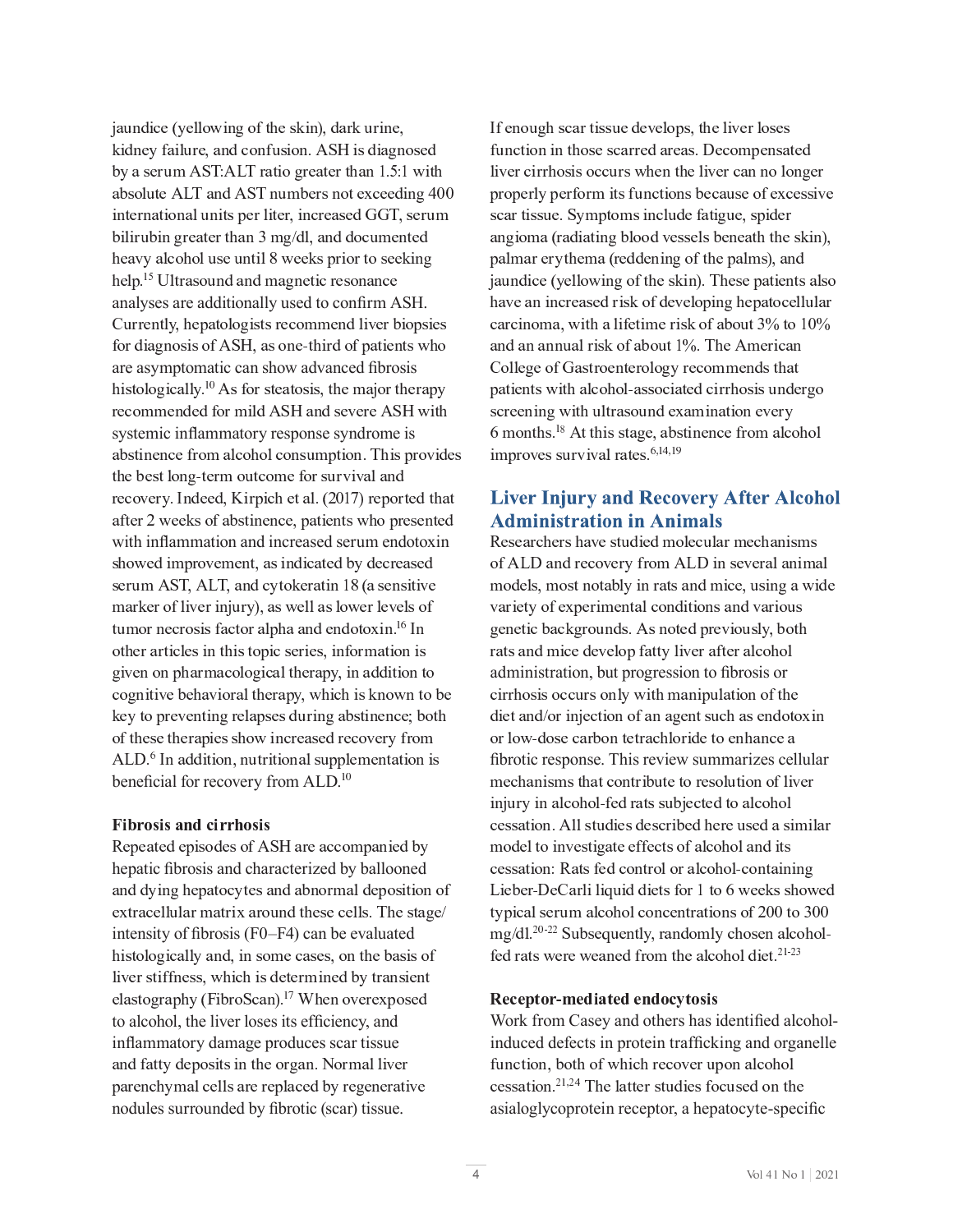$\Gamma_{\rm eff}$  g  $\Gamma_{\rm eff}$  and  $\Gamma_{\rm eff}$  and  $\Gamma_{\rm eff}$  $\mathbf{A}$ The authors identified impaired binding, P <sup>I</sup> <sup>G</sup> <sup>C</sup> <sup>F</sup> <sup>I</sup> <sup>E</sup> <sup>M</sup> <sup>P</sup> <sup>H</sup> <sup>E</sup> <sup>G</sup> <sup>P</sup> <sup>J</sup> <sup>I</sup> <sup>R</sup> <sup>E</sup> <sup>I</sup> <sup>O</sup> <sup>O</sup> <sup>C</sup> <sup>V</sup> <sup>F</sup> <sup>E</sup> <sup>O</sup> <sup>E</sup> <sup>G</sup> <sup>P</sup> <sup>J</sup> <sup>I</sup> <sup>J</sup> <sup>K</sup> <sup>U</sup> <sup>C</sup> <sup>Y</sup> <sup>C</sup> <sup>F</sup> <sup>E</sup> <sup>M</sup> <sup>M</sup> <sup>P</sup> <sup>V</sup> <sup>E</sup> <sup>I</sup> <sup>O</sup> <sup>U</sup> E <sup>M</sup> <sup>M</sup> <sup>Q</sup> <sup>E</sup> <sup>U</sup> <sup>C</sup> <sup>U</sup> <sup>R</sup> <sup>F</sup> <sup>C</sup> <sup>Q</sup> <sup>J</sup> <sup>Y</sup> <sup>C</sup> <sup>F</sup> <sup>W</sup> <sup>G</sup> <sup>J</sup> <sup>Q</sup> <sup>J</sup> <sup>I</sup> <sup>G</sup> <sup>F</sup> <sup>J</sup> <sup>M</sup> <sup>M</sup> <sup>C</sup> <sup>Y</sup> <sup>C</sup> <sup>M</sup> <sup>U</sup> <sup>J</sup> <sup>K</sup> <sup>F</sup> <sup>C</sup> <sup>Q</sup> <sup>C</sup> <sup>D</sup> <sup>G</sup> <sup>J</sup> <sup>F</sup> <sup>e</sup> H C O P E G C O P E G C O P E G C O P E G C O G U P E M J V M G J D F J G G C P I D F J D F J D F J D F J G G J <sup>K</sup> <sup>F</sup> <sup>C</sup> <sup>K</sup> <sup>C</sup> <sup>C</sup> <sup>O</sup> <sup>P</sup> <sup>I</sup> <sup>V</sup> <sup>g</sup> <sup>P</sup> G \_ <sup>G</sup> \_ <sup>C</sup> <sup>Q</sup> <sup>J</sup> <sup>I</sup> <sup>G</sup> <sup>F</sup> <sup>J</sup> <sup>M</sup> <sup>O</sup> <sup>P</sup> <sup>C</sup> <sup>G</sup> <sup>R</sup> <sup>E</sup> <sup>I</sup> <sup>O</sup> <sup>K</sup> <sup>l</sup> <sup>I</sup> <sup>Q</sup> <sup>G</sup> <sup>P</sup> <sup>J</sup> <sup>I</sup> g E U K l M M W F C O E K G G J F C O E W U J K F C O E W U J K F E O E W U J K F C O P I V B D D D D D D D D findings suggest that the detrimental effects of alcohol on protein trafficking pathways occur F E G  $\sim$  C  $\sim$  F  $\sim$  G  $\sim$  G  $\sim$  G  $\sim$  G  $\sim$  G  $\sim$  G  $\sim$  G  $\sim$  G  $\sim$  G  $\sim$  $\mathcal{L}_\text{L}$  and  $\mathcal{L}_\text{L}$  and  $\mathcal{L}_\text{L}$  and  $\mathcal{L}_\text{L}$  is a set  $\mathcal{L}_\text{L}$ 

d I  $\alpha$  is the  $1$  G  $\alpha$  -c  $\beta$  and  $\beta$  and  $\beta$  and  $\beta$  and  $\beta$  and  $\beta$  is the  $\beta$  -c  $\beta$ In the matrix  $\mathcal{L} = \mathcal{L} \mathcal{L}$  , we have the problem of the problem  $\mathcal{L} = \mathcal{L} \mathcal{L}$ disorganization in the liver.<sup>25</sup> These findings further  $U$  is defined as  $U$  d  $D$  and  $\bar{U}$  and  $\bar{U}$  and  $\bar{U}$  and  $\bar{U}$  and  $\bar{U}$  is defined as  $\bar{U}$ alcohol-induced trafficking defects. Here, chronic  $J_{\rm eff}$  (  $J_{\rm eff}$  ) and  $J_{\rm eff}$  is the first particle in the interval  $\mu$  and  $\mu$  is the interval  $\mu$ F E G  $\sim$  C  $\sim$  C  $\sim$  C  $\sim$  C  $\sim$  C  $\sim$  C  $\sim$  C  $\sim$  C  $\sim$  C  $\sim$  C  $\sim$  C  $\sim$  C  $\sim$  C  $\sim$  C  $\sim$  C  $\sim$  C  $\sim$  C  $\sim$  C  $\sim$  C  $\sim$  C  $\sim$  C  $\sim$  C  $\sim$  C  $\sim$  C  $\sim$  C  $\sim$  C  $\sim$  C  $\sim$  C  $\sim$  C  $\sim$  C  $\sim$   $G = \{x \in \mathbb{R}^d : |x| \leq \epsilon \}$ I <sup>E</sup> <sup>G</sup> <sup>P</sup> Y <sup>C</sup> <sup>U</sup> <sup>G</sup> <sup>F</sup> <sup>l</sup> <sup>Q</sup> <sup>G</sup> <sup>l</sup> <sup>F</sup> <sup>C</sup> <sup>J</sup> <sup>K</sup> <sup>G</sup> \_ <sup>C</sup> <sup>T</sup> <sup>J</sup> <sup>M</sup> <sup>V</sup> <sup>P</sup> <sup>E</sup> <sup>D</sup> <sup>D</sup> <sup>E</sup> <sup>F</sup> <sup>E</sup> <sup>G</sup> <sup>l</sup> <sup>U</sup> <sup>b</sup>

#### \_ \_ \_

L I E I G  $\bar{L}$  is the contract of the contract of  $\bar{L}$  f  $\bar{L}$  f  $\bar{L}$  and  $\bar{L}$  f  $\bar{L}$  f  $\bar{L}$  f  $\bar{L}$  $\mathcal{L} = \mathcal{L} \times \mathcal{L}$  $\mathcal{F} = \mathcal{F} \cup \mathcal{F}$  is a non-dependent of  $\mathcal{F}$  and  $\mathcal{F}$  and  $\mathcal{F}$  are  $\mathcal{F}$  .  $\Lambda$  . The set of the set of  $\Lambda$ 

d O  $\alpha$  is the contract of  $\alpha$  in  $\alpha$  in  $\alpha$  is the p interaction of  $\alpha$  in  $\alpha$  is the p interaction of  $\alpha$  $K_{\rm eff}$  is the contract of the contract of  $\mu$  and  $\mu$  and  $\mu$  and  $\mu$  and  $\mu$  is the contract of the contract of the contract of the contract of the contract of the contract of the contract of the contract of the c triglycerides, confirmed by microscopic analyses  $J_{\rm eff}$  , we can consider the probability of  $\mu$  and  $\mu$  and  $\mu$  and  $\mu$  and  $\mu$  and  $\mu$  and  $\mu$  $M_{\rm H}$  and  $M_{\rm H}$  is a p  $R$  -r expected by  $R$  in  $R$  in  $R$  in  $R$  expected by  $\alpha$  in  $R$  in  $\alpha$ g C M  $C$  M  $C$   $\geq$   $C$   $\geq$   $C$   $\geq$   $C$   $\geq$   $C$   $\geq$   $C$   $\geq$   $C$   $\geq$   $C$   $\geq$   $C$   $\geq$   $C$   $\geq$   $C$   $\geq$   $C$   $\geq$   $C$   $\geq$   $C$   $\geq$   $C$   $\geq$   $C$   $\geq$   $C$   $\geq$   $C$   $\geq$   $C$   $\geq$   $C$   $\geq$   $C$   $\geq$ 

nonesterified fatty acids (NEFA, or free fatty  $\mathbf{A} \mathbf{A}$  $G = \{x \in \mathbb{R}^d : |x| \leq \epsilon \}$ NEFA and ALT levels with a significant (but) The latter reduction was associated with I H E M  $F$  H E  $\mathcal{F}$  is a given by  $\mathcal{F}$  and  $\mathcal{F}$  and  $\mathcal{F}$  are  $\mathcal{F}$  and  $\mathcal{F}$  and  $\mathcal{F}$  are  $\mathcal{F}$  and  $\mathcal{F}$  are  $\mathcal{F}$  and  $\mathcal{F}$  are  $\mathcal{F}$  and  $\mathcal{F}$  are  $\mathcal{F}$  and  $\mathcal{F}$  are F <sup>C</sup> <sup>O</sup> <sup>l</sup> <sup>Q</sup> <sup>G</sup> <sup>P</sup> <sup>J</sup> <sup>I</sup> <sup>J</sup> <sup>K</sup> \_ <sup>C</sup> <sup>D</sup> <sup>E</sup> <sup>G</sup> <sup>P</sup> <sup>Q</sup> <sup>M</sup> <sup>P</sup> <sup>D</sup> <sup>P</sup> <sup>O</sup> <sup>D</sup> <sup>C</sup> <sup>F</sup> <sup>J</sup> <sup>C</sup> <sup>P</sup> <sup>O</sup> <sup>C</sup> <sup>U</sup> <sup>R</sup> <sup>P</sup> <sup>I</sup> <sup>O</sup> <sup>P</sup> <sup>Q</sup> <sup>E</sup> <sup>G</sup> <sup>P</sup> <sup>I</sup> <sup>V</sup> lower levels of oxidants.<sup>22</sup> These findings reveal  $J_{\rm eff}$  (  $J_{\rm eff}$  ) and  $J_{\rm eff}$  and  $J_{\rm eff}$  and  $J_{\rm eff}$  and  $J_{\rm eff}$  and  $J_{\rm eff}$  and  $J_{\rm eff}$  and  $J_{\rm eff}$ confirmed by normalization of ALT levels.

#### **NEFA** levels

 $L_{\rm eff}$  except  $L_{\rm eff}$  and  $R_{\rm eff}$  is the p  $R_{\rm eff}$  $\mathbb{R}$  and the internal definition of the internal definition of the internal definition of the internal definition of the internal definition of the internal definition of the internal definition of the internal defini  $P$  v  $P$   $\sim$   $P$   $\sim$   $P$   $\sim$   $P$   $\sim$   $P$   $\sim$   $P$   $\sim$   $P$   $\sim$   $P$   $\sim$   $P$   $\sim$   $P$   $\sim$   $P$   $\sim$   $P$   $\sim$   $P$   $\sim$   $P$   $\sim$   $P$   $\sim$   $P$   $\sim$   $P$   $\sim$   $P$   $\sim$   $P$   $\sim$   $P$   $\sim$   $P$   $\sim$   $P$   $\sim$   $P$   $\sim$   $P$   $\sim$ K F J H E M E M E M E M E M H E M E M H E O L Q C O M P D J U L C O M P D J U L C R V U L C R V U L C G P U L V <sup>C</sup> <sup>I</sup> <sup>C</sup> <sup>F</sup> <sup>E</sup> <sup>G</sup> <sup>P</sup> <sup>I</sup> <sup>V</sup> <sup>U</sup> <sup>C</sup> <sup>F</sup> <sup>l</sup> <sup>H</sup> <sup>Z</sup> <sup>j</sup> n <sup>d</sup> <sup>M</sup> <sup>C</sup> <sup>Y</sup> <sup>C</sup> <sup>M</sup> <sup>U</sup> <sup>G</sup> \_ <sup>E</sup> <sup>G</sup> <sup>C</sup> <sup>C</sup> <sup>E</sup> <sup>Q</sup> <sup>C</sup> <sup>F</sup> [ <sup>E</sup> <sup>G</sup> <sup>C</sup>  $\mathcal{L} = \mathcal{L} \times \mathcal{L}$  , where  $\mathcal{L} = \mathcal{L} \times \mathcal{L}$  and  $\mathcal{L} = \mathcal{L} \times \mathcal{L}$  and  $\mathcal{L} = \mathcal{L} \times \mathcal{L}$  $\mathcal{L} = \mathcal{L} \cup \mathcal{L}$  and  $\mathcal{L} = \mathcal{L} \cup \mathcal{L}$  is a set of  $\mathcal{L} = \mathcal{L} \cup \mathcal{L}$  in the f  $\mathcal{L} = \mathcal{L} \cup \mathcal{L}$ esterified with glycerol to form triglycerides. Z <sup>J</sup> <sup>G</sup> <sup>E</sup> [ <sup>M</sup> W <sup>R</sup> <sup>E</sup> <sup>M</sup> <sup>Q</sup> <sup>J</sup> \_ <sup>J</sup> <sup>M</sup> <sup>F</sup> <sup>C</sup> <sup>H</sup> <sup>J</sup> <sup>Y</sup> <sup>E</sup> <sup>M</sup> <sup>E</sup> <sup>I</sup> <sup>O</sup> <sup>F</sup> <sup>C</sup> <sup>K</sup> <sup>C</sup> <sup>C</sup> <sup>O</sup> <sup>P</sup> <sup>I</sup> <sup>V</sup> <sup>g</sup> <sup>P</sup> G \_ G Z J I G J I G H H E M O P H E M O P H E M O P H E M O P H E M O P H E M H E M H E M O P H E M H E M H E M U  $P$  is a positive different parameter  $P$  and  $P$  and  $P$  and  $P$  and  $P$   $\in$   $Q$   $\in$   $Q$   $\in$   $Q$   $\in$   $Q$   $\in$   $Q$   $\in$   $Q$   $\in$   $Q$   $\in$   $Q$   $\in$   $Q$   $\in$   $Q$   $\in$   $Q$   $\in$   $Q$   $\in$   $Q$   $\in$   $Q$   $\in$   $Q$   $\in$   $Q$   $\in$ l D G E  $\bar{C}$  C  $\bar{C}$  and  $\bar{C}$  is the f  $\bar{C}$  -contract  $\bar{C}$  and  $\bar{C}$  is the f  $\bar{C}$  contract of  $\bar{C}$ U <sup>G</sup> <sup>C</sup> <sup>E</sup> <sup>G</sup> <sup>J</sup> <sup>U</sup> <sup>P</sup> <sup>U</sup> <sup>P</sup> <sup>I</sup> <sup>G</sup> \_ <sup>C</sup> <sup>M</sup> <sup>P</sup> Y <sup>C</sup> <sup>F</sup> <sup>b</sup> <sup>d</sup> <sup>M</sup> <sup>U</sup> <sup>J</sup> <sup>I</sup> <sup>J</sup> <sup>G</sup> <sup>C</sup> <sup>g</sup> <sup>J</sup> <sup>F</sup> <sup>G</sup> \_ <sup>W</sup> <sup>P</sup> <sup>U</sup> <sup>G</sup> \_ <sup>E</sup> <sup>G</sup> <sup>E</sup> <sup>M</sup> <sup>Q</sup> <sup>J</sup> \_ <sup>J</sup> <sup>M</sup>  $\mathcal{L}_{\mathcal{L}}$  is the distribution of the distribution of  $\mathcal{L}_{\mathcal{L}}$  and  $\mathcal{L}_{\mathcal{L}}$  and  $\mathcal{L}_{\mathcal{L}}$ 

#### Hepatic autophagy

d M  $\bar{M}$  ,  $\bar{M}$  and  $\bar{M}$  and  $\bar{M}$  is the p  $\bar{M}$  -c  $\bar{M}$  and  $\bar{M}$  and  $\bar{M}$  and  $\bar{M}$  and  $\bar{M}$  $G = \frac{1}{2} \sum_{i=1}^n \frac{1}{2} \sum_{j=1}^n \frac{1}{2} \sum_{j=1}^n \frac{1}{2} \sum_{j=1}^n \frac{1}{2} \sum_{j=1}^n \frac{1}{2} \sum_{j=1}^n \frac{1}{2} \sum_{j=1}^n \frac{1}{2} \sum_{j=1}^n \frac{1}{2} \sum_{j=1}^n \frac{1}{2} \sum_{j=1}^n \frac{1}{2} \sum_{j=1}^n \frac{1}{2} \sum_{j=1}^n \frac{1}{2} \sum_{j=1}^n \frac{1}{2} \sum_{$  $J_{\rm eff}$  is a mass  $T_{\rm eff}$  in the definition of  $T_{\rm eff}$  and  $T_{\rm eff}$  and  $T_{\rm eff}$  and  $T_{\rm eff}$  $\mathbf{A}$   $\mathbf{A}$ E l G  $\bar{B}$  d  $\bar{B}$  and  $\bar{B}$  and  $\bar{B}$  is defined by a p  $\bar{B}$  and  $\bar{B}$  and  $\bar{B}$  and  $\bar{B}$  $\mathcal{L}_{\mathcal{L}}$  , we define the definition of the definition of  $\mathcal{L}_{\mathcal{L}}$  and  $\mathcal{L}_{\mathcal{L}}$  $\mathcal{L} = \{ \mathcal{L}_1 \mid \mathcal{L}_2 \in \mathcal{L}_1 \}$  , where  $\mathcal{L}_1$  is the properties of  $\mathcal{L}_2$  $\mathcal{L} = \mathcal{L} \times \mathcal{L}$  , where  $\mathcal{L} = \mathcal{L} \times \mathcal{L}$  and  $\mathcal{L} = \mathcal{L} \times \mathcal{L}$  and  $\mathcal{L} = \mathcal{L} \times \mathcal{L}$  $\mathcal{A}$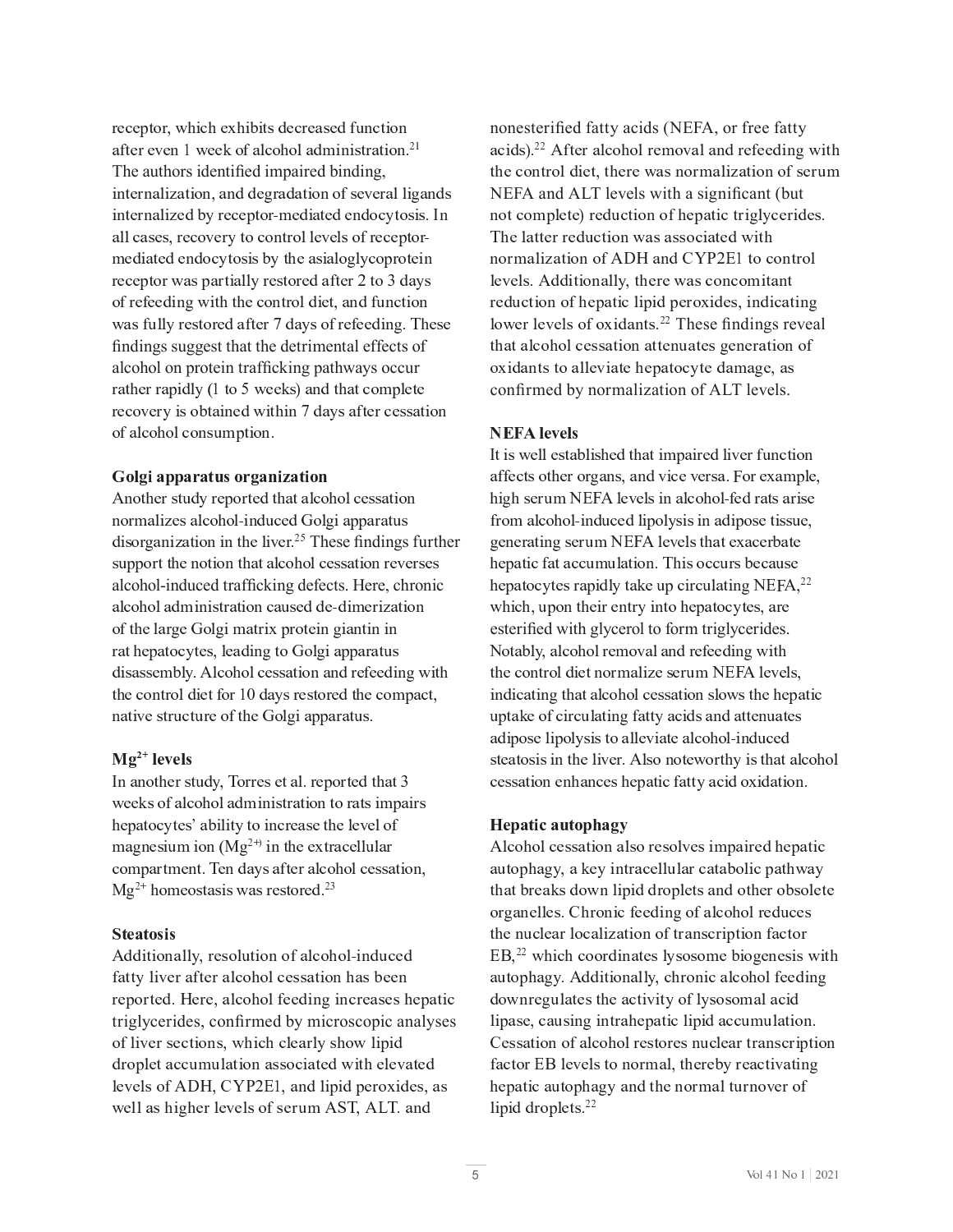#### $\cdot$  . The set of the set of the set of the set of the set of the set of the set of the set of the set of the set of the set of the set of the set of the set of the set of the set of the set of the set of the set of the s . , <sup>1</sup> <sup>+</sup> <sup>Z</sup> % <sup>1</sup> <sup>+</sup> . <sup>&</sup>gt; <sup>&</sup>gt; " ! " <sup>5</sup> # . , . % <sup>1</sup> <sup>+</sup> <sup>1</sup> . " ,

Yin et al. (1988) examined recovery in rats  $U_{\rm eff}$  is the contract of  $C$  and  $C$  and  $\bar{C}$  and  $\bar{C}$  is the contract of  $\bar{C}$  and  $\bar{C}$  is the contract of  $\bar{C}$  $P$  is the interaction of the interaction of  $\mathcal{P}$  and  $\mathcal{P}$  and  $\mathcal{P}$  is the interaction of  $\mathcal{P}$  $\overline{a}$  and  $\overline{a}$   $\overline{b}$  if  $\overline{b}$  is a multiplier  $\overline{a}$  is a multiplier  $\overline{a}$  in  $\overline{b}$  is a multiplier  $\overline{a}$  is a multiplier  $\overline{a}$  is a multiplier  $\overline{a}$  is a multiplier  $\overline{a}$  is a multiplier K <sup>C</sup> <sup>C</sup> <sup>O</sup> <sup>P</sup> <sup>I</sup> <sup>V</sup> <sup>J</sup> <sup>K</sup> <sup>E</sup> <sup>M</sup> <sup>Q</sup> <sup>J</sup> \_ <sup>J</sup> <sup>M</sup> <sup>E</sup> <sup>O</sup> <sup>M</sup> <sup>P</sup> [ <sup>b</sup> <sup>d</sup> <sup>M</sup> <sup>Q</sup> <sup>J</sup> \_ <sup>J</sup> <sup>M</sup> <sup>F</sup> <sup>C</sup> <sup>H</sup> <sup>J</sup> <sup>Y</sup> <sup>E</sup> <sup>M</sup> <sup>K</sup> <sup>J</sup> <sup>F</sup> 2 weeks nearly normalized all liver functions in  $\mathbf{A}$ 

The foregoing findings indicate that several F C U J M l G P  $\sim$  10 M l G  $\sim$  10 M  $\sim$  10 M  $\sim$  10 M  $\sim$  10 M  $\sim$  10 M  $\sim$  10 M  $\sim$  10 M  $\sim$ E <sup>M</sup> <sup>Q</sup> <sup>J</sup> \_ <sup>J</sup> <sup>M</sup> <sup>Q</sup> <sup>C</sup> <sup>U</sup> <sup>U</sup> <sup>E</sup> <sup>G</sup> <sup>P</sup> <sup>J</sup> <sup>I</sup> <sup>b</sup> <sup>n</sup> P <sup>F</sup> <sup>U</sup> <sup>G</sup> <sup>R</sup> <sup>U</sup> <sup>P</sup> <sup>I</sup> <sup>Q</sup> <sup>C</sup> <sup>E</sup> <sup>M</sup> <sup>Q</sup> <sup>J</sup> \_ <sup>J</sup> <sup>M</sup> <sup>Q</sup> <sup>C</sup> <sup>U</sup> <sup>U</sup> <sup>E</sup> <sup>G</sup> <sup>P</sup> <sup>J</sup> <sup>I</sup>  $V_{\rm eff}$  is a group of the distribution of the distribution of the distribution of the state  $\mu$ Q <sup>C</sup> <sup>U</sup> <sup>U</sup> <sup>E</sup> <sup>G</sup> <sup>P</sup> <sup>J</sup> <sup>I</sup> <sup>I</sup> <sup>J</sup> <sup>F</sup> <sup>H</sup> <sup>E</sup> <sup>M</sup> <sup>P</sup> <sup>H</sup> <sup>C</sup> <sup>U</sup> <sup>Q</sup> <sup>P</sup> <sup>F</sup> <sup>Q</sup> <sup>l</sup> <sup>M</sup> <sup>E</sup> <sup>G</sup> <sup>P</sup> <sup>I</sup> <sup>V</sup> <sup>Z</sup> <sup>j</sup> n <sup>d</sup> <sup>R</sup> <sup>G</sup> \_ <sup>C</sup> <sup>P</sup> <sup>F</sup> uptake by liver cells, and their reesterification P I G  $\sim$  P  $\sim$  P  $\sim$  P  $\sim$  P  $\sim$  P  $\sim$  P  $\sim$  P  $\sim$  P  $\sim$  P  $\sim$  P  $\sim$  P  $\sim$  P  $\sim$  P  $\sim$  P  $\sim$  P  $\sim$  P  $\sim$  P  $\sim$  P  $\sim$  P  $\sim$  P  $\sim$  P  $\sim$  P  $\sim$  P  $\sim$  P  $\sim$  P  $\sim$  P  $\sim$  P  $\sim$  P  $\sim$  P  $\sim$  P  $\sim$  P F C E  $\mathcal{L}_{\mathcal{L}}$  and  $\mathcal{L}_{\mathcal{L}}$  and  $\mathcal{L}_{\mathcal{L}}$  and  $\mathcal{L}_{\mathcal{L}}$  and  $\mathcal{L}_{\mathcal{L}}$  for  $\mathcal{L}_{\mathcal{L}}$ F C U l H D G P  $\bar{D}$  is a given by  $\bar{D}$  and  $\bar{D}$  and  $\bar{D}$  and  $\bar{D}$  and  $\bar{D}$  is a given by  $\bar{D}$  $J_{\rm eff}$  is the complex mass  $\mu$  in  $\mu$  and  $\mu$  and  $\mu$  and  $\mu$  and  $\mu$  and  $\mu$  is the complex mass  $\mu$  $\mathcal{L}_{\mathcal{L}}$  , and the complex extension of  $\mathcal{L}_{\mathcal{L}}$  and  $\mathcal{L}_{\mathcal{L}}$  and  $\mathcal{L}_{\mathcal{L}}$  and  $\mathcal{L}_{\mathcal{L}}$ G \_ <sup>C</sup> <sup>E</sup> <sup>H</sup> <sup>J</sup> <sup>l</sup> <sup>I</sup> <sup>G</sup> <sup>J</sup> <sup>K</sup> <sup>F</sup> <sup>C</sup> <sup>U</sup> <sup>P</sup> <sup>O</sup> <sup>l</sup> <sup>E</sup> <sup>M</sup> <sup>K</sup> <sup>E</sup> <sup>G</sup> <sup>P</sup> <sup>I</sup> <sup>M</sup> <sup>P</sup> Y <sup>C</sup> <sup>F</sup> <sup>U</sup> <sup>J</sup> <sup>K</sup> <sup>E</sup> <sup>M</sup> <sup>Q</sup> <sup>J</sup> \_ <sup>J</sup> <sup>M</sup> <sup>e</sup> systems. The latter findings indicate a longer F C  $\bar{C}$  and  $\bar{C}$  and  $\bar{C}$  and  $\bar{C}$  and  $\bar{C}$  and  $\bar{C}$  f w  $\bar{C}$  f  $\bar{C}$  and  $\bar{C}$  f  $\bar{C}$  f  $\bar{C}$  f  $\bar{C}$  f  $\bar{C}$  f  $\bar{C}$  f  $\bar{C}$  f  $\bar{C}$  f  $\bar{C}$  f  $\bar{C}$  f  $\bar{C}$  f  $\bar{C}$  f  $\bar$ 

# **GI TRACT AND ALCOHOL**

#### **Alcohol Metabolism in the GI Tract**

 $\mathcal{L}^{\mathcal{L}}$ GI tract plays a particularly significant role in  $\mathcal{L} = \mathcal{L} \times \mathcal{L}$  and  $\mathcal{L} = \mathcal{L} \times \mathcal{L}$  and  $\mathcal{L} = \mathcal{L} \times \mathcal{L}$  and  $\mathcal{L} = \mathcal{L} \times \mathcal{L}$  $\mathcal{L}_{\mathcal{L}}$  is the first definition of  $\mathcal{L}_{\mathcal{L}}$  and  $\mathcal{L}_{\mathcal{L}}$  and  $\mathcal{L}_{\mathcal{L}}$  and  $\mathcal{L}_{\mathcal{L}}$ significant as it affects the systemic availability  $\mathcal{F}$  and  $\mathcal{F}$  and  $\mathcal{F}$  and  $\mathcal{F}$  and  $\mathcal{F}$  and  $\mathcal{F}$  exceptions of  $\mathcal{F}$  and  $\mathcal{F}$ T <sup>L</sup> <sup>H</sup> <sup>l</sup> <sup>Q</sup> <sup>J</sup> <sup>U</sup> <sup>E</sup> <sup>M</sup> <sup>d</sup> <sup>B</sup> <sup>h</sup> <sup>Q</sup> <sup>E</sup> <sup>G</sup> <sup>E</sup> <sup>M</sup> W <sup>H</sup> <sup>C</sup> <sup>U</sup> <sup>E</sup> <sup>M</sup> <sup>Q</sup> <sup>J</sup> \_ <sup>J</sup> <sup>M</sup> <sup>J</sup> <sup>C</sup> <sup>P</sup> <sup>O</sup> <sup>E</sup> <sup>G</sup> <sup>P</sup> <sup>J</sup> <sup>I</sup> <sup>R</sup> d <sup>B</sup> <sup>h</sup> <sup>Q</sup> <sup>M</sup> <sup>E</sup> <sup>U</sup> <sup>U</sup> <sup>L</sup> <sup>c</sup> <sup>E</sup> <sup>Q</sup> <sup>G</sup> <sup>P</sup> Y <sup>P</sup> G <sup>W</sup> <sup>P</sup> <sup>U</sup> <sup>F</sup> <sup>C</sup> <sup>M</sup> <sup>E</sup> <sup>G</sup> <sup>P</sup> Y <sup>C</sup> <sup>M</sup> W \_ <sup>P</sup> <sup>V</sup> \_ <sup>R</sup> <sup>E</sup> <sup>I</sup> <sup>O</sup> <sup>P</sup> G M  $\sim$  C  $\sim$  C  $\sim$  C  $\sim$  C  $\sim$  C  $\sim$  C  $\sim$  C  $\sim$  C  $\sim$  C  $\sim$  C  $\sim$  C  $\sim$  C  $\sim$  C  $\sim$  C  $\sim$  C  $\sim$  C  $\sim$  $\mathcal{L} = \mathcal{L} \mathcal{L} \mathcal{L} \mathcal{L}$ 

 $\mathcal{L}_\mathrm{G}$  and  $\mathcal{L}_\mathrm{G}$  and  $\mathcal{L}_\mathrm{G}$  and  $\mathcal{L}_\mathrm{G}$  and  $\mathcal{L}_\mathrm{G}$  and  $\mathcal{L}_\mathrm{G}$  and  $\mathcal{L}_\mathrm{G}$ lining is the principal site of "first pass" H <sup>C</sup> <sup>G</sup> <sup>E</sup> [ <sup>J</sup> <sup>M</sup> <sup>P</sup> <sup>U</sup> <sup>H</sup> <sup>J</sup> <sup>K</sup> <sup>G</sup> \_ <sup>C</sup> <sup>P</sup> <sup>I</sup> <sup>V</sup> <sup>C</sup> <sup>U</sup> <sup>G</sup> <sup>C</sup> <sup>O</sup> <sup>E</sup> <sup>M</sup> <sup>Q</sup> <sup>J</sup> \_ <sup>J</sup> <sup>M</sup> <sup>b</sup> ? <sup>Q</sup> <sup>c</sup> <sup>E</sup> <sup>F</sup> <sup>P</sup> <sup>J</sup> <sup>l</sup> <sup>U</sup> isoforms of gastric ADH oxidize a significant portal circulation. The total first-pass metabolism  $J_{\rm eff}$  , and the matrix  $J_{\rm eff}$  and  $J_{\rm eff}$  is the matrix of  $J_{\rm eff}$  and  $J_{\rm eff}$  and  $J_{\rm eff}$  $7\%$  to 9% and is influenced by many factors  $\mathbf{A} \mathbf{A}$  $G = \frac{1}{2} \int_{0}^{2\pi} \frac{1}{2} \, \mathrm{d} \omega$  , where  $\omega$  is the distribution of  $\omega$  and  $\omega$  and  $\omega$ T L H  $\sim$  10 M U  $\sim$  10 M U  $\sim$  10 M U  $\sim$  10 M U  $\sim$  20 M U  $\sim$  20 M U  $\sim$  20 M U  $\sim$  20 M U  $\sim$  20 M U  $\sim$  $\mathcal{L}_{\mathcal{L}}$  is the contract of the contract of  $\mathcal{L}_{\mathcal{L}}$  and  $\mathcal{L}_{\mathcal{L}}$  and  $\mathcal{L}_{\mathcal{L}}$  and  $\mathcal{L}_{\mathcal{L}}$ administration. GI tract microflora, including  $\mathcal{L}^{\mathcal{L}}(\mathcal{L}^{\mathcal{L}})$  and the extent of the distribution of  $\mathcal{L}^{\mathcal{L}}$ H C G E  $\mathcal{L}_{\mathcal{L}}$  and  $\mathcal{L}_{\mathcal{L}}$  and  $\mathcal{L}_{\mathcal{L}}$  and  $\mathcal{L}_{\mathcal{L}}$  of  $\mathcal{L}_{\mathcal{L}}$  and  $\mathcal{L}_{\mathcal{L}}$  $\overline{a}$  is a contract to  $\overline{a}$  and  $\overline{a}$  and  $\overline{a}$  f uncertainty  $\overline{a}$ H  $\mathcal{H}_{\rm eff}$  and  $\mathcal{H}_{\rm eff}$  is a group of the distribution of  $\mathcal{H}_{\rm eff}$  and  $\mathcal{H}_{\rm eff}$ and rediffusion of alcohol all influence alcohol  $\mathcal{L}_\text{C}$  and  $\mathcal{L}_\text{C}$  is the contract of the contract of  $\mathcal{L}_\text{C}$  and  $\mathcal{L}_\text{C}$  is the contract of the contract of  $\mathcal{L}_\text{C}$  $V_{\rm eff}$  C  $V_{\rm eff}$  can be a very defined by  $V_{\rm eff}$  and  $V_{\rm eff}$  and  $V_{\rm eff}$  and  $V_{\rm eff}$ significantly lower in younger women compared  $\mathcal{L}_{\mathcal{L}}$  e H  $\mathcal{L}_{\mathcal{L}}$  and  $\mathcal{L}_{\mathcal{L}}$  b  $\mathcal{L}_{\mathcal{L}}$  and  $\mathcal{L}_{\mathcal{L}}$  and  $\mathcal{L}_{\mathcal{L}}$  and  $\mathcal{L}_{\mathcal{L}}$  $\mathbf{A}$ 

### **GI Injury and Recovery After Alcohol Exposure in Humans**

d M  $\bar{M}$  ,  $\bar{M}$  and  $\bar{M}$  is the distribution of  $\bar{M}$  and  $\bar{M}$  and  $\bar{M}$  and  $\bar{M}$  $\mathcal{L}_{\mathcal{L}}$  and  $\mathcal{L}_{\mathcal{L}}$  and  $\mathcal{L}_{\mathcal{L}}$  and  $\mathcal{L}_{\mathcal{L}}$  and  $\mathcal{L}_{\mathcal{L}}$  and  $\mathcal{L}_{\mathcal{L}}$  and  $\mathcal{L}_{\mathcal{L}}$  $M_{\rm C}$  C  $M_{\rm C}$  ,  $M_{\rm C}$  and  $M_{\rm C}$  and  $M_{\rm C}$  and  $M_{\rm C}$  is a set of  $M_{\rm C}$  and  $M_{\rm C}$  $C$  is a given by the contract of the contract of  $\mathcal{L}$  and  $\mathcal{L}$  and  $\mathcal{L}$  and  $\mathcal{L}$  and  $\mathcal{L}$  is a given by the contract of the contract of  $\mathcal{L}$  $\mathcal{L}_\text{max}$  is the contract of the interaction of  $\mathcal{L}_\text{max}$  and  $\mathcal{L}_\text{max}$  and  $\mathcal{L}_\text{max}$ H l U  $\mathcal{U}$  is the set of the  $\mathcal{U}$  -defined by  $\mathcal{U}$  and  $\mathcal{U}$  and  $\mathcal{U}$  and  $\mathcal{U}$  and  $\mathcal{U}$  and  $\mathcal{U}$  and  $\mathcal{U}$  and  $\mathcal{U}$  and  $\mathcal{U}$  and  $\mathcal{U}$  and  $\mathcal{U}$  and  $\mathcal{U}$  $E = \frac{1}{2}$  of  $E = \frac{1}{2}$  and  $E = \frac{1}{2}$  and  $E = \frac{1}{2}$  and  $E = \frac{1}{2}$  and  $E = \frac{1}{2}$  and  $E = \frac{1}{2}$  $G$  is the contract of  $\mathcal{L}$  in the contract of  $\mathcal{L}$  and  $\mathcal{L}$  and  $\mathcal{L}$  is the contract of  $\mathcal{L}$ j U U C I G  $\mu$  and  $\mu$  and  $\mu$  and  $\mu$  and  $\mu$  and  $\mu$  is the p interface  $\mu$  interface  $\mu$  $\mathcal{L}_{\mathcal{L}}$  is the first particle in the matrix  $\mathcal{L}_{\mathcal{L}}$  and  $\mathcal{L}_{\mathcal{L}}$  and  $\mathcal{L}_{\mathcal{L}}$  is the matrix of  $\mathcal{L}_{\mathcal{L}}$  $D_{\rm eff}$  G  $P_{\rm eff}$  g  $P_{\rm eff}$  and  $P_{\rm eff}$  and  $P_{\rm eff}$  and  $P_{\rm eff}$  and  $P_{\rm eff}$  b  $P_{\rm eff}$  b  $P_{\rm eff}$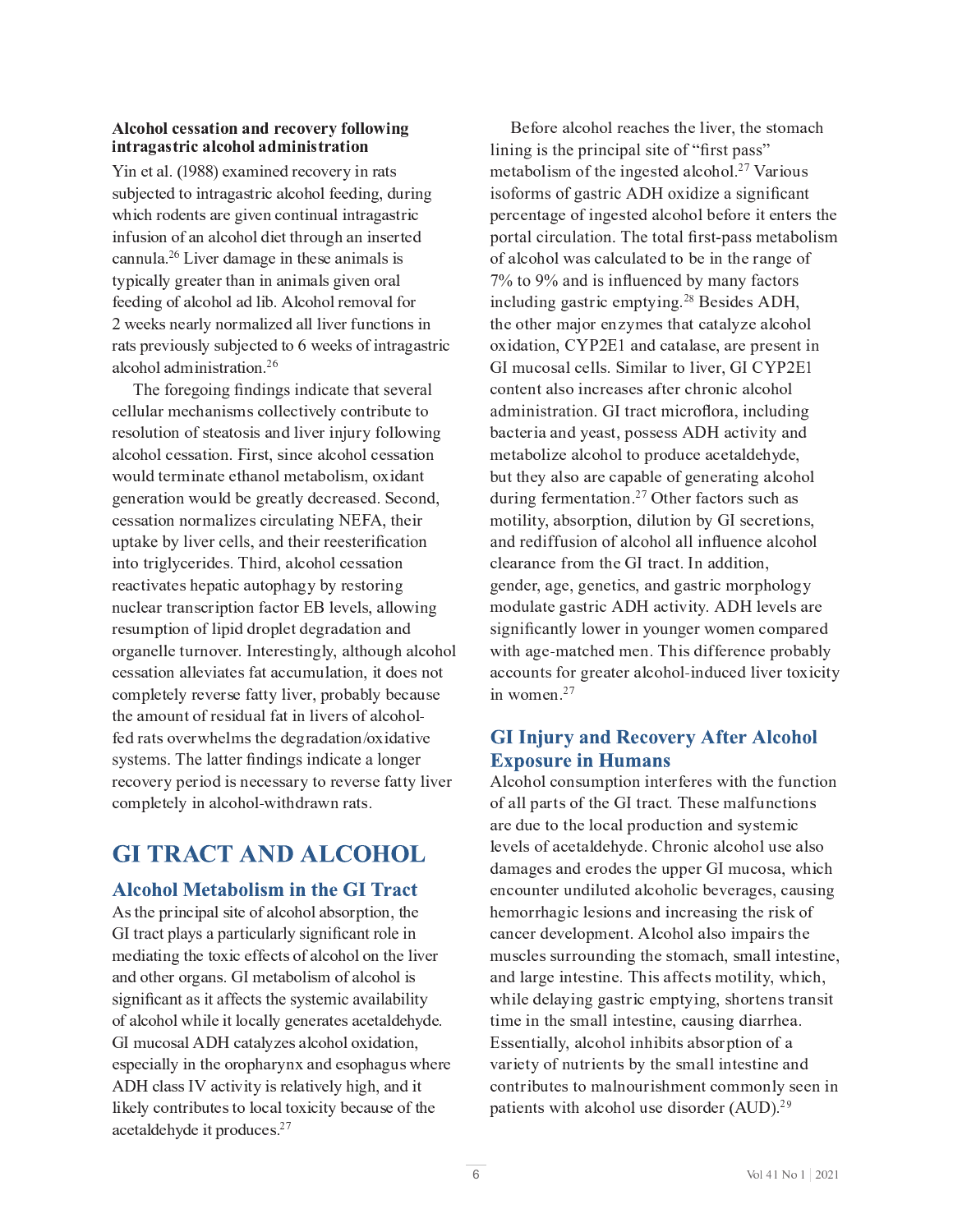#### **Intestinal barrier disruptio**

 $G = \{x \in \mathbb{R}^d : |x| \leq \epsilon \}$  $\mathcal{L} = \{ \mathbf{F}_1, \mathbf{F}_2, \ldots, \mathbf{F}_N \}$  with  $\mathcal{L} = \{ \mathbf{F}_1, \mathbf{F}_2, \ldots, \mathbf{F}_N \}$ \ <sup>I</sup> <sup>J</sup> <sup>g</sup> <sup>I</sup> <sup>E</sup> <sup>U</sup> <sup>G</sup> <sup>P</sup> <sup>V</sup> \_ <sup>G</sup> <sup>&</sup>lt; <sup>l</sup> <sup>I</sup> <sup>Q</sup> <sup>G</sup> <sup>P</sup> <sup>J</sup> <sup>I</sup> <sup>U</sup> <sup>b</sup> <sup>D</sup> \_ <sup>C</sup> <sup>U</sup> <sup>C</sup> <sup>E</sup> <sup>F</sup> <sup>C</sup> <sup>M</sup> <sup>J</sup> <sup>Q</sup> <sup>E</sup> <sup>G</sup> <sup>C</sup> <sup>O</sup> <sup>E</sup> <sup>G</sup>  $G = \frac{1}{2} \sum_{i=1}^n \frac{1}{2} \sum_{j=1}^n \frac{1}{2} \sum_{j=1}^n \frac{1}{2} \sum_{j=1}^n \frac{1}{2} \sum_{j=1}^n \frac{1}{2} \sum_{j=1}^n \frac{1}{2} \sum_{j=1}^n \frac{1}{2} \sum_{j=1}^n \frac{1}{2} \sum_{j=1}^n \frac{1}{2} \sum_{j=1}^n \frac{1}{2} \sum_{j=1}^n \frac{1}{2} \sum_{j=1}^n \frac{1}{2} \sum_{j=1}^n \frac{1}{2} \sum_{$  $G = \frac{1}{2} \int_{0}^{2} \frac{1}{2} \, \mathrm{d} \omega$ The consequent loss of the mucosal barrier E M J g U D E F E  $F$  E  $\mathcal{L}$  and  $\mathcal{L}$  is the f g  $\mathcal{L}$  in the f  $\mathcal{L}$  and  $\mathcal{L}$  is the f  $\mathcal{L}$ H  $\mathcal{H}$  M  $\mathcal{H}$  and  $\mathcal{H}$  and  $\mathcal{H}$  and  $\mathcal{H}$  is a set  $\mathcal{H}$  and  $\mathcal{H}$  and  $\mathcal{H}$  is a set  $\mathcal{H}$ V <sup>F</sup> <sup>E</sup> <sup>H</sup> <sup>e</sup> <sup>D</sup> <sup>J</sup> <sup>U</sup> <sup>P</sup> G <sup>P</sup> Y <sup>C</sup> <sup>E</sup> <sup>I</sup> <sup>O</sup> <sup>V</sup> <sup>F</sup> <sup>E</sup> <sup>H</sup> <sup>e</sup> <sup>I</sup> <sup>C</sup> <sup>V</sup> <sup>E</sup> <sup>G</sup> <sup>P</sup> Y <sup>C</sup> [ <sup>E</sup> <sup>Q</sup> <sup>G</sup> <sup>C</sup> <sup>F</sup> <sup>P</sup> <sup>E</sup> <sup>E</sup> <sup>I</sup> <sup>O</sup>  $K_{\rm eff}$  is a positive definition of  $\mu$  and  $\mu$  and  $\mu$  and  $\mu$  and  $\mu$  and  $\mu$  and  $\mu$  and  $\mu$  $\overline{a}$   $\overline{b}$   $\overline{c}$   $\overline{d}$   $\overline{d}$   $\overline{d}$   $\overline{d}$   $\overline{d}$   $\overline{d}$   $\overline{d}$   $\overline{d}$   $\overline{d}$   $\overline{d}$   $\overline{d}$   $\overline{d}$   $\overline{d}$   $\overline{d}$   $\overline{d}$   $\overline{d}$   $\overline{d}$   $\overline{d}$   $\overline{d}$   $\overline{d}$   $\overline{d}$   $\overline{$ P I U P O C G G H P Y C H P Y C H P Y C H P H D J H D J H D J I C I G U Q H D J I C I G U Q J I C I G U Q E I  $E_{\rm eff}$  is the contract of  $\sim$  10  $\mu$  m using the contract of  $\mu$  and  $\mu$  and  $\mu$  and  $\mu$  and  $\mu$ initiate a necroinflammatory cascade. Alcohol  $\mathcal{L}_{\mathcal{A}}$  is a group of the distribution of  $\mathcal{A}$  and  $\mathcal{A}$  are distribution of  $\mathcal{A}$  and  $\mathcal{A}$  $K_{\rm eff}$  is the distribution of the  $\mu$  m  $\mu$  and  $\mu$  is the distribution of  $\mu$  in  $\mu$ F C  $C$  C  $P$   $\sim$   $C$   $\sim$   $C$   $\sim$   $C$   $\sim$   $C$   $\sim$   $C$   $\sim$   $C$   $\sim$   $C$   $\sim$   $C$   $\sim$   $C$   $\sim$   $C$   $\sim$   $C$   $\sim$   $C$   $\sim$   $C$   $\sim$   $C$   $\sim$   $C$   $\sim$   $C$   $\sim$   $C$   $\sim$   $C$   $\sim$   $C$   $\sim$   $C$   $\sim$   $C$   $\sim$   $C$   $\sim$   $C$  of specific micro-RNAs, and disrupting both the C <sup>D</sup> <sup>P</sup> G \_ <sup>C</sup> <sup>M</sup> <sup>P</sup> <sup>E</sup> <sup>M</sup> <sup>Q</sup> <sup>C</sup> <sup>M</sup> <sup>M</sup> <sup>H</sup> <sup>C</sup> <sup>G</sup> \_ <sup>P</sup> <sup>J</sup> <sup>I</sup> <sup>P</sup> <sup>I</sup> <sup>C</sup> <sup>H</sup> <sup>C</sup> <sup>G</sup> <sup>E</sup> [ <sup>J</sup> <sup>M</sup> <sup>P</sup> <sup>Q</sup> <sup>D</sup> <sup>E</sup> <sup>G</sup> \_ <sup>g</sup> <sup>E</sup> <sup>W</sup> <sup>E</sup> <sup>I</sup> <sup>O</sup> Let  $\mathcal{L} = \mathcal{L} \cup \mathcal{L}$  and  $\mathcal{L} = \mathcal{L} \cup \mathcal{L}$  and  $\mathcal{L} = \mathcal{L} \cup \mathcal{L}$  and  $\mathcal{L} = \mathcal{L} \cup \mathcal{L}$ 

 $P$  H  $\sim$  H  $\sim$  H  $\sim$  H  $\sim$  H  $\sim$  H  $\sim$  H  $\sim$  H  $\sim$  H  $\sim$  H  $\sim$  H  $\sim$  H  $\sim$  H  $\sim$  H  $\sim$  H  $\sim$  H  $\sim$  H  $\sim$  H  $\sim$  H  $\sim$  H  $\sim$  H  $\sim$  H  $\sim$  H  $\sim$  H  $\sim$  H  $\sim$  H  $\sim$  H  $\sim$  H  $\sim$  H  $\sim$  H  $\sim$  H  $\sim$   $\mathbb{E}[\mathbf{F}_{\mathbf{r}}]$ P <sup>I</sup> <sup>Q</sup> <sup>M</sup> l <sup>O</sup> <sup>C</sup> <sup>U</sup> <sup>C</sup> <sup>Q</sup> <sup>F</sup> <sup>C</sup> <sup>G</sup> <sup>J</sup> <sup>F</sup> <sup>W</sup> <sup>P</sup> <sup>H</sup> <sup>H</sup> <sup>l</sup> <sup>I</sup> <sup>J</sup> <sup>V</sup> <sup>M</sup> <sup>J</sup> [ <sup>l</sup> <sup>M</sup> <sup>P</sup> <sup>I</sup> <sup>d</sup> <sup>R</sup> <sup>H</sup> <sup>l</sup> <sup>Q</sup> <sup>P</sup> <sup>I</sup> <sup>U</sup> <sup>R</sup> <sup>E</sup> <sup>I</sup> <sup>O</sup> E <sup>M</sup> <sup>Q</sup> <sup>J</sup> \_ <sup>J</sup> <sup>M</sup> <sup>H</sup> <sup>C</sup> <sup>G</sup> <sup>E</sup> [ <sup>J</sup> <sup>M</sup> <sup>P</sup> <sup>U</sup> <sup>H</sup>

#### Alterations in the microbiot.

A symbiotic balance between proinflammatory  $\mathbb{E}_{\mathcal{L}}[E_{\mathcal{L}}(t)] = \mathbb{E}_{\mathcal{L}}[E_{\mathcal{L}}(t)]$  and  $\mathcal{L}^{\mathcal{L}}[E_{\mathcal{L}}(t)]$  and  $\mathcal{L}^{\mathcal{L}}[E_{\mathcal{L}}(t)]$  $P$  is the interaction of the interaction of  $\mathcal{L}_\mathcal{D}$  and  $\mathcal{L}_\mathcal{D}$  and  $\mathcal{L}_\mathcal{D}$  is the interaction of  $\mathcal{L}_\mathcal{D}$  $E_{\rm eff}$  is the distribution of  $\mu$  and  $\mu$  and  $\mu$  and  $\mu$  and  $\mu$  is the distribution of  $\mu$  $P$  is a generator  $P$  if  $P$  is a generator  $P$  is a generator  $P$  of  $P$  is a generator  $P$  is a generator  $P$  $\mathcal{L}^{\mathcal{L}}(\mathcal{L}^{\mathcal{L}})$  and  $\mathcal{L}^{\mathcal{L}}(\mathcal{L}^{\mathcal{L}})$  and  $\mathcal{L}^{\mathcal{L}}(\mathcal{L}^{\mathcal{L}})$  and  $\mathcal{L}^{\mathcal{L}}(\mathcal{L}^{\mathcal{L}})$  $D_{\rm eff}$   $\sim$   $D_{\rm eff}$   $\sim$   $D_{\rm eff}$   $\sim$   $D_{\rm eff}$   $\sim$   $D_{\rm eff}$   $\sim$   $D_{\rm eff}$   $\sim$   $D_{\rm eff}$   $\sim$   $D_{\rm eff}$   $\sim$   $D_{\rm eff}$   $\sim$   $D_{\rm eff}$   $\sim$   $D_{\rm eff}$   $\sim$   $D_{\rm eff}$   $\sim$   $D_{\rm eff}$   $\sim$   $D_{\rm eff}$   $\sim$   $D_{\rm eff}$   $\sim$   $D_{\rm eff}$   $\$  $E = \frac{1}{2} \sum_{i=1}^n \frac{1}{2} \sum_{j=1}^n \frac{1}{2} \sum_{j=1}^n \frac{1}{2} \sum_{j=1}^n \frac{1}{2} \sum_{j=1}^n \frac{1}{2} \sum_{j=1}^n \frac{1}{2} \sum_{j=1}^n \frac{1}{2} \sum_{j=1}^n \frac{1}{2} \sum_{j=1}^n \frac{1}{2} \sum_{j=1}^n \frac{1}{2} \sum_{j=1}^n \frac{1}{2} \sum_{j=1}^n \frac{1}{2} \sum_{j=1}^n \frac{1}{2} \sum_{$ E <sup>I</sup> <sup>O</sup> <sup>M</sup> <sup>P</sup> <sup>Y</sup> <sup>C</sup> <sup>F</sup> \_ <sup>J</sup> <sup>H</sup> <sup>C</sup> <sup>J</sup> <sup>U</sup> <sup>G</sup> <sup>E</sup> <sup>U</sup> <sup>P</sup> <sup>U</sup> <sup>b</sup> <sup>I</sup> <sup>Y</sup>

#### Recovery after abstinenc

a C <sup>Q</sup> <sup>C</sup> <sup>I</sup> <sup>G</sup> <sup>U</sup> <sup>G</sup> <sup>l</sup> <sup>O</sup> <sup>P</sup> <sup>C</sup> <sup>U</sup> \_ <sup>E</sup> <sup>Y</sup> <sup>C</sup> <sup>U</sup> \_ <sup>J</sup> <sup>g</sup> <sup>I</sup> <sup>G</sup> \_ <sup>E</sup> <sup>G</sup> <sup>E</sup> ] <sup>e</sup> <sup>g</sup> <sup>C</sup> <sup>C</sup> \ <sup>E</sup> [ <sup>U</sup> <sup>G</sup> <sup>P</sup> <sup>I</sup> <sup>C</sup> <sup>I</sup> <sup>Q</sup> <sup>C</sup>  $K_{\rm eff}$  , and the matrix  $K_{\rm eff}$  is the matrix of  $\mu$  and  $\mu$  and  $\mu$  and  $\mu$  and  $\mu$  and  $\mu$ F C  $\bar{C}$  and  $\bar{C}$  and  $\bar{C}$  and  $\bar{C}$  is the first part of  $\bar{C}$  and  $\bar{C}$  and  $\bar{C}$  and  $\bar{C}$  and  $\bar{C}$  and  $\bar{C}$  and  $\bar{C}$  and  $\bar{C}$  and  $\bar{C}$  and  $\bar{C}$  and  $\bar{C}$  and  $\bar{C}$  and  $\bar{C}$   $\mathbf{C}^{1}$  $M_{\rm eff}$   $\sim$   $M_{\rm eff}$   $\sim$   $M_{\rm eff}$   $\sim$   $M_{\rm eff}$  and  $\sim$   $M_{\rm eff}$  and  $\sim$   $M_{\rm eff}$  and  $\sim$  $\mathbf{M}$  and  $\mathbf{M}$  and  $\mathbf{M}$  and  $\mathbf{M}$  and  $\mathbf{M}$  and  $\mathbf{M}$  and  $\mathbf{M}$  and  $\mathbf{M}$  and  $\mathbf{M}$  and  $\mathbf{M}$  and  $\mathbf{M}$  and  $\mathbf{M}$  and  $\mathbf{M}$  and  $\mathbf{M}$  and  $\mathbf{M}$  and  $\mathbf{M}$  and  $\mathbf{M}$  and 3-week abstinence produces only an incomplete  $\mathcal{F}(\mathbf{M})$  $J_{\rm eff}$  is the contract of the contract of the contract  $\mu$  and  $\mu$  and  $\mu$  and  $\mu$  is the contract of the contract of the contract of the contract of the contract of the contract of the contract of the contract of t  $E = \frac{1}{2}$ bacterial populations known to be beneficial.  $\mathcal{P}_\text{max}$  and  $\mathcal{P}_\text{max}$  and  $\mathcal{P}_\text{max}$  is the internal distribution of  $\mathcal{P}_\text{max}$ increase in beneficial microbial metabolites. $3<sup>3</sup>$ 

### **GI Injury and Recovery After Alcohol Exposure in Animals**

N <sup>J</sup> <sup>U</sup> <sup>G</sup> <sup>U</sup> <sup>G</sup> <sup>l</sup> <sup>O</sup> <sup>P</sup> <sup>C</sup> <sup>U</sup> <sup>Q</sup> <sup>J</sup> <sup>I</sup> <sup>O</sup> <sup>l</sup> <sup>Q</sup> <sup>G</sup> <sup>C</sup> <sup>O</sup> <sup>G</sup> <sup>J</sup> <sup>O</sup> <sup>E</sup> <sup>G</sup> <sup>C</sup> <sup>l</sup> <sup>U</sup> <sup>P</sup> <sup>I</sup> <sup>V</sup> <sup>E</sup> <sup>I</sup> <sup>P</sup> <sup>H</sup> <sup>E</sup> <sup>M</sup> <sup>H</sup> <sup>J</sup> <sup>O</sup> <sup>C</sup> <sup>M</sup> <sup>U</sup>  $E = \frac{1}{2} \sum_{i=1}^{n} \frac{1}{2} \sum_{i=1}^{n} \frac{1}{2} \sum_{j=1}^{n} \frac{1}{2} \sum_{i=1}^{n} \frac{1}{2} \sum_{i=1}^{n} \frac{1}{2} \sum_{j=1}^{n} \frac{1}{2} \sum_{i=1}^{n} \frac{1}{2} \sum_{i=1}^{n} \frac{1}{2} \sum_{i=1}^{n} \frac{1}{2} \sum_{i=1}^{n} \frac{1}{2} \sum_{i=1}^{n} \frac{1}{2} \sum_{i=1}^{n} \frac{1}{2} \sum_{i=1}$  $\mathcal{L}^{\mathcal{L}}(\mathcal{L}^{\mathcal{L}})$  and the extent of  $\mathcal{L}^{\mathcal{L}}$  and  $\mathcal{L}^{\mathcal{L}}$  and  $\mathcal{L}^{\mathcal{L}}$  is the extendion of  $\mathcal{L}^{\mathcal{L}}$  $E = \frac{1}{2} \sum_{i=1}^n \frac{1}{2} \sum_{j=1}^n \frac{1}{2} \sum_{j=1}^n \frac{1}{2} \sum_{j=1}^n \frac{1}{2} \sum_{j=1}^n \frac{1}{2} \sum_{j=1}^n \frac{1}{2} \sum_{j=1}^n \frac{1}{2} \sum_{j=1}^n \frac{1}{2} \sum_{j=1}^n \frac{1}{2} \sum_{j=1}^n \frac{1}{2} \sum_{j=1}^n \frac{1}{2} \sum_{j=1}^n \frac{1}{2} \sum_{j=1}^n \frac{1}{2} \sum_{$  $\mathbf{B}$  i  $\mathbf{B}$  and  $\mathbf{B}$  i p  $\mathbf{B}$  i p  $\mathbf{B}$  i p  $\mathbf{B}$  i p  $\mathbf{B}$  i  $\mathbf{B}$  i  $\mathbf{B}$  i  $\mathbf{B}$  i  $\mathbf{B}$  i  $\mathbf{B}$  i  $\mathbf{B}$  i  $\mathbf{B}$  i  $\mathbf{B}$  i  $\mathbf{B}$  i  $\mathbf{B}$  i  $\mathbf{B}$  i  $\mathbf{B}$  i  $\$  $G = \frac{1}{2} \sum_{i=1}^n \frac{1}{2} \sum_{j=1}^n \frac{1}{2} \sum_{j=1}^n \frac{1}{2} \sum_{j=1}^n \frac{1}{2} \sum_{j=1}^n \frac{1}{2} \sum_{j=1}^n \frac{1}{2} \sum_{j=1}^n \frac{1}{2} \sum_{j=1}^n \frac{1}{2} \sum_{j=1}^n \frac{1}{2} \sum_{j=1}^n \frac{1}{2} \sum_{j=1}^n \frac{1}{2} \sum_{j=1}^n \frac{1}{2} \sum_{j=1}^n \frac{1}{2} \sum_{$ but such cessation did not reduce the inflammatory F <sup>C</sup> <sup>U</sup> <sup>D</sup> <sup>J</sup> <sup>I</sup> <sup>U</sup> <sup>C</sup> <sup>P</sup> <sup>I</sup> <sup>G</sup> \_ <sup>C</sup> <sup>Q</sup> <sup>J</sup> <sup>M</sup> <sup>J</sup> <sup>I</sup> <sup>b</sup> <sup>I</sup> <sup>I</sup>

# **PANCREAS**

### **Alcohol Metabolism in the Pancreas**

E <sup>I</sup> <sup>O</sup> ] <sup>p</sup> <sup>p</sup> <sup>X</sup> <sup>j</sup> ^ <sup>R</sup> <sup>P</sup> <sup>G</sup> <sup>U</sup> <sup>Q</sup> <sup>E</sup> <sup>D</sup> <sup>E</sup> <sup>Q</sup> <sup>P</sup> G <sup>W</sup> <sup>K</sup> <sup>J</sup> <sup>F</sup> <sup>J</sup> <sup>C</sup> <sup>P</sup> <sup>O</sup> <sup>E</sup> <sup>G</sup> <sup>P</sup> <sup>Y</sup> <sup>C</sup> <sup>E</sup> <sup>M</sup> <sup>Q</sup> <sup>J</sup> \_ <sup>J</sup> <sup>M</sup> metabolism is significantly lower than that of the  $\mathcal{L}$  and  $\mathcal{L}$  and  $\mathcal{L}$  except  $\mathcal{L}$  and  $\mathcal{L}$  and  $\mathcal{L}$  except  $\mathcal{L}$  and  $\mathcal{L}$  and  $\mathcal{L}$  and  $\mathcal{L}$  and  $\mathcal{L}$  and  $\mathcal{L}$  and  $\mathcal{L}$  and  $\mathcal{L}$  and  $\mathcal{L}$  and  $\mathcal{L}$  and  $\mathcal{L}$  $K_{\rm eff}$  is the first particle with  $\mu$  and  $\mu$  and  $\mu$  and  $\mu$  and  $\mu$  and  $\mu$  and  $\mu$  and  $\mu$  $P$  U  $\mathcal{L}$  U  $\mathcal{L}$  and  $\mathcal{L}$  and  $\mathcal{L}$  and  $\mathcal{L}$  and  $\mathcal{L}$  and  $\mathcal{L}$  is independent of  $\mathcal{L}$  $\mathcal{L}_{\mathcal{L}}$  is a contract of the definition of the definition of  $\mathcal{L}_{\mathcal{L}}$  and  $\mathcal{L}_{\mathcal{L}}$  $\mathcal{L}_{\mathcal{D}}$  b n d  $\mathcal{L}_{\mathcal{D}}$  is a d j  $\mathcal{L}_{\mathcal{D}}$  and  $\mathcal{L}_{\mathcal{D}}$  is a d  $\mathcal{L}_{\mathcal{D}}$  is a d  $\mathcal{L}_{\mathcal{D}}$  $\Delta$  F  $\alpha$  is the contract of  $\Delta$  F  $\alpha$  and  $\alpha$  and  $\alpha$  and  $\alpha$  is the contract of  $\alpha$  is the contract of  $\alpha$ n <sup>d</sup> <sup>j</sup> <sup>j</sup> <sup>U</sup> <sup>W</sup> <sup>I</sup> <sup>G</sup> \_ <sup>E</sup> <sup>U</sup> <sup>C</sup> <sup>U</sup> <sup>b</sup>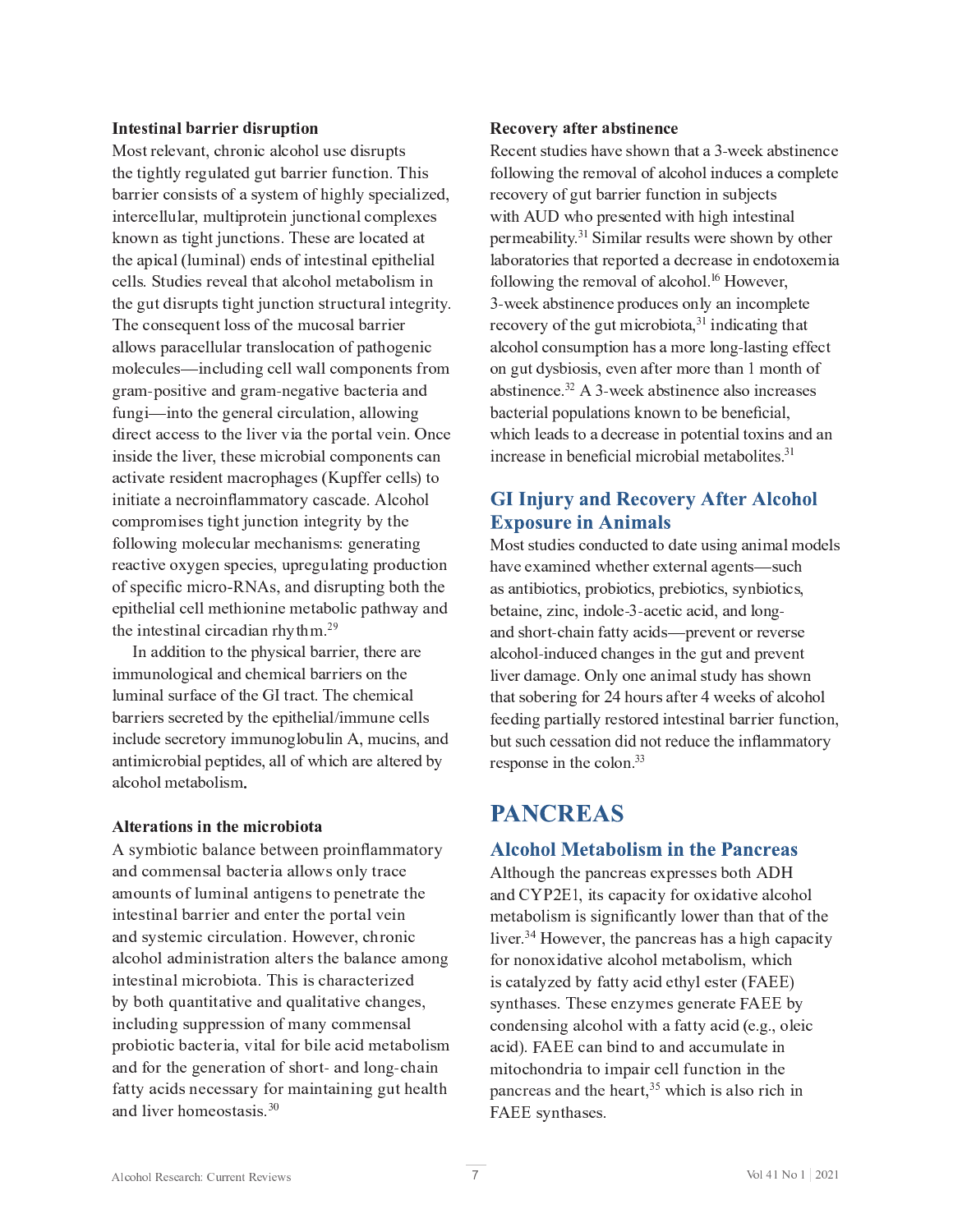### **Pancreatic Injury and Repair After Chronic Alcohol Use in Humans**

The association between alcohol consumption  $E \in \mathbb{R}^n$  of the interaction  $\mathbb{R}^n$  and  $\mathbb{R}^n$  is the interaction of the interaction of the interaction G <sup>g</sup> <sup>J</sup> <sup>K</sup> <sup>l</sup> <sup>I</sup> <sup>Q</sup> <sup>G</sup> <sup>P</sup> <sup>J</sup> <sup>I</sup> <sup>E</sup> <sup>M</sup> <sup>M</sup> W <sup>O</sup> <sup>P</sup> <sup>U</sup> <sup>G</sup> <sup>P</sup> <sup>I</sup> <sup>Q</sup> <sup>G</sup> <sup>Q</sup> <sup>J</sup> <sup>H</sup> <sup>D</sup> <sup>E</sup> <sup>F</sup> <sup>G</sup> <sup>H</sup> <sup>C</sup> <sup>I</sup> <sup>G</sup> <sup>U</sup> <sup>c</sup> <sup>d</sup> <sup>U</sup> <sup>E</sup> <sup>I</sup>  $C$  is a gradient of  $\mathcal{L}$  of  $\mathcal{L}$  and  $\mathcal{L}$  and  $\mathcal{L}$  and  $\mathcal{L}$  and  $\mathcal{L}$  is a gradient of  $\mathcal{L}$  $E = \frac{1}{2} \sum_{i=1}^{n} \frac{1}{2} \sum_{j=1}^{n} \frac{1}{2} \sum_{j=1}^{n} \frac{1}{2} \sum_{j=1}^{n} \frac{1}{2} \sum_{j=1}^{n} \frac{1}{2} \sum_{j=1}^{n} \frac{1}{2} \sum_{j=1}^{n} \frac{1}{2} \sum_{j=1}^{n} \frac{1}{2} \sum_{j=1}^{n} \frac{1}{2} \sum_{j=1}^{n} \frac{1}{2} \sum_{j=1}^{n} \frac{1}{2} \sum_{j=1}^{n} \frac{1}{2} \sum_{j=1}$ D <sup>F</sup> <sup>C</sup> <sup>Q</sup> <sup>l</sup> <sup>F</sup> <sup>U</sup> <sup>J</sup> <sup>F</sup> <sup>U</sup> <sup>J</sup> <sup>K</sup> <sup>O</sup> <sup>P</sup> <sup>V</sup> <sup>C</sup> <sup>U</sup> <sup>G</sup> <sup>P</sup> Y <sup>C</sup> <sup>C</sup> <sup>I</sup> <sup>H</sup> <sup>W</sup> <sup>H</sup> <sup>C</sup> <sup>U</sup> <sup>l</sup> <sup>U</sup> <sup>C</sup> <sup>O</sup> <sup>K</sup> <sup>J</sup> <sup>F</sup> <sup>K</sup> <sup>J</sup> <sup>J</sup> <sup>O</sup>  $U_{\rm eff}$  is the contract of  $\mu$  in  $\mu$  and  $\mu$  and  $\mu$  and  $\mu$  and  $\mu$  and  $\mu$  is the contract of  $\mu$ 

 $\mathcal{F}_\mathcal{F}$  is the dimensional dimensional dimensional dimensional dimensional dimensional dimensional dimensional dimensional dimensional dimensional dimensional dimensional dimensional dimensional dimensional dimensi pancreatitis, a necroinflammatory disease of the exocrine pancreas that is classified as either acute  $\mathcal{F}_\mathcal{F}$  is a finite dimension of  $\mathcal{F}_\mathcal{F}$  and  $\mathcal{F}_\mathcal{F}$  and  $\mathcal{F}_\mathcal{F}$  is a finite dimension of  $\mathcal{F}_\mathcal{F}$  $\mathcal{F}_\mathcal{F}$  is a function of the interaction of  $\mathcal{F}_\mathcal{F}$  and  $\mathcal{F}_\mathcal{F}$  is a function of the interaction of the interaction of the interaction of the interaction of the interaction of the interaction of the i  $\mathcal{L}^{\mathcal{L}}_{\mathcal{L}}$  and  $\mathcal{L}^{\mathcal{L}}_{\mathcal{L}}$  and  $\mathcal{L}^{\mathcal{L}}_{\mathcal{L}}$  and  $\mathcal{L}^{\mathcal{L}}_{\mathcal{L}}$  and  $\mathcal{L}^{\mathcal{L}}_{\mathcal{L}}$ D E I Q F C E I Q F C E F C I G U G J O P U G J O P E G U C E F C I O B H V L I O B H V L I O B H V L I O B H is not sufficient to trigger a clinical event, such as  $\overline{\mathcal{L}}$  and  $\overline{\mathcal{L}}$  and  $\overline{\mathcal{L}}$  and  $\overline{\mathcal{L}}$  and  $\overline{\mathcal{L}}$  is in  $\overline{\mathcal{L}}$  where  $\overline{\mathcal{L}}$  is in  $\overline{\mathcal{L}}$  and  $\overline{\mathcal{L}}$  is in  $\overline{\mathcal{L}}$  is in  $\overline{\mathcal{L}}$  is in  $\overline{\mathcal{L}}$  is in  $\overline{\mathcal{L}}$  is whereas other factors trigger necroinflammation.

L I O C  $C$  is a contract of  $\mathcal{L}$  and  $\mathcal{L}$  and  $\mathcal{L}$  and  $\mathcal{L}$  and  $\mathcal{L}$  and  $\mathcal{L}$  and  $\mathcal{L}$  and  $\mathcal{L}$  and  $\mathcal{L}$  and  $\mathcal{L}$  and  $\mathcal{L}$  and  $\mathcal{L}$  and  $\mathcal{L}$  and  $\mathcal{L}$  and  $\mathcal{L}$  a  $\Omega$  F C  $\Omega$   $\Xi$ U <sup>C</sup> <sup>Y</sup> <sup>C</sup> <sup>F</sup> <sup>C</sup> <sup>Q</sup> <sup>M</sup> <sup>P</sup> <sup>I</sup> <sup>P</sup> <sup>Q</sup> <sup>E</sup> <sup>M</sup> <sup>Q</sup> <sup>J</sup> <sup>H</sup> <sup>D</sup> <sup>M</sup> <sup>P</sup> <sup>Q</sup> <sup>E</sup> <sup>G</sup> <sup>P</sup> <sup>J</sup> <sup>I</sup> <sup>U</sup> <sup>J</sup> <sup>K</sup> <sup>D</sup> <sup>E</sup> <sup>I</sup> <sup>Q</sup> <sup>F</sup> <sup>C</sup> <sup>E</sup> <sup>G</sup> <sup>P</sup> G <sup>P</sup> <sup>U</sup> <sup>g</sup> <sup>P</sup> G \_  $\mathcal{F} = \mathcal{F} \mathcal{F}$ 

L I G I G  $F$  is a given  $\mathcal{L}_\mathcal{L}$  and  $\mathcal{L}_\mathcal{L}$  for  $\mathcal{L}_\mathcal{L}$  and  $\mathcal{L}_\mathcal{L}$  and  $\mathcal{L}_\mathcal{L}$  $\mathcal{L}_{\mathcal{L}}$  and  $\mathcal{L}_{\mathcal{L}}$  and  $\mathcal{L}_{\mathcal{L}}$  for  $\mathcal{L}_{\mathcal{L}}$  and  $\mathcal{L}_{\mathcal{L}}$  for  $\mathcal{L}_{\mathcal{L}}$ 70% of reported cases. Alcohol-induced chronic D <sup>E</sup> <sup>I</sup> <sup>Q</sup> <sup>F</sup> <sup>C</sup> <sup>E</sup> <sup>G</sup> <sup>P</sup> G <sup>P</sup> <sup>U</sup> <sup>P</sup> <sup>U</sup> <sup>G</sup> \_ <sup>J</sup> <sup>l</sup> <sup>V</sup> \_ <sup>G</sup> <sup>G</sup> <sup>J</sup> \_ <sup>E</sup> <sup>Y</sup> <sup>C</sup> <sup>E</sup> <sup>I</sup> <sup>C</sup> <sup>E</sup> <sup>F</sup> <sup>M</sup> W <sup>U</sup> <sup>G</sup> <sup>E</sup> <sup>V</sup> <sup>C</sup>  $\mathbb{E}_{\mathcal{L}}$ by steatorrhea, diabetes, fibrotic scarring, and pancreatic calcification. In many cases, it appears  $\mathcal{L}_{\mathcal{L}}$  , and the p i of the p i of the independent of  $\mathcal{L}_{\mathcal{L}}$  and  $\mathcal{L}_{\mathcal{L}}$  is the p independent of  $\mathcal{L}_{\mathcal{L}}$  $\mathcal{F} = \mathcal{F} \cup \mathcal{F} = \mathcal{F} \cup \mathcal{F} = \mathcal{F} \cup \mathcal{F} = \mathcal{F} \cup \mathcal{F} = \mathcal{F} \cup \mathcal{F} = \mathcal{F} \cup \mathcal{F} = \mathcal{F} \cup \mathcal{F} = \mathcal{F} \cup \mathcal{F} = \mathcal{F} \cup \mathcal{F} = \mathcal{F} \cup \mathcal{F} = \mathcal{F} \cup \mathcal{F} = \mathcal{F} \cup \mathcal{F} = \mathcal{F} \cup \mathcal{F} = \mathcal{F} \cup \mathcal{F} = \mathcal$  $G = \frac{1}{2} \sum_{i=1}^n \frac{1}{2} \sum_{j=1}^n \frac{1}{2} \sum_{j=1}^n \frac{1}{2} \sum_{j=1}^n \frac{1}{2} \sum_{j=1}^n \frac{1}{2} \sum_{j=1}^n \frac{1}{2} \sum_{j=1}^n \frac{1}{2} \sum_{j=1}^n \frac{1}{2} \sum_{j=1}^n \frac{1}{2} \sum_{j=1}^n \frac{1}{2} \sum_{j=1}^n \frac{1}{2} \sum_{j=1}^n \frac{1}{2} \sum_{j=1}^n \frac{1}{2} \sum_{$ Little is known regarding the effects of alcohol

 $P = \frac{1}{2}$  ,  $P = \frac{1}{2}$  ,  $P = \frac{1}{2}$  ,  $P = \frac{1}{2}$  ,  $P = \frac{1}{2}$  ,  $P = \frac{1}{2}$  ,  $P = \frac{1}{2}$  ,  $P = \frac{1}{2}$ F <sup>C</sup> <sup>Q</sup> <sup>l</sup> <sup>F</sup> <sup>F</sup> <sup>C</sup> <sup>I</sup> <sup>G</sup> <sup>E</sup> <sup>G</sup> <sup>G</sup> <sup>E</sup> <sup>Q</sup> \ <sup>U</sup> <sup>J</sup> <sup>K</sup> <sup>E</sup> <sup>Q</sup> <sup>l</sup> <sup>G</sup> <sup>C</sup> <sup>D</sup> <sup>E</sup> <sup>I</sup> <sup>Q</sup> <sup>F</sup> <sup>C</sup> <sup>E</sup> <sup>G</sup> <sup>P</sup> G <sup>P</sup> <sup>U</sup> <sup>R</sup> <sup>P</sup> G <sup>E</sup> <sup>D</sup> <sup>D</sup> <sup>C</sup> <sup>E</sup> <sup>F</sup> <sup>U</sup>  $G = \frac{1}{2} \sum_{i=1}^n \frac{1}{2} \sum_{j=1}^n \frac{1}{2} \sum_{j=1}^n \frac{1}{2} \sum_{j=1}^n \frac{1}{2} \sum_{j=1}^n \frac{1}{2} \sum_{j=1}^n \frac{1}{2} \sum_{j=1}^n \frac{1}{2} \sum_{j=1}^n \frac{1}{2} \sum_{j=1}^n \frac{1}{2} \sum_{j=1}^n \frac{1}{2} \sum_{j=1}^n \frac{1}{2} \sum_{j=1}^n \frac{1}{2} \sum_{j=1}^n \frac{1}{2} \sum_{$ P <sup>I</sup> <sup>Y</sup> <sup>C</sup> <sup>U</sup> <sup>G</sup> <sup>P</sup> <sup>V</sup> <sup>E</sup> <sup>G</sup> <sup>C</sup> <sup>O</sup> <sup>D</sup> <sup>E</sup> <sup>I</sup> <sup>Q</sup> <sup>F</sup> <sup>C</sup> <sup>E</sup> <sup>G</sup> <sup>P</sup> <sup>Q</sup> <sup>O</sup> <sup>W</sup> <sup>U</sup> <sup>K</sup> <sup>l</sup> <sup>I</sup> <sup>Q</sup> <sup>G</sup> <sup>P</sup> <sup>J</sup> <sup>I</sup> <sup>E</sup> <sup>U</sup> <sup>U</sup> <sup>J</sup> <sup>Q</sup> <sup>P</sup> <sup>E</sup> <sup>G</sup> <sup>C</sup> <sup>O</sup> g P G G  $E$  and  $E$  is a set of  $E$  in the p i of  $E$  i  $\bar{E}$  is a set of  $E$  in the p interval of  $E$  is a set of  $E$ H J  $F$  and  $F$  is a given  $\overline{F}$  is a given by  $\overline{F}$  and  $\overline{F}$  if  $\overline{F}$  is a given by  $\overline{F}$ g <sup>P</sup> G \_ <sup>G</sup> \_ <sup>J</sup> <sup>U</sup> <sup>C</sup> <sup>g</sup> \_ <sup>J</sup> <sup>Q</sup> <sup>J</sup> <sup>I</sup> <sup>G</sup> <sup>P</sup> <sup>I</sup> <sup>l</sup> <sup>C</sup> <sup>O</sup> \_ <sup>C</sup> <sup>E</sup> <sup>Y</sup> <sup>W</sup> <sup>O</sup> <sup>F</sup> <sup>P</sup> <sup>I</sup> \ <sup>P</sup> <sup>I</sup> <sup>V</sup> <sup>b</sup> <sup>D</sup> \_ <sup>C</sup> <sup>U</sup> <sup>C</sup> findings indicate that the functional deterioration J <sup>K</sup> <sup>G</sup> \_ <sup>C</sup> <sup>D</sup> <sup>E</sup> <sup>I</sup> <sup>Q</sup> <sup>F</sup> <sup>C</sup> <sup>E</sup> <sup>U</sup> <sup>E</sup> <sup>U</sup> <sup>U</sup> <sup>J</sup> <sup>Q</sup> <sup>P</sup> <sup>E</sup> <sup>G</sup> <sup>C</sup> <sup>O</sup> <sup>g</sup> <sup>P</sup> G \_ <sup>E</sup> <sup>M</sup> <sup>Q</sup> <sup>J</sup> \_ <sup>J</sup> <sup>M</sup> <sup>e</sup> <sup>P</sup> <sup>I</sup> <sup>O</sup> <sup>l</sup> <sup>Q</sup> <sup>C</sup> <sup>O</sup>  $\mathcal{F} = \mathcal{F} \cup \mathcal{F}$  is a given by the interpretation of the contribution of  $\mathcal{F}$  $\mathcal{L} = \mathcal{L} \cup \mathcal{L}$  , where  $\mathcal{L} = \mathcal{L} \cup \mathcal{L}$  is the mass of  $\mathcal{L} = \mathcal{L} \cup \mathcal{L}$ d M  $\bar{d}$  is the G C  $\bar{d}$  e  $\bar{d}$  in  $\bar{d}$  and  $\bar{d}$  is the following conductivity of  $\bar{d}$  $P$  U H  $\bar{P}$  U  $\bar{P}$  is the distribution of  $\bar{P}$  in  $\bar{P}$  and  $\bar{P}$  and  $\bar{P}$  and  $\bar{P}$  and  $\bar{P}$  is the distribution of  $\bar{P}$ These findings indicate that alcohol consumption D E I Q F C E G P G H E I O P G H E W C I Q C G G H E W C G H E W C I L K H E G G J H E G G J H E I P D E I D E I D E I G G J H H J H J J L V L H J H J H J H J H J L V L V L J L V L  $\mathcal{L}_{\mathcal{L}}$  and  $\mathcal{L}_{\mathcal{L}}$  and  $\mathcal{L}_{\mathcal{L}}$  and  $\mathcal{L}_{\mathcal{L}}$  and  $\mathcal{L}_{\mathcal{L}}$  $\mathcal{L}_\mathcal{L}$  is the dimension of the dimensional dimensional dimensional dimensional dimensional dimensional dimensional dimensional dimensional dimensional dimensional dimensional dimensional dimensional dimensional di

### **Pancreatic Injury and Repair After Alcohol Exposure in Animals**

The structural and functional regeneration of the  $D_{\rm eff}$  is the interaction of the  $\alpha$  -d  $\beta$  interaction of  $\alpha$  is the interaction of  $\alpha$ ^ I <sup>C</sup> <sup>J</sup> <sup>K</sup> <sup>G</sup> \_ <sup>C</sup> <sup>H</sup> <sup>E</sup> <sup>P</sup> <sup>I</sup> <sup>Q</sup> \_ <sup>E</sup> <sup>F</sup> <sup>E</sup> <sup>Q</sup> <sup>G</sup> <sup>C</sup> <sup>F</sup> <sup>P</sup> <sup>U</sup> <sup>G</sup> <sup>P</sup> <sup>Q</sup> <sup>U</sup> <sup>J</sup> <sup>K</sup> <sup>E</sup> <sup>M</sup> <sup>Q</sup> <sup>J</sup> \_ <sup>J</sup> <sup>M</sup> <sup>e</sup> <sup>P</sup> <sup>I</sup> <sup>O</sup> <sup>l</sup> <sup>Q</sup> <sup>C</sup> <sup>O</sup>  $\mathcal{F}_\mathbf{p}$  is a function of the interpretation of  $\mathcal{F}_\mathbf{p}$  and  $\mathcal{F}_\mathbf{p}$  is a function of  $\mathcal{F}_\mathbf{p}$ that results in fibrotic scarring. Given the close  $E_{\rm eff}$  is the gradient of  $\mu$  and  $\mu$  and  $\mu$  and  $\mu$  and  $\mu$  is the gradient of  $\mu$  in  $\mu$  $D_{\rm eff}$  is a graph  $\sigma$  -f  $\sigma$  -f  $\sigma$  and  $\sigma$  -f  $\sigma$  -f  $\sigma$  $X \in \mathbb{R}^n$  is the B internal part of the B  $\mathbb{R}^n$  expectively. The experimental part of the  $\mathbb{R}^n$  $E_{\rm eff}$  , and the interaction of the interaction of the interaction of the interaction of the interaction of the interaction of the interaction of the interaction of the interaction of the interaction of the interaction significantly decreased the amylase content of  $G = \mathcal{F} \cup \mathcal{F}$  and  $G = \mathcal{F} \cup \mathcal{F}$  is a contract of the properties of  $\mathcal{F}$  $K_{\rm eff}$  is a group  $K_{\rm eff}$  in the  $K_{\rm eff}$  p  $R_{\rm eff}$  in  $R_{\rm eff}$  is a group  $R_{\rm eff}$  $\overline{C}$  of  $\overline{C}$  and  $\overline{C}$  and  $\overline{C}$  and  $\overline{C}$  is a zero  $\overline{C}$  is a zero  $\overline{C}$  is a  $\overline{C}$  in  $\overline{C}$  is a  $\overline{C}$  in  $\overline{C}$  is a  $\overline{C}$  in  $\overline{C}$  is a  $\overline{C}$  is a  $\overline{C}$  is a  $\overline{C}$  is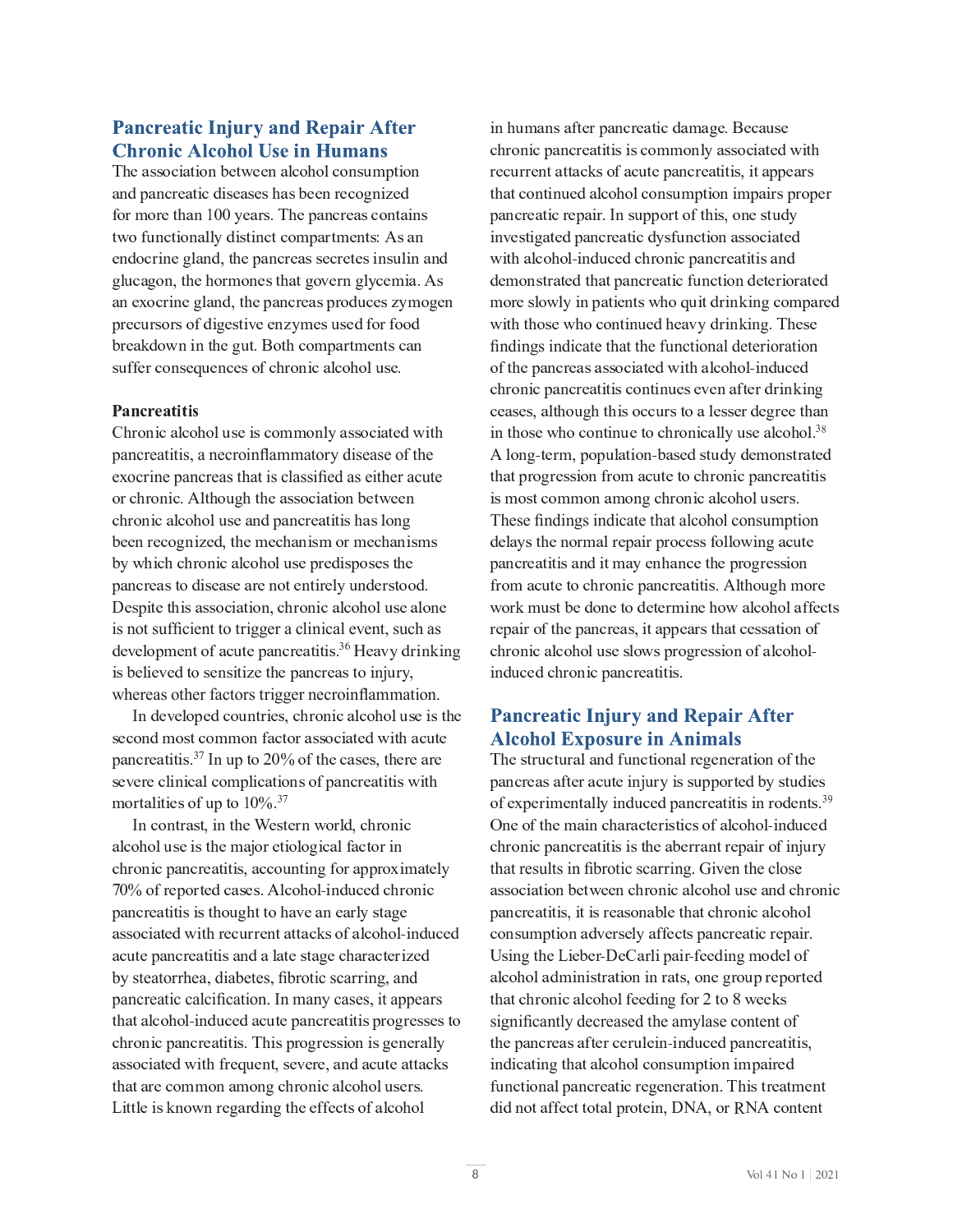$J_{\rm eff}$  is defined as a group of  $\mu$  and  $\mu$  and  $\mu$  and  $\mu$  and  $\mu$  is defined as a group of  $\mu$  $G = \mathcal{F} \cup \mathcal{F}$  and  $G = \mathcal{F} \cup \mathcal{F}$  and  $G = \mathcal{F} \cup \mathcal{F}$  and  $G = \mathcal{F} \cup \mathcal{F}$  is a set  $\mathcal{F} \cup \mathcal{F}$  $\overline{A}$   $\overline{A}$  $K_{\rm eff}$  is a positive definition of  $\mu$  in  $\mu$  and  $\mu$  and  $\mu$  and  $\mu$  is a positive definition of  $\mu$ D <sup>E</sup> <sup>I</sup> <sup>Q</sup> <sup>F</sup> <sup>C</sup> <sup>E</sup> <sup>G</sup> <sup>P</sup> <sup>Q</sup> <sup>g</sup> <sup>C</sup> <sup>P</sup> <sup>V</sup> \_ <sup>G</sup> <sup>E</sup> <sup>I</sup> <sup>O</sup> <sup>C</sup> <sup>I</sup> <sup>H</sup> <sup>W</sup> <sup>H</sup> <sup>C</sup> <sup>Q</sup> <sup>J</sup> <sup>I</sup> <sup>G</sup> <sup>C</sup> <sup>I</sup> <sup>G</sup> <sup>P</sup> <sup>I</sup> <sup>F</sup> <sup>E</sup> <sup>G</sup> <sup>U</sup> <sup>g</sup> <sup>P</sup> G \_ U l F V P I O L E M W P I O L E G E I Q E I Q E I Q E I Q F E I Q F E G E G P I V G E I D E I D E I D E I V G  $D_{\rm eff}$  and  $D_{\rm eff}$  and  $D_{\rm eff}$  is the K  $\alpha$  -f  $\alpha$  in the K  $\alpha$  -f  $\alpha$  in the  $\alpha$  -f  $\alpha$  and  $\alpha$ E M A M A H A M A G P I V D E I Q F C E G P J A G P J A G P J A G P J A G P J A G P J A G J A G J M K C O P I  $G = \frac{1}{2} \sum_{i=1}^{n} \frac{1}{2} \sum_{j=1}^{n} \frac{1}{2} \sum_{j=1}^{n} \frac{1}{2} \sum_{j=1}^{n} \frac{1}{2} \sum_{j=1}^{n} \frac{1}{2} \sum_{j=1}^{n} \frac{1}{2} \sum_{j=1}^{n} \frac{1}{2} \sum_{j=1}^{n} \frac{1}{2} \sum_{j=1}^{n} \frac{1}{2} \sum_{j=1}^{n} \frac{1}{2} \sum_{j=1}^{n} \frac{1}{2} \sum_{j=1}^{n} \frac{1}{2} \sum_{j=1}$  $J_{\rm eff}$  is the interaction of the interaction of the interaction of  $\mu$  and  $\mu$  and  $\mu$  and  $\mu$  $\mathcal{L} = \mathcal{L} \times \mathcal{L} = \mathcal{L} \times \mathcal{L} = \mathcal{L} \times \mathcal{L} = \mathcal{L} \times \mathcal{L} = \mathcal{L} \times \mathcal{L} = \mathcal{L} \times \mathcal{L} = \mathcal{L} \times \mathcal{L} = \mathcal{L} \times \mathcal{L} = \mathcal{L} \times \mathcal{L} = \mathcal{L} \times \mathcal{L} = \mathcal{L} \times \mathcal{L} = \mathcal{L} \times \mathcal{L} = \mathcal{L} \times \mathcal{L} = \mathcal{L} \times \mathcal{L} = \mathcal$  $D_{\rm eff}$  is defined as  $\mathcal{L}_{\rm eff}$  and  $\mathcal{L}_{\rm eff}$  and  $\mathcal{L}_{\rm eff}$  and  $\mathcal{L}_{\rm eff}$  and  $\mathcal{L}_{\rm eff}$ F C  $\bar{c}$  is a gradient of the field  $\bar{c}$  and  $\bar{c}$  and  $\bar{c}$  and  $\bar{c}$  and  $\bar{c}$  and  $\bar{c}$  and  $\bar{c}$ d O O P  $\alpha$  is a matrix of the matrix of the matrix of the matrix of the matrix of the matrix of the matrix of E O H P I P I P I  $\mathcal{H} = \mathcal{H}$  is a general definition of  $\mathcal{H}$ Together, these studies indicate that alcohol delays  $D_{\rm eff}$  is the interaction of the matrix  $D_{\rm eff}$  is the interaction of the matrix  $D_{\rm eff}$ D E I Q F C E G P U G U G L O P I O P I O P I O P I O P I O P I O P I O P I O P I O P I O P I O P I O P I U E  $U_{\rm eff}$  is the limit of the limit of  $\Gamma$  and  $\Gamma$  is the limit of  $\Gamma$ 

# HEART

### **Alcohol Metabolism in the Heart**

H C G E  $\bar{f}$  and  $\bar{f}$  and  $\bar{f}$  and  $\bar{f}$  is the internal polarization of  $\bar{f}$  and  $\bar{f}$ There are reports that both enzymes may influence alcohol-induced myocardial damage by  $\mathcal{L}_{\mathcal{L}}$  is the distribution of the distribution of  $\mathcal{L}_{\mathcal{L}}$  and  $\mathcal{L}_{\mathcal{L}}$  and  $\mathcal{L}_{\mathcal{L}}$  $\mathcal{L}_\text{C}$  G E  $\mathcal{L}_\text{C}$  and  $\mathcal{L}_\text{C}$  is a discrete interval group  $\mathcal{L}_\text{C}$  interval group  $\mathcal{L}_\text{C}$ D <sup>F</sup> <sup>C</sup> <sup>Y</sup> <sup>E</sup> <sup>P</sup> <sup>M</sup> <sup>U</sup> <sup>P</sup> <sup>I</sup> <sup>G</sup> \_ <sup>P</sup> <sup>U</sup> <sup>J</sup> <sup>F</sup> <sup>V</sup> <sup>E</sup> <sup>I</sup> <sup>b</sup>

### **Cardiac Injury and Recovery After Alcohol Exposure in Humans**

d M  $\alpha$  J  $\alpha$  and  $\alpha$  and  $\alpha$  and  $\alpha$  of  $\alpha$  e  $P$  and  $\alpha$  and  $\alpha$  and  $\alpha$   $\beta$   $\alpha$   $\beta$ l U C b  $\mathcal{L} = \mathcal{L} \times \mathcal{L}$  and  $\mathcal{L} = \mathcal{L} \times \mathcal{L}$  and  $\mathcal{L} = \mathcal{L} \times \mathcal{L}$  and  $\mathcal{L} = \mathcal{L} \times \mathcal{L}$ P <sup>I</sup> <sup>Q</sup> <sup>P</sup> <sup>O</sup> <sup>C</sup> <sup>I</sup> <sup>Q</sup> <sup>C</sup> <sup>J</sup> <sup>K</sup> <sup>Q</sup> <sup>E</sup> <sup>F</sup> <sup>O</sup> <sup>P</sup> <sup>E</sup> <sup>Q</sup> <sup>H</sup> <sup>J</sup> <sup>F</sup> [ <sup>P</sup> <sup>O</sup> <sup>P</sup> G <sup>W</sup> <sup>E</sup> <sup>I</sup> <sup>O</sup> <sup>H</sup> <sup>J</sup> <sup>F</sup> <sup>G</sup> <sup>E</sup> <sup>M</sup> <sup>P</sup> G <sup>W</sup> <sup>O</sup> <sup>l</sup> <sup>C</sup>

to development of alcoholic cardiomyopathy. <sup>z</sup> <sup>y</sup> <sup>y</sup> <sup>~</sup> <sup>x</sup> { { { <sup>|</sup> { <sup>x</sup> } { <sup>z</sup> } <sup>x</sup> <sup>y</sup> along with a reduced ventricular wall thickness and some contractile dysfunction. Alcohol/ acetaldehyde toxicity along with mitochondrial production of reactive oxygen species is one theory proposed for alcohol-induced cardiac injury. Indeed, acetaldehyde can directly impair cardiac contractile function, disrupt cardiac excitation-contraction coupling, and promote oxidative damage and lipid peroxidation. Some resulting effects are oxidative injury, apoptosis, impaired myofilament  $Ca^{2+}$  sensitivity, impaire protein synthesis, and altered fatty acid extraction and deposition, along with changes in protein catabolism.<sup>45</sup> The removal of alcohol is associated with the reduction or disappearance of myocardial damage and the improvement of function.<sup>46</sup>  $\overline{A}$ study on cardiovascular changes during different phases following the removal of alcohol found that heart rate, systolic blood pressure, and diastolic blood pressure were higher in the early stage of alcohol cessation. These cardiovascular parameters returned to baseline levels after 1 month of abstinence. $47$  Other cardiac effects of chronic alcohol exposure are cardiac arrhythmias (irregular heartbeat), tachycardia (fast heartbeat), and other cardiovascular disease. These cardiovascular parameters also returned to baseline levels after 1 month of abstinence.<sup>47</sup> There is no evidence for reversal of cardiac fibrosis in humans with alcoholic cardiomyopathy. However, cessation of alcohol consumption can result in significant improvement in left ventricular function.<sup>48,49</sup> In a case study, § <sup>y</sup> <sup>z</sup> { <sup>x</sup> } <sup>y</sup> { <sup>z</sup> <sup>x</sup> <sup>x</sup> <sup>~</sup> <sup>x</sup> { <sup>x</sup> <sup>y</sup> { x { <sup>z</sup> signs of alcoholic cardiomyopathy demonstrated severe global left ventricular systolic dysfunction  $\mathcal{L}$   $\mathcal{L}$   $\mathcal{L}$   $\mathcal{L}$   $\mathcal{L}$   $\mathcal{L}$   $\mathcal{L}$   $\mathcal{L}$   $\mathcal{L}$   $\mathcal{L}$   $\mathcal{L}$   $\mathcal{L}$   $\mathcal{L}$   $\mathcal{L}$   $\mathcal{L}$   $\mathcal{L}$   $\mathcal{L}$   $\mathcal{L}$   $\mathcal{L}$   $\mathcal{L}$   $\mathcal{L}$   $\mathcal{L}$   $\mathcal{L}$   $\mathcal{L}$   $\mathcal{$ end-systolic dimension was 4.1 cm and the enddiastolic dimension was 5.0 cm. However, after 1 month of alcohol abstinence, this patient was asymptomatic, with a higher ejection fraction of ® ¨ <sup>ª</sup> { <sup>~</sup> <sup>x</sup> { <sup>x</sup> ¯ { <sup>z</sup> <sup>x</sup> <sup>y</sup> } <sup>z</sup> { <sup>y</sup> ° °  $\mathbf{1} \mathbf{1} \mathbf{1} \mathbf{1} \mathbf{1} \mathbf{1} \mathbf{1} \mathbf{1} \mathbf{1} \mathbf{1} \mathbf{1} \mathbf{1} \mathbf{1} \mathbf{1} \mathbf{1} \mathbf{1} \mathbf{1} \mathbf{1} \mathbf{1} \mathbf{1} \mathbf{1} \mathbf{1} \mathbf{1} \mathbf{1} \mathbf{1} \mathbf{1} \mathbf{1} \mathbf{1} \mathbf{1} \mathbf{1} \mathbf{1} \mathbf{1} \mathbf{1} \mathbf{1} \mathbf{1} \mathbf{1} \mathbf{$  <sup>z</sup> <sup>x</sup> { <sup>~</sup> } { <sup>y</sup> <sup>z</sup> <sup>z</sup> { death in patients with AUD who are abstinent.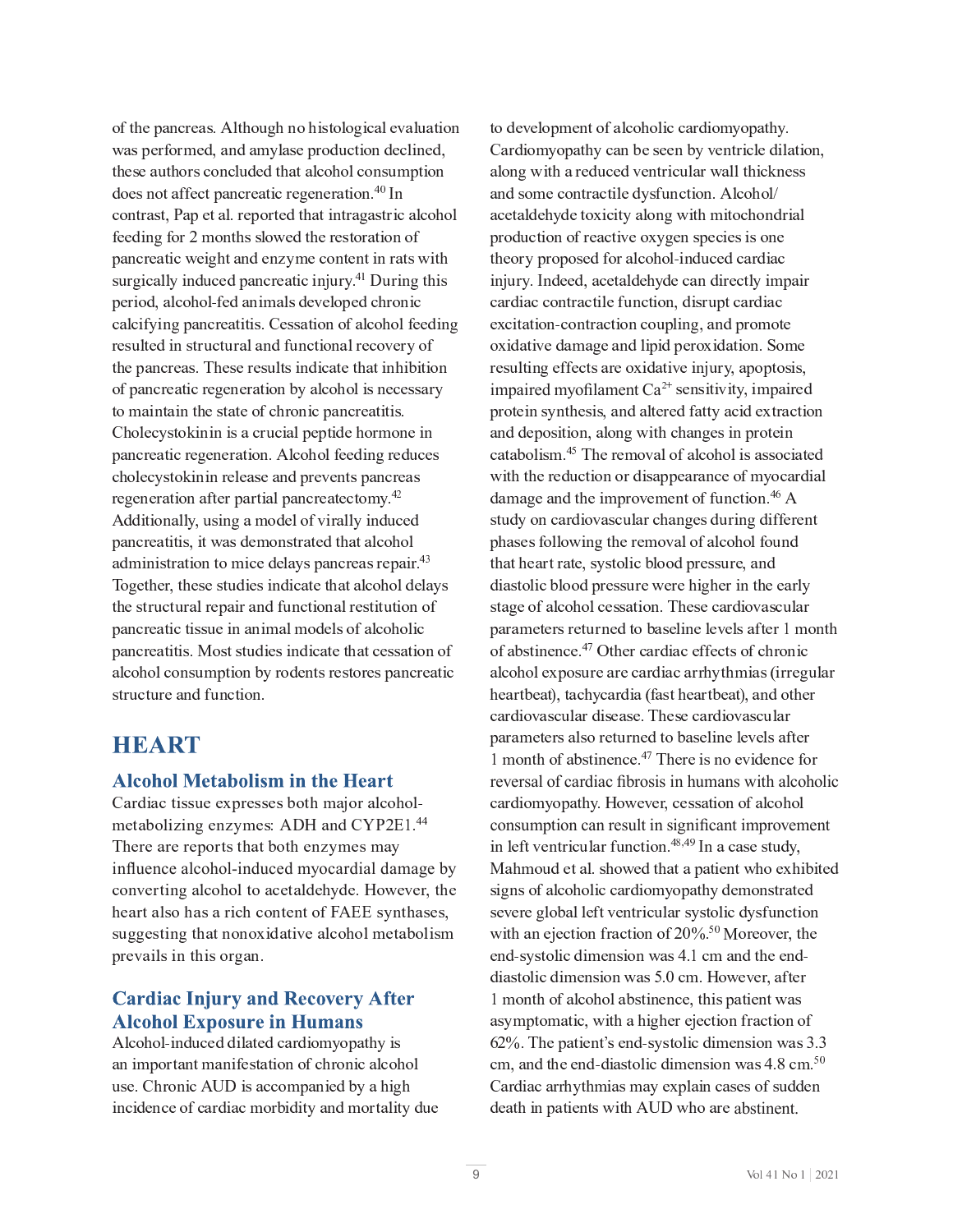The QTc interval (a measure of heart rate) is U W I O F J H C I O G C I O U G J H C I O G J H C I O G G J H C J H C J H C I J F H E M J H E M J H E M J H C The frequency and nature of arrhythmias, as well  $E_{\rm eff}$  , and the distribution of the distribution of the distribution of  $\sim$ g P  $G$  is the set of  $\mathcal{F}$  in the set of  $\mathcal{F}$  is the set of  $\mathcal{F}$  in the mass  $\mathcal{F}$  is the mass  $\mathcal{F}$ J  $\mathcal{L} \subset \mathcal{L}$  , we have defined as a contribution of  $\mathcal{L} \subset \mathcal{L}$  and  $\mathcal{L} \subset \mathcal{L}$  and  $\mathcal{L} \subset \mathcal{L}$  $\mathcal{L}^{\mathcal{L}}$  is the contract of the distribution of the distribution of the distribution of the distribution of the distribution of the distribution of the distribution of the distribution of the distribution of the di  $g$  P  $\sim$  P  $\sim$  P  $\sim$  P  $\sim$  P  $\sim$  P  $\sim$  P  $\sim$  P  $\sim$  P  $\sim$   $\sim$   $\sim$   $\sim$ 

### **Cardiac Injury and Recovery After Alcohol Exposure in Animals**

Alcoholic cardiomyopathy is a specific heart muscle  $\mathcal{L}^{\mathcal{L}}(\mathcal{L}^{\mathcal{L}})$  and the matrix  $\mathcal{L}^{\mathcal{L}}$  and  $\mathcal{L}^{\mathcal{L}}$  and  $\mathcal{L}^{\mathcal{L}}$  and  $\mathcal{L}^{\mathcal{L}}$  $P$  is the interaction of the interaction of the interaction of the interaction of the interaction of the interaction of the interaction of the interaction of the interaction of the interaction of the interaction of the i  $J_{\rm eff}$  is the matrix of the interval  $\mu$  and  $\mu$  is the interval  $\mu$  interval  $\mu$  and  $\mu$  $D = \frac{1}{2} \sum_{i=1}^{n} \frac{1}{2} \sum_{j=1}^{n} \frac{1}{2} \sum_{j=1}^{n} \frac{1}{2} \sum_{j=1}^{n} \frac{1}{2} \sum_{j=1}^{n} \frac{1}{2} \sum_{j=1}^{n} \frac{1}{2} \sum_{j=1}^{n} \frac{1}{2} \sum_{j=1}^{n} \frac{1}{2} \sum_{j=1}^{n} \frac{1}{2} \sum_{j=1}^{n} \frac{1}{2} \sum_{j=1}^{n} \frac{1}{2} \sum_{j=1}^{n} \frac{1}{2} \sum_{j=1}$  $\mathcal{L} = \mathcal{L} \mathcal{L} = \mathcal{L} \mathcal{L}$  $\mathcal{L}^{\mathcal{L}}_{\mathcal{L}}$  g  $\mathcal{L}^{\mathcal{L}}_{\mathcal{L}}$  g  $\mathcal{L}^{\mathcal{L}}_{\mathcal{L}}$  and  $\mathcal{L}^{\mathcal{L}}_{\mathcal{L}}$  and  $\mathcal{L}^{\mathcal{L}}_{\mathcal{L}}$ increases myocardial fibrosis, myocardial oxidative stress, and inflammation response like that seen  $K_{\rm eff}$  is the interaction of  $\mu$  in  $\mu$  and  $\mu$  and  $\mu$  and  $\mu$ 

# **BONE**

#### **Alcohol Metabolism in Bone**

 $\mathbb{E}_{\mathcal{A}}$  , where  $\mathcal{A}$ CYP2E1 catalysis) or by esterification with fatty  $\mathcal{L}_{\mathcal{L}}$  is the contract of the contract of  $\mathcal{L}_{\mathcal{L}}$  and  $\mathcal{L}_{\mathcal{L}}$  and  $\mathcal{L}_{\mathcal{L}}$  $V_{\rm eff}$  is a group of the field  $V_{\rm eff}$ 

# **Bone Injury and Repair After Alcohol Exposure in Humans**

#### $\sim$   $\sim$   $\sim$   $\sim$

 $J_{\rm eff}$  is the interaction of the interaction of  $\sim$   $J_{\rm eff}$  and  $J_{\rm eff}$  and  $J_{\rm eff}$  is the interaction of the interaction of the interaction of the interaction of the interaction of the interaction of the interactio F C H E P I  $\mathcal{L} = \mathcal{L} \times \mathcal{L}$  and  $\mathcal{L} = \mathcal{L} \times \mathcal{L}$  where  $\mathcal{L} = \mathcal{L} \times \mathcal{L}$ 

 $\mathbb{E}_{\mathcal{L}}[ \mathcal{L}^{\mathcal{L}}(\mathcal{L})] = \mathbb{E}_{\mathcal{L}}[ \mathcal{L}^{\mathcal{L}}(\mathcal{L})]$  $\mathcal{L}$  and  $\mathcal{L}$  and  $\mathcal{L}$  and  $\mathcal{L}$  and  $\mathcal{L}$  and  $\mathcal{L}$  and  $\mathcal{L}$  and  $\mathcal{L}$  and  $\mathcal{L}$  and  $\mathcal{L}$  and  $\mathcal{L}$  and  $\mathcal{L}$  and  $\mathcal{L}$  and  $\mathcal{L}$  and  $\mathcal{L}$  and  $\mathcal{L}$  and  $\mathcal{L}$  and  $J_{\rm M}$  J  $J_{\rm M}$  and  $J_{\rm M}$  is the unit  $T$  -defined by  $J_{\rm M}$  and  $J_{\rm M}$  and  $J_{\rm M}$   $J_{\rm M}$  $Y = \{x \in \mathbb{R}^d : |x| \leq \epsilon \}$  $K_{\rm eff}$  , and  $K_{\rm eff}$  is the distribution of  $\mu$  and  $\mu$  and  $\mu$  is the distribution of  $\mu$  $U \subset \mathbb{R}^d$  is the first of the  $\mathbb{R}^d$  -dimensional definition of  $\mathbb{R}^d$  ,  $\mathbb{R}^d$  and  $\mathbb{R}^d$  $\mathcal{L}$ The role of alcohol as a risk factor for osteopenia  $E = \frac{1}{2}$  , where  $\frac{1}{2}$  and  $\frac{1}{2}$  g  $\frac{1}{2}$  g  $\frac{1}{2}$  and  $\frac{1}{2}$  g  $\frac{1}{2}$  g  $\frac{1}{2}$  $E_{\rm eff}$  is the distribution of the distribution of  $\mu$  is the distribution of  $\mu$  and  $\mu$  $U$  is the contract of  $\mathcal{L}$  in the contract of  $\mathcal{L}$  and  $\mathcal{L}$  and  $\mathcal{L}$  and  $\mathcal{L}$  gauge  $\mathcal{L}$  $E_{\rm eff}$  is the interaction of the interaction of  $\mu$  and  $\mu$  and  $\mu$  is the interaction of  $\mu$  $J \in \mathcal{F}$  is the p  $T$  p  $T$  if  $T$  is the p  $T$  -d  $T$  is the p  $T$  -d  $\mathcal{F}$  and  $\mathcal{F}$  and  $\mathcal{F}$  $\mathcal{L}^{\mathcal{L}}(\mathcal{L}^{\mathcal{L}})$  and the function of  $\mathcal{L}^{\mathcal{L}}$  and  $\mathcal{L}^{\mathcal{L}}$  and  $\mathcal{L}^{\mathcal{L}}$  and  $\mathcal{L}^{\mathcal{L}}$  and  $\mathcal{L}^{\mathcal{L}}$  $E$  and  $E$  and  $E$  and  $E$  and  $E$  and  $E$  and  $E$  and  $E$  and  $E$  and  $E$  and  $E$  and  $E$  and  $E$  and  $E$  and  $E$  and  $E$  and  $E$  and  $E$  and  $E$  and  $E$  and  $E$  and  $E$  and  $E$  and  $E$  and  $E$  and  $E$  and  $E$  and  $E$  a  $J_{\rm M}$  , and the distribution of  $J_{\rm M}$  and  $J_{\rm M}$  is the distribution of  $J_{\rm M}$  and  $J_{\rm M}$  $E \in \mathbb{R}^n$  is the fixed part of  $\mathbb{R}^n$  if  $\mathbb{R}^n$  if  $\mathbb{R}^n$  is the fixed part of  $\mathbb{R}^n$  $\mathcal{L}_\text{H}$  is the interaction of  $\mathcal{L}_\text{H}$  interaction of  $\mathcal{L}_\text{H}$  and  $\mathcal{L}_\text{H}$  function of  $\mathcal{L}_\text{H}$ 3 weeks of alcohol cessation and compared  $\mathcal{G}_\mathcal{G}$  is the probability of  $\mathcal{G}_\mathcal{G}$  in  $\mathcal{G}_\mathcal{G}$  and  $\mathcal{G}_\mathcal{G}$  and  $\mathcal{G}_\mathcal{G}$  and  $\mathcal{G}_\mathcal{G}$  and  $\mathcal{G}_\mathcal{G}$  $M_{\rm C}$  C  $M_{\rm C}$  ,  $M_{\rm C}$  ,  $M_{\rm C}$  and  $M_{\rm C}$  is the linear point of the linear point  $M_{\rm C}$ significantly lower than in controls. After 21  $\mathcal{L}^{\mathcal{L}}(\mathcal{L}^{\mathcal{L}})$  and the gradient condition  $\mathcal{L}^{\mathcal{L}}$  and  $\mathcal{L}^{\mathcal{L}}$  and  $\mathcal{L}^{\mathcal{L}}$ significantly higher than on the day of admission In the distribution of the distribution  $\mathcal{L} = \mathcal{L} \mathcal{L}$  and  $\mathcal{L} = \mathcal{L} \mathcal{L}$  and  $\mathcal{L} = \mathcal{L} \mathcal{L}$  $G = \frac{1}{2} \sum_{i=1}^{n} \frac{1}{2} \sum_{j=1}^{n} \frac{1}{2} \sum_{j=1}^{n} \frac{1}{2} \sum_{j=1}^{n} \frac{1}{2} \sum_{j=1}^{n} \frac{1}{2} \sum_{j=1}^{n} \frac{1}{2} \sum_{j=1}^{n} \frac{1}{2} \sum_{j=1}^{n} \frac{1}{2} \sum_{j=1}^{n} \frac{1}{2} \sum_{j=1}^{n} \frac{1}{2} \sum_{j=1}^{n} \frac{1}{2} \sum_{j=1}^{n} \frac{1}{2} \sum_{j=1}$  $K$  and  $\mathcal{M}$  and  $\mathcal{M}$  and  $\mathcal{M}$  and  $\mathcal{M}$  and  $\mathcal{M}$  and  $\mathcal{M}$  and  $\mathcal{M}$  and  $\mathcal{M}$ 

#### Bone turnover

The biochemical markers for bone formation (osteocalcin, bone-specific alkaline phosphatase,  $E_{\rm eff}$  is the G  $P$  -d  $\sim$  d  $\sim$  d  $\sim$  d  $\sim$  d  $\sim$  d  $\sim$  d  $\sim$  d  $\sim$  d  $\sim$  d  $\sim$  $\overline{C}$  , we define the contract  $\overline{C}$  and  $\overline{C}$  and  $\overline{C}$  and  $\overline{C}$  and  $\overline{C}$  and  $\overline{C}$  and  $\overline{C}$  and  $\overline{C}$  and  $\overline{C}$  and  $\overline{C}$  and  $\overline{C}$  and  $\overline{C}$  and  $\overline{C}$  and  $\overline{C}$  and  $\overline{$ H  $\mathcal{H}_{\mathcal{F}}$  for  $\mathcal{F}_{\mathcal{F}}$  and  $\mathcal{F}_{\mathcal{F}}$  and  $\mathcal{F}_{\mathcal{F}}$  and  $\mathcal{F}_{\mathcal{F}}$  and  $\mathcal{F}_{\mathcal{F}}$ were compared with male controls. The findings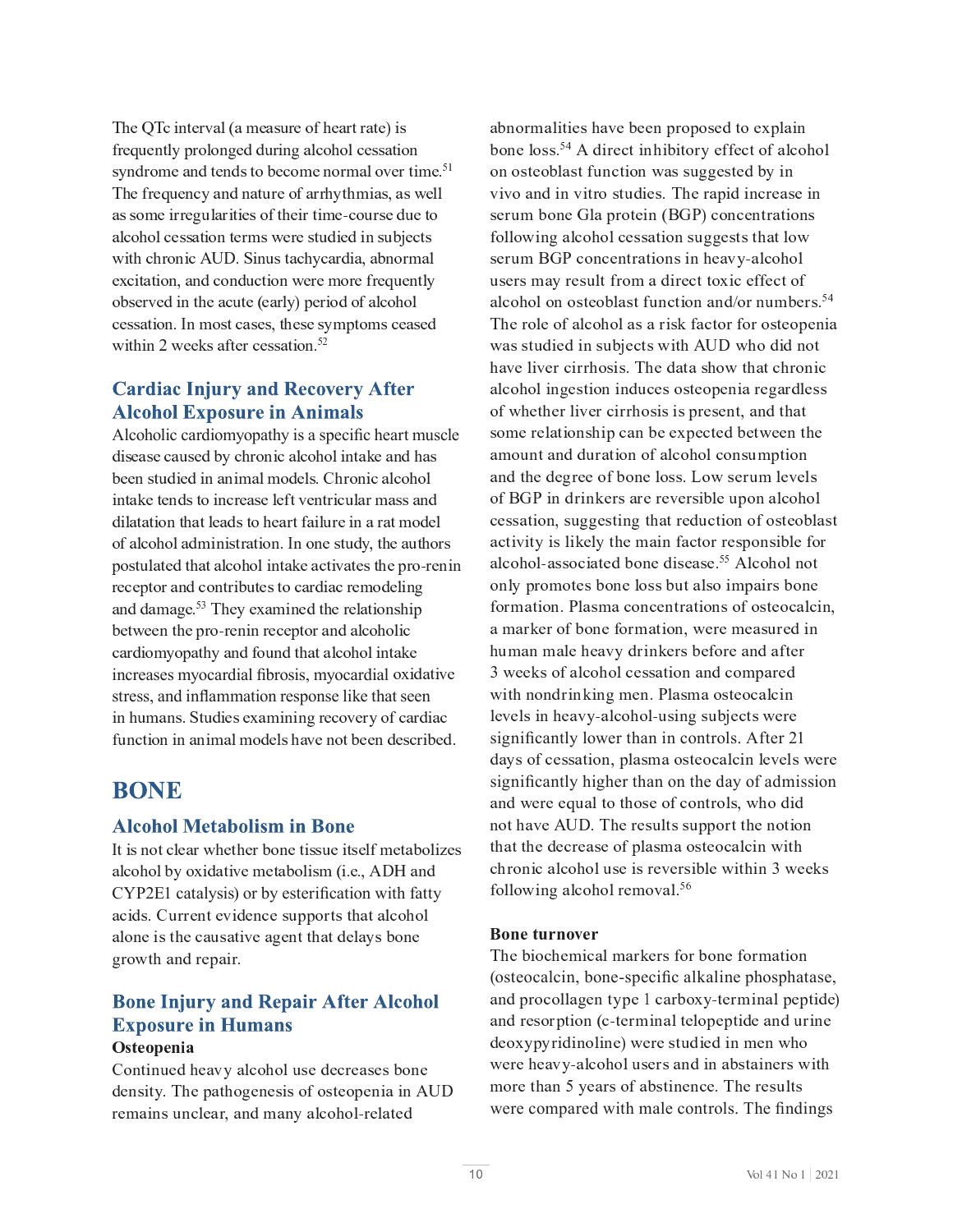$U$  is the contract of  $U$  contract of  $\mathcal{E}$  and  $\mathcal{E}$  and  $\mathcal{E}$  and  $\mathcal{E}$  is the contract of  $\mathcal{E}$  $E_{\rm eff} = 100$  J  $\mu$  m is the d  $\mu$  m in the d  $\mu$  m in the d  $\mu$  m in the d  $\mu$ d M G  $_{\rm H}$  ,  $\alpha$  is the contract of the contract of  $\alpha$  is the matrix of  $\alpha$  in  $\alpha$  in  $\alpha$  $\mathcal{P}_\text{max}$  and  $\mathcal{P}_\text{max}$  and  $\mathcal{P}_\text{max}$  and  $\mathcal{P}_\text{max}$  and  $\mathcal{P}_\text{max}$  and  $\mathcal{P}_\text{max}$  $D_{\rm eff}$  is the contract of the contract of  $\mu$  is the contract of the contract of  $\mu$  is the contract of the contract of the contract of the contract of the contract of the contract of the contract of the contract of t 5 years of abstinence. $57$ 

d M  $G$  is the contract of  $\mathcal{M}$  is the contract of  $\mathcal{M}$  and  $\mathcal{M}$  and  $\mathcal{M}$  and  $\mathcal{M}$ P <sup>I</sup> <sup>O</sup> <sup>l</sup> <sup>Q</sup> <sup>C</sup> <sup>U</sup> [ <sup>J</sup> <sup>I</sup> <sup>C</sup> <sup>M</sup> <sup>J</sup> <sup>U</sup> <sup>U</sup> <sup>R</sup> <sup>C</sup> <sup>D</sup> <sup>P</sup> <sup>O</sup> <sup>C</sup> <sup>H</sup> <sup>P</sup> <sup>J</sup> <sup>M</sup> <sup>J</sup> <sup>V</sup> <sup>P</sup> <sup>Q</sup> <sup>E</sup> <sup>M</sup> <sup>U</sup> <sup>G</sup> <sup>l</sup> <sup>O</sup> <sup>P</sup> <sup>C</sup> <sup>U</sup>  $\mathcal{G}_\mathcal{B}$  and  $\mathcal{G}_\mathcal{B}$  and  $\mathcal{G}_\mathcal{B}$  is a generator of the distribution of  $\mathcal{G}_\mathcal{B}$ D <sup>J</sup> <sup>U</sup> <sup>G</sup> <sup>H</sup> <sup>C</sup> <sup>I</sup> <sup>J</sup> <sup>D</sup> <sup>E</sup> <sup>l</sup> <sup>U</sup> <sup>E</sup> <sup>M</sup> <sup>g</sup> <sup>J</sup> <sup>H</sup> <sup>C</sup> <sup>I</sup> <sup>b</sup> <sup>D</sup> \_ <sup>C</sup> <sup>F</sup> <sup>C</sup> <sup>K</sup> <sup>J</sup> <sup>F</sup> <sup>C</sup> <sup>R</sup> <sup>E</sup> <sup>U</sup> <sup>G</sup> <sup>l</sup> <sup>O</sup> <sup>W</sup>  $P \in \mathcal{P}$  is the contract of the G G  $C$  in  $\mathcal{P}$  is the contract of the linear polarization of the contract of the contract of the contract of the contract of the contract of the contract of the contract of the cont This study showed that abstinence from alcohol  $\mathcal{L}_\text{c}$  , we can consider the distribution of  $\mathcal{L}_\text{c}$  and  $\mathcal{L}_\text{c}$  is a positive distribution of  $\mathcal{L}_\text{c}$ G l  $F$  is defined by  $\mathcal{L}_\mathcal{D}$  and  $\mathcal{L}_\mathcal{D}$  and  $\mathcal{L}_\mathcal{D}$  and  $\mathcal{L}_\mathcal{D}$  and  $\mathcal{L}_\mathcal{D}$  and  $\mathcal{L}_\mathcal{D}$ E <sup>G</sup> <sup>G</sup> <sup>C</sup> <sup>I</sup> <sup>l</sup> <sup>E</sup> <sup>G</sup> <sup>C</sup> <sup>U</sup> <sup>G</sup> \_ <sup>C</sup> <sup>O</sup> <sup>C</sup> <sup>G</sup> <sup>F</sup> <sup>P</sup> <sup>H</sup> <sup>C</sup> <sup>I</sup> <sup>G</sup> <sup>E</sup> <sup>M</sup> <sup>U</sup> \ <sup>C</sup> <sup>M</sup> <sup>C</sup> <sup>G</sup> <sup>E</sup> <sup>M</sup> <sup>Q</sup> <sup>J</sup> <sup>I</sup> <sup>U</sup> <sup>C</sup> <sup>R</sup> <sup>l</sup> <sup>C</sup> <sup>I</sup> <sup>Q</sup> <sup>C</sup> <sup>U</sup>  $J_{\rm eff}$  (  $J_{\rm eff}$  ) and  $J_{\rm eff}$  is the contract of the contract of  $\mu$  and  $\mu$  and  $\mu$  and  $\mu$  $\mathcal{F} \Omega$  $P$  is a contract of  $P$  is a contract of  $\mathcal{P}$  and  $\mathcal{P}$  is a contract of  $\mathcal{P}$  in  $\mathcal{P}$  is a contract of  $\mathcal{P}$  $K_{\rm eff}$  is the first part of  $\mu$  in  $\mu$  is the first part of  $\mu$  in  $\mu$  and  $\mu$  and  $\mu$ 

#### **Bone Injury and Repair After Alcohol Exposure in Animals**

d I  $P$  H  $\bar{P}$   $\bar{P}$  and  $\bar{P}$   $\bar{P}$  and  $\bar{P}$   $\bar{P}$   $\bar{P}$   $\bar{P}$   $\bar{P}$   $\bar{P}$   $\bar{P}$   $\bar{P}$   $\bar{P}$   $\bar{P}$   $\bar{P}$   $\bar{P}$   $\bar{P}$   $\bar{P}$   $\bar{P}$   $\bar{P}$   $\bar{P}$   $\bar{P}$   $\bar{P}$   $\bar{P}$   $\bar{P}$   $\bar$ C <sup>K</sup> <sup>K</sup> <sup>C</sup> <sup>Q</sup> <sup>G</sup> <sup>U</sup> <sup>J</sup> <sup>K</sup> <sup>E</sup> <sup>M</sup> <sup>Q</sup> <sup>J</sup> \_ <sup>J</sup> <sup>M</sup> <sup>J</sup> <sup>I</sup> [ <sup>J</sup> <sup>I</sup> <sup>C</sup> <sup>U</sup> <sup>E</sup> <sup>F</sup> <sup>C</sup> <sup>M</sup> <sup>P</sup> <sup>H</sup> <sup>P</sup> <sup>G</sup> <sup>C</sup> <sup>O</sup> <sup>I</sup> <sup>J</sup> <sup>G</sup>  $G = \frac{1}{2} \sum_{i=1}^n \frac{1}{2} \sum_{j=1}^n \frac{1}{2} \sum_{j=1}^n \frac{1}{2} \sum_{j=1}^n \frac{1}{2} \sum_{j=1}^n \frac{1}{2} \sum_{j=1}^n \frac{1}{2} \sum_{j=1}^n \frac{1}{2} \sum_{j=1}^n \frac{1}{2} \sum_{j=1}^n \frac{1}{2} \sum_{j=1}^n \frac{1}{2} \sum_{j=1}^n \frac{1}{2} \sum_{j=1}^n \frac{1}{2} \sum_{j=1}^n \frac{1}{2} \sum_{$  $P$  H  $\sim$   $P$  F  $\sim$   $P$   $\sim$   $P$   $\sim$   $P$   $\sim$   $P$   $\sim$   $P$   $\sim$   $P$   $\sim$   $P$   $\sim$   $P$   $\sim$   $P$   $\sim$   $P$   $\sim$   $P$   $\sim$   $P$   $\sim$   $P$   $\sim$   $P$   $\sim$   $P$   $\sim$   $P$   $\sim$   $P$   $\sim$   $P$   $\sim$   $P$   $\sim$   $P$   $\sim$   $P$   $\sim$   $P$   $\sim$   $D_{\rm eff}$  is the first part of  $\mu$  and  $\mu$  and  $\mu$  and  $\mu$  and  $\mu$  and  $\mu$  is the contract of  $\mu$ (precursor bone cells) is impaired and that such  $P$  is the interaction of the field  $\mathcal{P}$  and  $\mathcal{P}$  and  $\mathcal{P}$  and  $\mathcal{P}$  and  $\mathcal{P}$  is the interaction of the interaction of the interaction of the interaction of the interaction of the interaction of the int D <sup>F</sup> <sup>J</sup> <sup>M</sup> <sup>P</sup> <sup>K</sup> <sup>C</sup> <sup>F</sup> <sup>E</sup> <sup>G</sup> <sup>P</sup> <sup>J</sup> <sup>I</sup> <sup>b</sup> <sup>M</sup> <sup>Y</sup> > M <sup>=</sup> <sup>a</sup> <sup>C</sup> <sup>Q</sup> <sup>C</sup> <sup>I</sup> <sup>G</sup> <sup>P</sup> <sup>I</sup> <sup>Y</sup> <sup>P</sup> <sup>Y</sup> <sup>J</sup> <sup>U</sup> <sup>G</sup> <sup>l</sup> <sup>O</sup> <sup>P</sup> <sup>C</sup> <sup>U</sup> <sup>U</sup> <sup>l</sup> <sup>V</sup> <sup>V</sup> <sup>C</sup> <sup>U</sup> <sup>G</sup>  $K_{\rm eff}$  e  $K_{\rm eff}$  is the contract of the contract of  $\mu$  and  $\mu$  and  $\mu$  and  $\mu$  and  $\mu$  and  $\mu$  $\Gamma$  C  $\Gamma$  C  $\Gamma$  C  $\Gamma$  and  $\Gamma$  and  $\Gamma$  and  $\Gamma$  and  $\Gamma$  and  $\Gamma$  is equal to  $\Gamma$  and  $\Gamma$  is equal to  $\Gamma$  and  $\Gamma$  and  $\Gamma$  is equal to  $\Gamma$  is equal to  $\Gamma$  is equal to  $\Gamma$  is equal to  $\Gamma$  is equal to  $\Gamma$  is e Given the latter findings, it is reasonable to  $D_{\rm eff}$  is the contract of the G  $_{\rm eff}$  m  $_{\rm eff}$  and  $_{\rm eff}$  is the window f contract of the window f contract of the  $_{\rm eff}$  $J_{\rm M}$  U G  $J_{\rm M}$  (  $J_{\rm M}$  )  $J_{\rm M}$  (  $J_{\rm M}$  )  $J_{\rm M}$ 

# **SUMMARY**

 $\mathcal{L}^{\mathcal{L}}(\mathcal{L}^{\mathcal{L}})$  is the distribution of the distribution of  $\mathcal{L}^{\mathcal{L}}$ focused on damage and recovery in five of F  $\mathcal{L}_{\mathcal{D}}$  of  $\mathcal{L}_{\mathcal{D}}$  and  $\mathcal{L}_{\mathcal{D}}$  and  $\mathcal{L}_{\mathcal{D}}$  and  $\mathcal{L}_{\mathcal{D}}$  and  $\mathcal{L}_{\mathcal{D}}$  $P$  is the interaction of the  $P$  -c  $\mathcal{L}_{\mathcal{A}}$  and  $\mathcal{L}_{\mathcal{A}}$  and  $\mathcal{L}_{\mathcal{A}}$  and  $\mathcal{L}_{\mathcal{A}}$  and  $\mathcal{L}_{\mathcal{A}}$ these organs/systems are the first to encounter  $P$   $\sim$   $P$   $\sim$   $P$   $\sim$   $P$   $\sim$   $P$   $\sim$   $P$   $\sim$   $P$   $\sim$   $P$   $\sim$   $P$   $\sim$   $P$   $\sim$   $P$   $\sim$   $P$   $\sim$   $P$   $\sim$   $P$   $\sim$   $P$   $\sim$   $P$   $\sim$   $P$   $\sim$   $P$   $\sim$   $P$   $\sim$   $P$   $\sim$   $P$   $\sim$   $P$   $\sim$   $P$   $\sim$   $P$   $\sim$   $P$   $E = \frac{1}{2} \sum_{i=1}^{n} \frac{1}{2} \sum_{j=1}^{n} \frac{1}{2} \sum_{j=1}^{n} \frac{1}{2} \sum_{j=1}^{n} \frac{1}{2} \sum_{j=1}^{n} \frac{1}{2} \sum_{j=1}^{n} \frac{1}{2} \sum_{j=1}^{n} \frac{1}{2} \sum_{j=1}^{n} \frac{1}{2} \sum_{j=1}^{n} \frac{1}{2} \sum_{j=1}^{n} \frac{1}{2} \sum_{j=1}^{n} \frac{1}{2} \sum_{j=1}^{n} \frac{1}{2} \sum_{j=1}$  $\mathcal{L}_{\mathcal{L}}$  is the current of the G e G e  $\mathcal{L}_{\mathcal{L}}$  and  $\mathcal{L}_{\mathcal{L}}$  and  $\mathcal{L}_{\mathcal{L}}$  and  $\mathcal{L}_{\mathcal{L}}$  $\mathcal{P}_\text{max}$  and  $\mathcal{P}_\text{max}$  and  $\mathcal{P}_\text{max}$  and  $\mathcal{P}_\text{max}$  and  $\mathcal{P}_\text{max}$  and  $\mathcal{P}_\text{max}$ F E O P  $P$  C  $P$   $=$   $P$   $=$   $P$   $=$   $P$   $=$   $P$   $=$   $P$   $=$   $P$   $=$   $P$   $=$   $P$   $=$   $P$   $=$   $P$   $=$   $P$   $=$   $P$   $=$   $P$   $=$   $P$   $=$   $P$   $=$   $P$   $=$   $P$   $=$   $P$   $=$   $P$   $=$   $P$   $=$   $P$   $=$   $P$   $=$   $P$   $=$   $P$   $=$   $P$   $=$ M <sup>P</sup> <sup>D</sup> <sup>P</sup> <sup>O</sup> <sup>D</sup> <sup>C</sup> <sup>F</sup> <sup>J</sup> <sup>C</sup> <sup>P</sup> <sup>O</sup> <sup>C</sup> <sup>U</sup> <sup>b</sup> <sup>D</sup> \_ <sup>l</sup> <sup>U</sup> <sup>R</sup> <sup>G</sup> \_ <sup>C</sup> <sup>Q</sup> <sup>J</sup> <sup>I</sup> <sup>G</sup> <sup>P</sup> <sup>I</sup> <sup>l</sup> <sup>E</sup> <sup>M</sup> <sup>H</sup> <sup>C</sup> <sup>G</sup> <sup>E</sup> [ <sup>J</sup> <sup>M</sup> <sup>P</sup> <sup>Q</sup>  $\mathcal{O}_\mathcal{P}$  is the unit of the unit of the unit of the unit of the unit of the unit of the unit of the unit of the unit of the unit of the unit of the unit of the unit of the unit of the unit of the unit of the unit of inflammation, and the eventual breakdown of

Let  $\mathcal{L}_\mathcal{L}$  be a fixed parameter  $\mathcal{L}_\mathcal{L}$  and  $\mathcal{L}_\mathcal{L}$  and  $\mathcal{L}_\mathcal{L}$  and  $\mathcal{L}_\mathcal{L}$ H <sup>P</sup> <sup>I</sup> <sup>P</sup> <sup>H</sup> <sup>E</sup> <sup>M</sup> <sup>M</sup> <sup>W</sup> <sup>J</sup> <sup>C</sup> <sup>P</sup> <sup>O</sup> <sup>P</sup> <sup>H</sup> <sup>C</sup> <sup>O</sup> <sup>b</sup> <sup>L</sup> <sup>I</sup> <sup>U</sup> <sup>G</sup> <sup>C</sup> <sup>E</sup> <sup>O</sup> <sup>R</sup> <sup>H</sup> <sup>J</sup> <sup>U</sup> <sup>G</sup> <sup>J</sup> <sup>K</sup> <sup>P</sup> <sup>G</sup> <sup>P</sup> <sup>U</sup> esterified with fatty acids, forming FAEE. These molecules bind to mitochondria and  $\overline{C}$  , we define the contract of the contract  $\overline{C}$  is the contract of  $\overline{C}$  and  $\overline{C}$  is the matrix of  $\overline{C}$  $\mathcal{L}_{\mathcal{A}}$  is defined as a group of  $\mathcal{L}_{\mathcal{A}}$  and  $\mathcal{L}_{\mathcal{A}}$  and  $\mathcal{L}_{\mathcal{A}}$  group of  $\mathcal{L}_{\mathcal{A}}$  $J_{\rm eff}$  and  $J_{\rm eff}$  is the contract of  $\mu$  in  $\mu$  and  $\mu$  and  $\mu$  and  $\mu$  and  $\mu$  and  $\mu$  and  $\mu$  $E_{\rm eff}$  , and the contract  $\omega$  and  $\omega$  is the contract of  $\omega$  and  $\omega$  is the contract of  $\omega$  $D_{\rm eff}$  is the first part of  $\mu$  in  $\mu$  and  $\mu$  is the first part of  $\mu$  and  $\mu$  and  $\mu$  and  $\mu$  and  $\mu$ K <sup>F</sup> <sup>E</sup> <sup>Q</sup> <sup>G</sup> <sup>l</sup> <sup>F</sup> <sup>C</sup> \_ <sup>C</sup> <sup>E</sup> <sup>M</sup> <sup>P</sup> <sup>I</sup> <sup>V</sup> <sup>E</sup> <sup>F</sup> <sup>C</sup> <sup>Q</sup> <sup>M</sup> <sup>C</sup> <sup>E</sup> <sup>F</sup> <sup>M</sup> <sup>W</sup> <sup>C</sup> <sup>Y</sup> <sup>P</sup> <sup>O</sup> <sup>C</sup> <sup>I</sup> <sup>G</sup> <sup>E</sup> <sup>K</sup> <sup>G</sup> <sup>C</sup> <sup>F</sup> <sup>Q</sup> \_ <sup>F</sup> <sup>J</sup> <sup>I</sup> <sup>P</sup> <sup>Q</sup>  $\mathcal{L}_{\mathcal{M}}$  and  $\mathcal{L}_{\mathcal{M}}$  and  $\mathcal{L}_{\mathcal{M}}$  is the distribution of  $\mathcal{L}_{\mathcal{M}}$ 

 $G$  P U  $U$  is the contract of  $\mathbb{R}^n$  in the contract of  $\mathbb{R}^n$  in the contract of  $\mathbb{R}^n$ E [ <sup>J</sup> <sup>l</sup> <sup>G</sup> <sup>C</sup> <sup>P</sup> <sup>G</sup> \_ <sup>C</sup> <sup>F</sup> <sup>Q</sup> <sup>J</sup> <sup>H</sup> <sup>D</sup> <sup>M</sup> <sup>C</sup> <sup>G</sup> <sup>C</sup> <sup>J</sup> <sup>F</sup> <sup>D</sup> <sup>E</sup> <sup>F</sup> <sup>G</sup> <sup>P</sup> <sup>E</sup> <sup>M</sup> <sup>F</sup> <sup>C</sup> <sup>Q</sup> <sup>J</sup> <sup>Y</sup> <sup>C</sup> <sup>F</sup> <sup>W</sup> <sup>R</sup> [ <sup>l</sup> <sup>G</sup> <sup>G</sup> \_ <sup>C</sup> G \_ <sup>C</sup> <sup>O</sup> <sup>E</sup> <sup>H</sup> <sup>E</sup> <sup>V</sup> <sup>C</sup> <sup>R</sup> <sup>E</sup> <sup>U</sup> <sup>U</sup> \_ <sup>J</sup> <sup>g</sup> <sup>I</sup> <sup>P</sup> <sup>I</sup> <sup>n</sup> P <sup>V</sup> <sup>l</sup> <sup>F</sup> <sup>C</sup> ^ <sup>b</sup> <sup>n</sup> J <sup>F</sup> <sup>C</sup> <sup>C</sup> <sup>E</sup> <sup>H</sup> <sup>D</sup> <sup>M</sup> <sup>C</sup> <sup>R</sup> <sup>P</sup> <sup>G</sup>  $P \equiv \{ \begin{array}{c} \mathcal{P} \setminus \{ \mathcal{P} \} \subset \{ \mathcal{P} \} \subset \{ \mathcal{P} \} \subset \{ \mathcal{P} \} \subset \{ \mathcal{P} \setminus \{ \mathcal{P} \} \subset \{ \mathcal{P} \} \subset \{ \mathcal{P} \} \subset \{ \mathcal{P} \} \subset \{ \mathcal{P} \} \subset \{ \mathcal{P} \} \subset \{ \mathcal{P} \} \subset \{ \mathcal{P} \} \subset \{ \mathcal{P} \} \subset \{ \mathcal{P} \} \subset \{ \mathcal{P} \} \subset \{ \mathcal{P}$  $J_{\rm eff}$   $\sim$   $J_{\rm eff}$   $\sim$   $J_{\rm eff}$   $\sim$   $J_{\rm eff}$   $\sim$   $J_{\rm eff}$   $\sim$   $J_{\rm eff}$   $\sim$   $J_{\rm eff}$   $\sim$   $J_{\rm eff}$   $\sim$   $J_{\rm eff}$   $\sim$   $J_{\rm eff}$   $\sim$   $J_{\rm eff}$   $\sim$   $J_{\rm eff}$   $\sim$   $J_{\rm eff}$   $\sim$   $J_{\rm eff}$   $\sim$   $J_{\rm eff}$   $\sim$   $J_{\rm eff}$   $\$ (i.e., compensated cirrhosis) is more likely. Thus,  $G = \{x \in \mathbb{R}^d : |x| \leq \epsilon \}$  $H = \frac{1}{2}$  and  $H = \frac{1}{2}$  and  $H = \frac{1}{2}$  and  $H = \frac{1}{2}$  and  $H = \frac{1}{2}$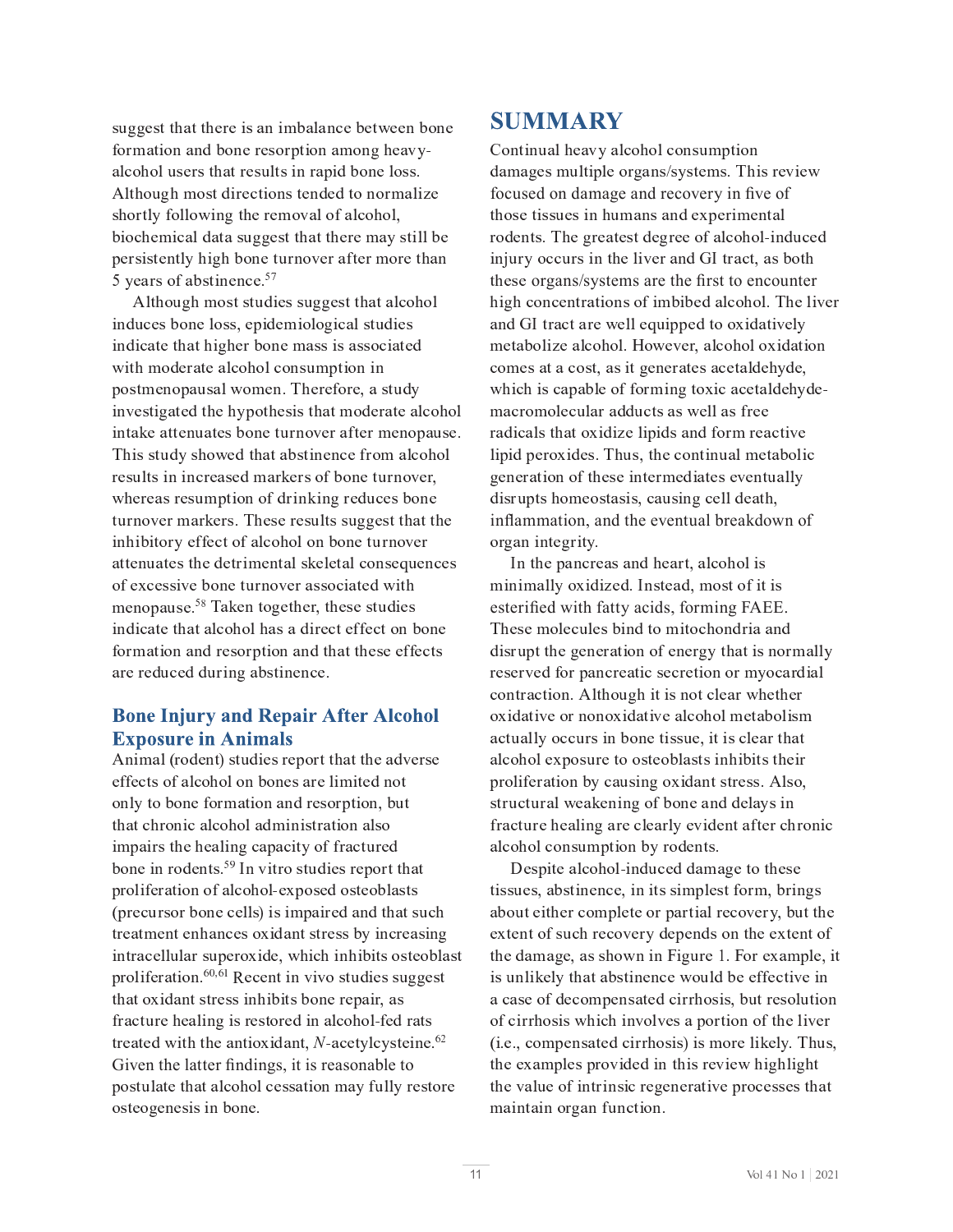#### **HUMAN MODEL**

#### **ANIMAL MODEL**



Figure 1 Schematic diagram of the effects of chronic alcohol use and abstinence in humans and rodents on various organs and systems, including the heart, liver, gastrointestinal tract, pancreas, and bone. Each row describes a consequence of chronic alcohol use, whether it is resolved by abstinence, and, if so, to what degree. Adapted with permission from SciePro/stock.adobe.com (human) and Science Photo Library, London (rodent).

n P <sup>I</sup> <sup>E</sup> <sup>M</sup> <sup>M</sup> W <sup>R</sup> <sup>H</sup> <sup>J</sup> <sup>F</sup> <sup>C</sup> [ <sup>E</sup> <sup>U</sup> <sup>P</sup> <sup>Q</sup> <sup>F</sup> <sup>C</sup> <sup>U</sup> <sup>C</sup> <sup>E</sup> <sup>F</sup> <sup>Q</sup> \_ <sup>P</sup> <sup>U</sup> <sup>I</sup> <sup>C</sup> <sup>C</sup> <sup>O</sup> <sup>C</sup> <sup>O</sup> <sup>G</sup> <sup>J</sup> <sup>Q</sup> <sup>M</sup> <sup>C</sup> <sup>E</sup> <sup>F</sup> <sup>M</sup> W  $\mathbb{E}_{\mathcal{M}}$  is a given  $\mathcal{M}$  and  $\mathcal{M}$  and  $\mathcal{M}$  and  $\mathcal{M}$ F <sup>C</sup> <sup>U</sup> <sup>G</sup> <sup>J</sup> <sup>F</sup> <sup>C</sup> <sup>U</sup> <sup>G</sup> \_ <sup>C</sup> <sup>K</sup> <sup>l</sup> <sup>M</sup> <sup>M</sup> <sup>P</sup> <sup>I</sup> <sup>G</sup> <sup>C</sup> <sup>V</sup> <sup>F</sup> <sup>P</sup> G <sup>W</sup> <sup>J</sup> <sup>K</sup> <sup>G</sup> \_ <sup>C</sup> <sup>E</sup> <sup>K</sup> <sup>K</sup> <sup>C</sup> <sup>Q</sup> <sup>G</sup> <sup>C</sup> <sup>O</sup> <sup>J</sup> <sup>F</sup> <sup>V</sup> <sup>E</sup> <sup>I</sup> <sup>U</sup> <sup>b</sup> <sup>D</sup> <sup>J</sup>  $J_{\rm eff}$  is a mass  $J_{\rm eff}$  in the definition of the f g  $\mu$  in the definition of  $\mu$  and  $\mu$  and  $\mu$  $K_{\rm eff}$  , we can consider the constant  $\mu$  and  $\mu$  is a constant  $\mu$  in  $\mu$  in  $\mu$  is a constant  $\mu$ P <sup>I</sup> <sup>O</sup> <sup>l</sup> <sup>Q</sup> <sup>C</sup> <sup>O</sup> <sup>D</sup> <sup>E</sup> <sup>G</sup> \_ <sup>J</sup> <sup>M</sup> <sup>J</sup> <sup>V</sup> <sup>W</sup> <sup>P</sup> <sup>I</sup> <sup>E</sup> <sup>I</sup> <sup>P</sup> <sup>H</sup> <sup>E</sup> <sup>M</sup> <sup>U</sup> <sup>A</sup> <sup>l</sup> <sup>U</sup> <sup>l</sup> <sup>E</sup> <sup>M</sup> <sup>M</sup> W <sup>F</sup> <sup>J</sup> <sup>O</sup> <sup>C</sup> <sup>I</sup> <sup>G</sup> <sup>U</sup> <sup>B</sup> <sup>O</sup> <sup>J</sup> <sup>C</sup> <sup>U</sup> not fully reflect the extent of injury incurred by K C O P I V H J O P I V H J O P I V H J O P I V H J O P I V H J O P I V E V E V E V E V E U G F P I V E I O P  $G = \{x \in \mathbb{R}^d : |x| \leq \epsilon \}$  $G = \frac{1}{2} \sum_{i=1}^n \frac{1}{2} \sum_{j=1}^n \frac{1}{2} \sum_{j=1}^n \frac{1}{2} \sum_{j=1}^n \frac{1}{2} \sum_{j=1}^n \frac{1}{2} \sum_{j=1}^n \frac{1}{2} \sum_{j=1}^n \frac{1}{2} \sum_{j=1}^n \frac{1}{2} \sum_{j=1}^n \frac{1}{2} \sum_{j=1}^n \frac{1}{2} \sum_{j=1}^n \frac{1}{2} \sum_{j=1}^n \frac{1}{2} \sum_{j=1}^n \frac{1}{2} \sum_{$  $U \subset \mathbb{R}^n$  is the fit  $\mathbb{R}^n$  in  $\mathbb{R}^n$  in  $\mathbb{R}^n$  is the interface in  $\mathbb{R}^n$ 

# **FINAL REMARKS**

The focus of this review has been on organ F C  $\bar{C}$  and  $\bar{C}$  and  $\bar{C}$  and  $\bar{C}$  is a given by  $\bar{C}$  and  $\bar{C}$  and  $\bar{C}$  and  $\bar{C}$  and  $\bar{C}$  by  $\bar{C}$  and  $\bar{C}$  and  $\bar{C}$  and  $\bar{C}$  and  $\bar{C}$  and  $\bar{C}$  and  $\bar{C}$  and  $\bar{C}$  and  $\bar{$ P <sup>U</sup> <sup>I</sup> <sup>J</sup> <sup>G</sup> <sup>E</sup> <sup>G</sup> <sup>F</sup> <sup>P</sup> Y <sup>P</sup> <sup>E</sup> <sup>M</sup> <sup>H</sup> <sup>E</sup> <sup>G</sup> <sup>G</sup> <sup>C</sup> <sup>F</sup> <sup>b</sup> <sup>d</sup> <sup>F</sup> <sup>C</sup> <sup>Q</sup> <sup>C</sup> <sup>I</sup> <sup>G</sup> <sup>F</sup> <sup>C</sup> <sup>Y</sup> <sup>P</sup> <sup>C</sup> <sup>g</sup> [ <sup>W</sup> <sup>d</sup> <sup>U</sup> <sup>F</sup> <sup>E</sup> <sup>I</sup> <sup>P</sup> C <sup>G</sup> <sup>E</sup> <sup>M</sup> <sup>b</sup> <sup>V</sup> <sup>P</sup> Y <sup>C</sup> <sup>U</sup> <sup>P</sup> <sup>H</sup> <sup>D</sup> <sup>J</sup> <sup>F</sup> <sup>G</sup> <sup>E</sup> <sup>I</sup> <sup>G</sup> <sup>O</sup> <sup>C</sup> <sup>G</sup> <sup>E</sup> <sup>P</sup> <sup>M</sup> <sup>U</sup> <sup>J</sup> <sup>I</sup> <sup>G</sup> \_ <sup>C</sup> <sup>U</sup> <sup>Q</sup> <sup>J</sup> <sup>D</sup> <sup>C</sup> <sup>J</sup> <sup>K</sup> <sup>G</sup> \_ <sup>C</sup>  $V = V \cdot \mathcal{L}$ E M G U D F P I D G U D F P I D G U D F P U D F P U D F P U D E M P L U P U D H P U D H P L U G H P C U G J B  $E = \frac{1}{2} \sum_{i=1}^{n} \frac{1}{2} \sum_{j=1}^{n} \frac{1}{2} \sum_{j=1}^{n} \frac{1}{2} \sum_{j=1}^{n} \frac{1}{2} \sum_{j=1}^{n} \frac{1}{2} \sum_{j=1}^{n} \frac{1}{2} \sum_{j=1}^{n} \frac{1}{2} \sum_{j=1}^{n} \frac{1}{2} \sum_{j=1}^{n} \frac{1}{2} \sum_{j=1}^{n} \frac{1}{2} \sum_{j=1}^{n} \frac{1}{2} \sum_{j=1}^{n} \frac{1}{2} \sum_{j=1}$ (suffering from AUD) and mortality (death from d  $\bar{B}$  B  $\bar{B}$   $\bar{B}$  and  $\bar{B}$   $\bar{B}$   $\bar{B}$   $\bar{B}$   $\bar{B}$   $\bar{B}$   $\bar{B}$   $\bar{B}$   $\bar{B}$   $\bar{B}$   $\bar{B}$   $\bar{B}$   $\bar{B}$   $\bar{B}$   $\bar{B}$   $\bar{B}$   $\bar{B}$   $\bar{B}$   $\bar{B}$   $\bar{B}$   $\bar{B}$   $\bar{B}$   $\bar{B}$   $\bar{B$ identification of problem drinking and interventions E <sup>G</sup> <sup>G</sup> \_ <sup>C</sup> <sup>D</sup> <sup>J</sup> <sup>D</sup> <sup>l</sup> <sup>M</sup> <sup>E</sup> <sup>G</sup> <sup>P</sup> <sup>J</sup> <sup>I</sup> <sup>M</sup> <sup>C</sup> <sup>Y</sup> <sup>C</sup> <sup>M</sup> <sup>A</sup> <sup>C</sup> <sup>b</sup> <sup>V</sup> <sup>b</sup> <sup>R</sup> <sup>P</sup> <sup>I</sup> <sup>Q</sup> <sup>F</sup> <sup>C</sup> <sup>E</sup> <sup>U</sup> <sup>C</sup> <sup>O</sup> <sup>G</sup> <sup>E</sup> <sup>C</sup> <sup>E</sup> <sup>G</sup> <sup>P</sup> <sup>J</sup> <sup>I</sup> <sup>J</sup> <sup>K</sup>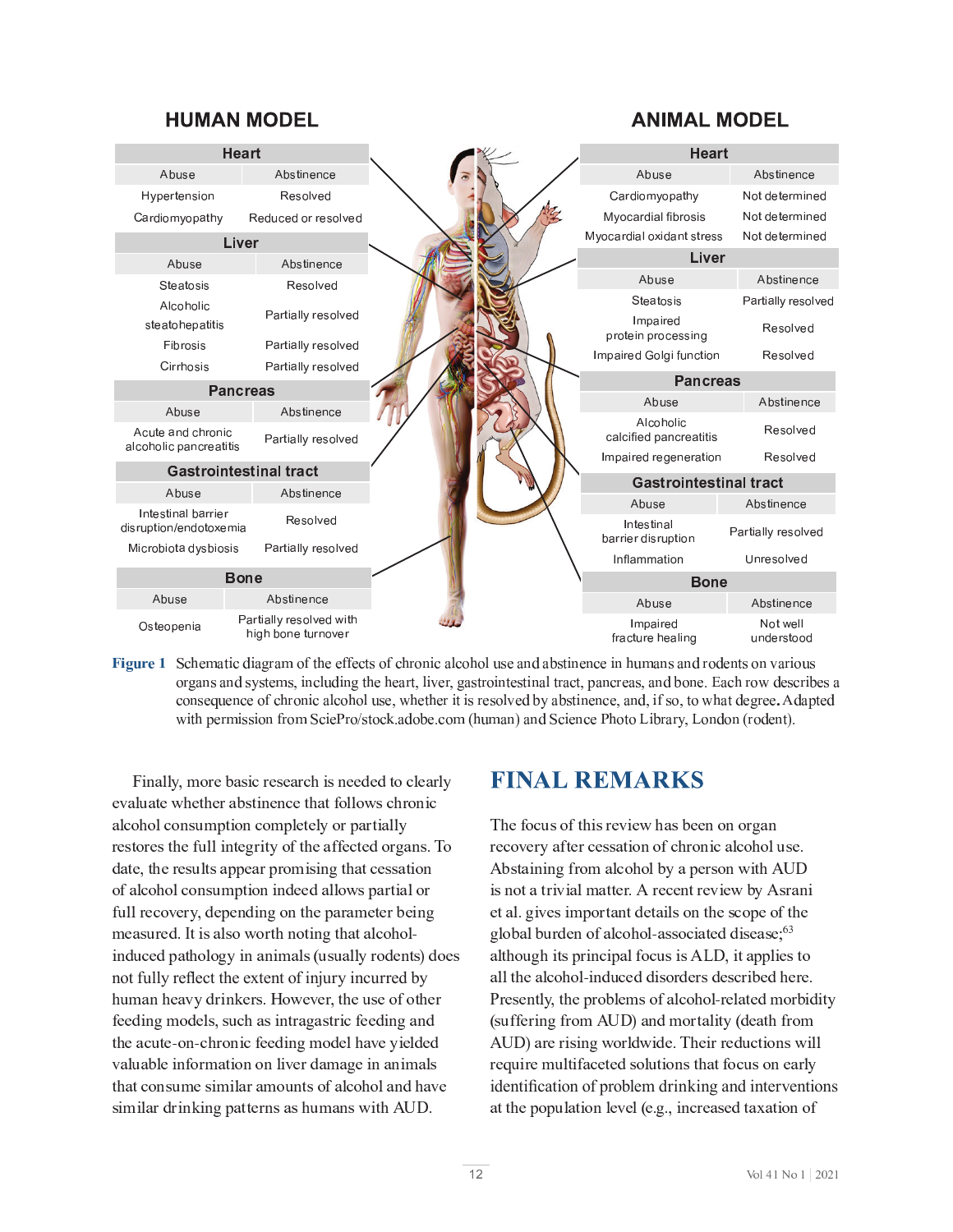$\mathcal{L}^{\mathcal{L}}(\mathcal{L}^{\mathcal{L}})$  is the contract of  $\mathcal{L}^{\mathcal{L}}$  and  $\mathcal{L}^{\mathcal{L}}$  and  $\mathcal{L}^{\mathcal{L}}$  and  $\mathcal{L}^{\mathcal{L}}$  and  $\mathcal{L}^{\mathcal{L}}$ (e.g., early diagnosis of organ injury; counseling [ <sup>W</sup> <sup>E</sup> <sup>I</sup> <sup>E</sup> <sup>O</sup> <sup>O</sup> <sup>P</sup> <sup>Q</sup> <sup>G</sup> <sup>P</sup> <sup>J</sup> <sup>I</sup> <sup>U</sup> <sup>D</sup> <sup>C</sup> <sup>Q</sup> <sup>P</sup> <sup>E</sup> <sup>M</sup> <sup>P</sup> <sup>U</sup> <sup>G</sup> <sup>B</sup> <sup>b</sup> <sup>d</sup> <sup>M</sup> G \_ <sup>J</sup> <sup>l</sup> <sup>V</sup> \_ <sup>I</sup> <sup>J</sup> <sup>I</sup> <sup>C</sup> <sup>J</sup> <sup>K</sup> G  $\mathcal{L}_{\mathcal{F}}$  for a contribution of  $\mathcal{F}$  in the contribution of  $\mathcal{F}$  and  $\mathcal{F}$  and  $\mathcal{F}$  $F_{\rm eff}$  C  $F_{\rm eff}$  and  $F_{\rm eff}$  is a discrete  $T_{\rm eff}$ H E  $\sim$  I division in the case of the contract of the contract of the contract of the contract of the contract of  $E \in \mathcal{E}$  and  $E \in \mathcal{E}$  and  $E \in \mathcal{E}$  given by the interpretation of  $E$  and  $E$  and  $E$  and  $E$ E <sup>M</sup> G \_ <sup>J</sup> <sup>l</sup> <sup>V</sup> \_ <sup>E</sup> <sup>D</sup> \_ <sup>W</sup> <sup>U</sup> <sup>P</sup> <sup>Q</sup> <sup>P</sup> <sup>E</sup> <sup>I</sup> <sup>Q</sup> <sup>E</sup> <sup>I</sup> <sup>O</sup> <sup>P</sup> <sup>E</sup> <sup>V</sup> <sup>I</sup> <sup>J</sup> <sup>U</sup> <sup>C</sup> <sup>E</sup> <sup>I</sup> <sup>O</sup> <sup>G</sup> <sup>F</sup> <sup>C</sup> <sup>E</sup> <sup>G</sup> <sup>J</sup> <sup>F</sup> <sup>V</sup> <sup>E</sup> <sup>I</sup>  $D_{\rm eff}$  is the distribution of the matrix  $D_{\rm eff}$  and  $D_{\rm eff}$  and  $D_{\rm eff}$  and  $D_{\rm eff}$  and  $D_{\rm eff}$  $G$  is a gradient of the contract of the contract of the contract of the contract of the contract of the contract of the contract of the contract of the contract of the contract of the contract of the contract of the cont G <sup>J</sup> <sup>E</sup> <sup>M</sup> <sup>Q</sup> <sup>J</sup> \_ <sup>J</sup> <sup>M</sup> <sup>E</sup> <sup>O</sup> <sup>O</sup> <sup>P</sup> <sup>Q</sup> <sup>G</sup> <sup>P</sup> <sup>J</sup> <sup>I</sup> <sup>R</sup> <sup>g</sup> <sup>P</sup> <sup>M</sup> <sup>M</sup> <sup>M</sup> <sup>P</sup> \ <sup>C</sup> <sup>M</sup> W <sup>F</sup> <sup>C</sup> <sup>Y</sup> <sup>C</sup> <sup>F</sup> <sup>U</sup> <sup>C</sup> <sup>G</sup> \_ <sup>C</sup> <sup>F</sup> <sup>P</sup> <sup>U</sup> <sup>P</sup> <sup>I</sup> <sup>V</sup>  $G_{\rm eff}$  is the contract of  $G_{\rm eff}$  g equation of  $\Gamma$  is the contract of  $\Gamma$ 

#### **Acknowledgments**

! - " # \$ \$ % % use of the facilities at the Omaha Veterans Affairs Medical Center  $\Box$  . The state of the state of the state of the state of the state of the state of the state of the state of Review grants  $BX004171$  and  $BX004053$  from the U.S. Departmen of Veterans Affairs, Office of Research and Development (Biomedical Laboratory Research and Development): BX004853 Research Career Scientist Award from the U.S. Department of " " <sup>8</sup> % - ; - - <sup>+</sup> % Alcoholism, National Institutes of Health grants AA020735

#### <sup>¹</sup> <sup>º</sup> <sup>&</sup>gt; <sup>º</sup> <sup>&</sup>gt; ? <sup>º</sup> ¼ <sup>½</sup> <sup>¾</sup>

The authors declare no competing financial or nonfinancial interests.

#### @ <sup>¼</sup> <sup>A</sup> º<sup>B</sup> <sup>¾</sup> <sup>½</sup> <sup>C</sup><sup>D</sup> <sup>¾</sup>

 $\mathcal{L} \times \mathcal{L} = \{ \mathcal{L} \times \mathcal{L} \times \mathcal{L} \times \mathcal{L} \times \mathcal{L} \times \mathcal{L} \times \mathcal{L} \times \mathcal{L} \times \mathcal{L} \times \mathcal{L} \times \mathcal{L} \times \mathcal{L} \times \mathcal{L} \times \mathcal{L} \times \mathcal{L} \times \mathcal{L} \times \mathcal{L} \times \mathcal{L} \times \mathcal{L} \times \mathcal{L} \times \mathcal{L} \times \mathcal{L} \times \mathcal{L} \times \mathcal{L} \times \mathcal{L} \times \mathcal$ reflect the views of the National Institute on Alcohol Abuse and Alcoholism. National Institutes of Health. The U.S. governmen does not endorse or favor any specific commercial product or  $\mathbf c$  ommodity. Any trade or proprietary names appearing in  $\mathbf A \mathbf I \mathbf c$  oho <sup>K</sup> <sup>L</sup> <sup>M</sup> <sup>L</sup> <sup>N</sup> <sup>O</sup> <sup>H</sup> <sup>J</sup> <sup>P</sup> <sup>Q</sup> <sup>R</sup> <sup>O</sup> <sup>O</sup> <sup>L</sup> <sup>S</sup> <sup>T</sup> <sup>K</sup> <sup>L</sup> <sup>U</sup> <sup>V</sup> <sup>L</sup> <sup>W</sup> <sup>M</sup> % - , <sup>+</sup> ,  $\mathcal{S} = \{ \mathcal{S} \mid \mathcal{S} \in \mathcal{S} \mid \mathcal{S} \in \mathcal{S} \}$  . The set of the set of the set of the set of the set of the set of the set of the set of the set of the set of the set of the set of the set of the set of the set of th

#### $\blacksquare$   $\blacksquare$   $\blacksquare$   $\blacksquare$   $\blacksquare$   $\blacksquare$   $\blacksquare$   $\blacksquare$   $\blacksquare$   $\blacksquare$   $\blacksquare$   $\blacksquare$   $\blacksquare$   $\blacksquare$   $\blacksquare$   $\blacksquare$   $\blacksquare$   $\blacksquare$   $\blacksquare$   $\blacksquare$   $\blacksquare$   $\blacksquare$   $\blacksquare$   $\blacksquare$   $\blacksquare$   $\blacksquare$   $\blacksquare$

- $1.$  $\sum_{n=1}^{\infty}$  3  $\sum_{n=1}^{\infty}$   $\sum_{n=1}^{\infty}$   $\sum_{n=1}^{\infty}$   $\sum_{n=1}^{\infty}$   $\sum_{n=1}^{\infty}$   $\sum_{n=1}^{\infty}$   $\sum_{n=1}^{\infty}$   $\sum_{n=1}^{\infty}$   $\sum_{n=1}^{\infty}$   $\sum_{n=1}^{\infty}$   $\sum_{n=1}^{\infty}$   $\sum_{n=1}^{\infty}$   $\sum_{n=1}^{\infty}$   $\sum_{n=1}^$  $\overline{\mathbf{v}}$  .  $\overline{\mathbf{v}}$  of  $\overline{\mathbf{v}}$  and  $\overline{\mathbf{v}}$  of  $\overline{\mathbf{v}}$  is a substance
- ) <sup>e</sup> \* ! : <sup>4</sup> \* <sup>Z</sup> : <sup>6</sup> % <sup>3</sup> : ) <sup>f</sup> " " , liver disease among adults in the United States, 2001-2016  $\mathcal{F} \circ \mathcal{F} \circ \mathcal{F} \circ \mathcal{F} \circ \mathcal{F} \circ \mathcal{F} \circ \mathcal{F} \circ \mathcal{F} \circ \mathcal{F} \circ \mathcal{F} \circ \mathcal{F} \circ \mathcal{F} \circ \mathcal{F} \circ \mathcal{F} \circ \mathcal{F} \circ \mathcal{F} \circ \mathcal{F} \circ \mathcal{F} \circ \mathcal{F} \circ \mathcal{F} \circ \mathcal{F} \circ \mathcal{F} \circ \mathcal{F} \circ \mathcal{F} \circ \mathcal{F} \circ \mathcal{F} \circ \mathcal{F} \circ \mathcal{$ iama.2019.2276
- 3. Cederbaum AI. Alcohol metabolism. Clin Liver Dis <sup>8</sup> <sup>=</sup> <sup>5</sup> <sup>7</sup> <sup>=</sup> <sup>=</sup> / <sup>c</sup> <sup>=</sup> <sup>9</sup> <sup>0</sup> ) \$ <sup>d</sup> <sup>d</sup> % ) \* <sup>d</sup> ) <sup>=</sup> <sup>d</sup> <sup>j</sup> ) - % ) ) <sup>9</sup> ) )
- 4. Mellinger JL. Epidemiology of alcohol use and alcoholic live  $\mathcal{P} = \{ \mathcal{P} \mid \mathcal{P} \mathcal{P} \mathcal{P} \mathcal{P} \mathcal{P} \mathcal{P} \mathcal{P} \mathcal{P} \mathcal{P} \mathcal{P} \mathcal{P} \mathcal{P} \mathcal{P} \mathcal{P} \mathcal{P} \mathcal{P} \mathcal{P} \mathcal{P} \mathcal{P} \mathcal{P} \mathcal{P} \mathcal{P} \mathcal{P} \mathcal{P} \mathcal{P} \mathcal{P} \mathcal{P} \mathcal{P} \mathcal{P} \mathcal{P} \mathcal{P} \mathcal{P} \mathcal{P} \mathcal{P$
- $5$  $\mathbf{e}$  eschke R. Alcoholic liver disease: Alcohol metabolism cascade of molecular mechanisms, cellular targets, and clinical  $\mathbf{v} = \mathbf{v} - \mathbf{v}$  $\overline{ \text{biomedicines}}$  6040106
- $\epsilon$ . Leggio L. Lee MR. Treatment of alcohol use disorder in patient  $\overline{\mathbf{r}}$  , in  $\overline{\mathbf{r}}$  ,  $\overline{\mathbf{r}}$  ,  $\overline{\mathbf{r}}$  ,  $\overline{\mathbf{r}}$  ,  $\overline{\mathbf{r}}$  ,  $\overline{\mathbf{r}}$  ,  $\overline{\mathbf{r}}$  ,  $\overline{\mathbf{r}}$  ,  $\overline{\mathbf{r}}$  ,  $\overline{\mathbf{r}}$  ,  $\overline{\mathbf{r}}$  ,  $\overline{\mathbf{r}}$  ,  $\overline{\mathbf{r}}$  ,  $\overline{\mathbf{r}}$  ,  $\overline{\mathbf{$ https://doi.org/10.1016/ $\mu$  amimed.2016.10.004
- 7. Zakhari S. Overview: How is alcohol metabolized by the body  $\overline{G}$   $\overline{G}$   $\overline{G}$   $\overline{G}$   $\overline{G}$   $\overline{G}$   $\overline{G}$   $\overline{G}$   $\overline{G}$   $\overline{G}$   $\overline{G}$   $\overline{G}$   $\overline{G}$   $\overline{G}$   $\overline{G}$   $\overline{G}$   $\overline{G}$   $\overline{G}$   $\overline{G}$   $\overline{G}$   $\overline{G}$   $\overline{G}$   $\overline{G}$   $\overline{G}$   $\overline{$
- 8. Nanii AA, French SW, Animal models of alcoholic live  $\alpha$  disease—Focus on the intragastric feeding model. *Alcohol Re* ^ <sup>L</sup> <sup>N</sup> <sup>G</sup> <sup>T</sup> <sup>J</sup> <sup>b</sup> <sup>1</sup> <sup>8</sup> / <sup>5</sup> <sup>7</sup> <sup>1</sup> <sup>0</sup> <sup>c</sup> <sup>1</sup> <sup>1</sup> )
- <sup>i</sup> ) ( # <sup>Z</sup> ( : <sup>6</sup> ( : <sup>6</sup> <sup>+</sup> <sup>3</sup> ) <sup>j</sup> ,  $b$ aboons: Transformation of lipocytes to transitional cells n M John Charles and the same of the same of the same of the same of the same of the same of the same of the s
- $\mathcal{L} = \{ \mathcal{L} \mid \mathcal{L} \in \mathbb{R}^n : \mathcal{L} \in \mathbb{R}^n : \mathcal{L} \in \mathbb{R}^n : \mathcal{L} \in \mathbb{R}^n : \mathcal{L} \in \mathbb{R}^n : \mathcal{L} \in \mathbb{R}^n : \mathcal{L} \in \mathbb{R}^n : \mathcal{L} \in \mathbb{R}^n : \mathcal{L} \in \mathbb{R}^n : \mathcal{L} \in \mathbb{R}^n : \mathcal{L} \in \mathbb{R}^n : \mathcal{L} \in \mathbb{R}^n$  $\overline{\mathbf{r}}$  ,  $\overline{\mathbf{r}}$  ,  $\overline{\mathbf{r}}$  ,  $\overline{\mathbf{r}}$  ,  $\overline{\mathbf{r}}$  ,  $\overline{\mathbf{r}}$  ,  $\overline{\mathbf{r}}$  ,  $\overline{\mathbf{r}}$  ,  $\overline{\mathbf{r}}$  ,  $\overline{\mathbf{r}}$  ,  $\overline{\mathbf{r}}$  ,  $\overline{\mathbf{r}}$  ,  $\overline{\mathbf{r}}$  ,  $\overline{\mathbf{r}}$  ,  $\overline{\mathbf{r}}$  ,  $\overline{\mathbf{r}}$ <sup>i</sup> ) \$ <sup>d</sup> <sup>d</sup> % ) \* <sup>d</sup> ) <sup>1</sup> <sup>9</sup> <sup>d</sup> <sup>j</sup> \* ) / ) <sup>=</sup> <sup>i</sup> )
- 11. Miller AM, Horiguchi N. Jeong WI, et al. Molecular mechanism of alcoholic liver disease: Innate immunity and cytokines  $\mathcal{L}(\mathcal{S}) = \mathcal{S}(\mathcal{S}) = \mathcal{S}(\mathcal{S}) = \mathcal{S}(\mathcal{S}) = \mathcal{S}(\mathcal{S}) = \mathcal{S}(\mathcal{S}) = \mathcal{S}(\mathcal{S}) = \mathcal{S}(\mathcal{S}) = \mathcal{S}(\mathcal{S}) = \mathcal{S}(\mathcal{S}) = \mathcal{S}(\mathcal{S}) = \mathcal{S}(\mathcal{S}) = \mathcal{S}(\mathcal{S}) = \mathcal{S}(\mathcal{S}) = \mathcal{S}(\mathcal{S}) = \mathcal{S}(\mathcal{S}) = \mathcal{S}(\mathcal{S})$  $\overline{\phantom{a}}$  ,  $\overline{\phantom{a}}$  ,  $\overline{\phantom{a}}$  ,  $\overline{\phantom{a}}$  ,  $\overline{\phantom{a}}$  ,  $\overline{\phantom{a}}$  ,  $\overline{\phantom{a}}$  ,  $\overline{\phantom{a}}$  ,  $\overline{\phantom{a}}$  ,  $\overline{\phantom{a}}$  ,  $\overline{\phantom{a}}$  ,  $\overline{\phantom{a}}$  ,  $\overline{\phantom{a}}$  ,  $\overline{\phantom{a}}$  ,  $\overline{\phantom{a}}$  ,  $\overline{\phantom{a}}$
- 12. Lane BP. Lieber CS. Ultrastructural alterations in huma  $\mathbf{r} = \mathbf{r} + \mathbf{r} + \mathbf{r} + \mathbf{r} + \mathbf{r} + \mathbf{r} + \mathbf{r} + \mathbf{r} + \mathbf{r} + \mathbf{r} + \mathbf{r} + \mathbf{r} + \mathbf{r} + \mathbf{r} + \mathbf{r} + \mathbf{r} + \mathbf{r} + \mathbf{r} + \mathbf{r} + \mathbf{r} + \mathbf{r} + \mathbf{r} + \mathbf{r} + \mathbf{r} + \mathbf{r} + \mathbf{r} + \mathbf{r} + \mathbf{r} + \mathbf{r} + \mathbf{r} + \mathbf$ <sup>F</sup> <sup>n</sup> <sup>g</sup> } <sup>N</sup> <sup>T</sup> <sup>J</sup> <sup>I</sup> <sup>G</sup> <sup>b</sup> <sup>i</sup> <sup>=</sup> <sup>=</sup> <sup>8</sup> <sup>i</sup> <sup>5</sup> <sup>7</sup> <sup>0</sup> <sup>i</sup> <sup>1</sup> <sup>c</sup> <sup>=</sup> <sup>1</sup> )
- $13.$  Mehta G. Macdonald S. Cronberg A, et al. Short-term abstinence from alcohol and changes in cardiovascular risk factors, live " % <sup>c</sup> - % \* " \$ \$ <sup>+</sup> - % , ) <sup>m</sup> <sup>h</sup> <sup>g</sup> <sup>~</sup> { <sup>L</sup> <sup>S</sup> <sup>b</sup> <sup>9</sup> <sup>8</sup> <sup>9</sup> <sup>5</sup> <sup>0</sup> <sup>7</sup> <sup>=</sup> / <sup>1</sup> ) \$ <sup>d</sup> <sup>d</sup> dx.doi.org/10.1136/bmiopen-2017-020673
- $\ldots$  ,  $\ldots$  ,  $\ldots$  ,  $\ldots$  ,  $\ldots$  ,  $\ldots$  ,  $\ldots$  ,  $\ldots$ parameters and alcohol abstinence determine long-term  $\ddot{\textbf{a}} = \textbf{a} + \textbf{b} + \textbf{c} + \textbf{c} + \textbf{c} + \textbf{c} + \textbf{c} + \textbf{c} + \textbf{c} + \textbf{c} + \textbf{c} + \textbf{c} + \textbf{c} + \textbf{c} + \textbf{c} + \textbf{c} + \textbf{c} + \textbf{c} + \textbf{c} + \textbf{c} + \textbf{c} + \textbf{c} + \textbf{c} + \textbf{c} + \textbf{c} + \textbf{c} + \textbf{c} + \textbf{c} + \textbf{c} + \textbf{c} +$ / <sup>8</sup> <sup>=</sup> <sup>=</sup> <sup>5</sup> <sup>1</sup> <sup>7</sup> <sup>=</sup> <sup>c</sup> <sup>=</sup> <sup>9</sup> ) \$ <sup>d</sup> <sup>d</sup> % ) \* <sup>d</sup> ) <sup>=</sup> <sup>d</sup> <sup>j</sup> ) <sup>j</sup> \$ ) <sup>=</sup> ) ) )
- 15 Crabb DW, Bataller R, Chalasani NP, et al. Standard definitions and common data elements for clinical trials in patients wit  $\alpha$  alcoholic hepatitis: Recommendation from the NIAAA Alcoholic  $\mathbf{r} = \mathbf{r} \cdot \mathbf{a}$  , we will be according to  $\mathbf{r}$ \$ <sup>d</sup> <sup>d</sup> % ) \* <sup>d</sup> ) <sup>0</sup> <sup>1</sup> <sup>d</sup> <sup>j</sup> ) \* ) <sup>=</sup> ) ) )
- 16.  $\mathcal{L} = \{ \mathcal{L} \mathcal{L} \mathcal{L} \mathcal{L} \mathcal{L} \mathcal{L} \mathcal{L} \mathcal{L} \mathcal{L} \mathcal{L} \mathcal{L} \mathcal{L} \mathcal{L} \mathcal{L} \mathcal{L} \mathcal{L} \mathcal{L} \mathcal{L} \mathcal{L} \mathcal{L} \mathcal{L} \mathcal{L} \mathcal{L} \mathcal{L} \mathcal{L} \mathcal{L} \mathcal{L} \mathcal{L} \mathcal{L} \mathcal{L} \mathcal{L} \mathcal{L} \mathcal{L} \mathcal{L} \mathcal{L} \$ endotoxemia in male and female alcohol-dependent individuals admitted to an alcohol treatment program,  $\overrightarrow{A}$  lcohol Clin Exp Res / <sup>8</sup> <sup>5</sup> <sup>7</sup> / / <sup>c</sup> / <sup>0</sup> / ) \$ <sup>d</sup> <sup>d</sup> % ) \* <sup>d</sup> ) <sup>d</sup> ) <sup>1</sup> <sup>1</sup> <sup>=</sup> )
- 17. Salavrakos M. Piessevaux H. Komuta M. et al. Fibrosca reliably rules out advanced liver fibrosis and significant \$ - , \$ - - \$ ) <sup>g</sup> <sup>Q</sup> <sup>G</sup> <sup>V</sup> <sup>S</sup> n manda wang mang manda manda sa sang MCG.0000000000001119.
- $\mathbf{a}$  are  $\mathbf{b}$  in an  $\mathbf{b}$  in  $\mathbf{c}$  in  $\mathbf{c}$ <sup>f</sup> <sup>2</sup> \$ %  \* - ) <sup>u</sup> <sup>N</sup> <sup>M</sup> <sup>T</sup> <sup>O</sup> <sup>I</sup> <sup>L</sup> <sup>S</sup> <sup>T</sup> <sup>L</sup> <sup>O</sup> <sup>I</sup> <sup>G</sup> <sup>I</sup> <sup>v</sup> <sup>w</sup> <sup>b</sup> <sup>i</sup> <sup>8</sup> <sup>0</sup> / <sup>5</sup> <sup>7</sup> <sup>1</sup> <sup>c</sup> <sup>1</sup> <sup>1</sup> ) \$ <sup>d</sup> <sup>d</sup> % ) \* <sup>d</sup> ) <sup>0</sup> <sup>1</sup> <sup>d</sup> <sup>j</sup> ) \* ) <sup>i</sup> ) <sup>1</sup> ) / )
- $\overline{\mathbf{z}}$  ,  $\overline{\mathbf{z}}$  ,  $\overline{\mathbf{z}}$  ,  $\overline{\mathbf{z}}$  ,  $\overline{\mathbf{z}}$  ,  $\overline{\mathbf{z}}$  ,  $\overline{\mathbf{z}}$  ,  $\overline{\mathbf{z}}$  ,  $\overline{\mathbf{z}}$  ,  $\overline{\mathbf{z}}$  ,  $\overline{\mathbf{z}}$  ,  $\overline{\mathbf{z}}$  ,  $\overline{\mathbf{z}}$  ,  $\overline{\mathbf{z}}$  ,  $\overline{\mathbf{z}}$  ,  $\overline{\mathbf{z}}$  $\mathcal{N}$  , and the set of the set of  $\mathcal{N}$  and  $\mathcal{N}$  and  $\mathcal{N}$  are the set of  $\mathcal{N}$ \* <sup>d</sup> ) <sup>1</sup> <sup>9</sup> <sup>d</sup> <sup>0</sup> / <sup>c</sup> <sup>9</sup> <sup>c</sup> <sup>c</sup> / )
- $20.$ 20. Rasineni K. McVicker BL. Tuma DJ. et al. Rab GTPase - % - \$ % % \$ - <sup>5</sup> <sup>6</sup> <sup>4</sup> <sup>7</sup> % - % content after ethanol administration: Potential role in alcohol  $\mu$  impaired LD metabolism. *Alcohol Clin Exn Res.* 2014:38(2):327 <sup>1</sup> <sup>1</sup> <sup>0</sup> ) \$ <sup>d</sup> <sup>d</sup> % ) \* <sup>d</sup> ) <sup>d</sup> ) / )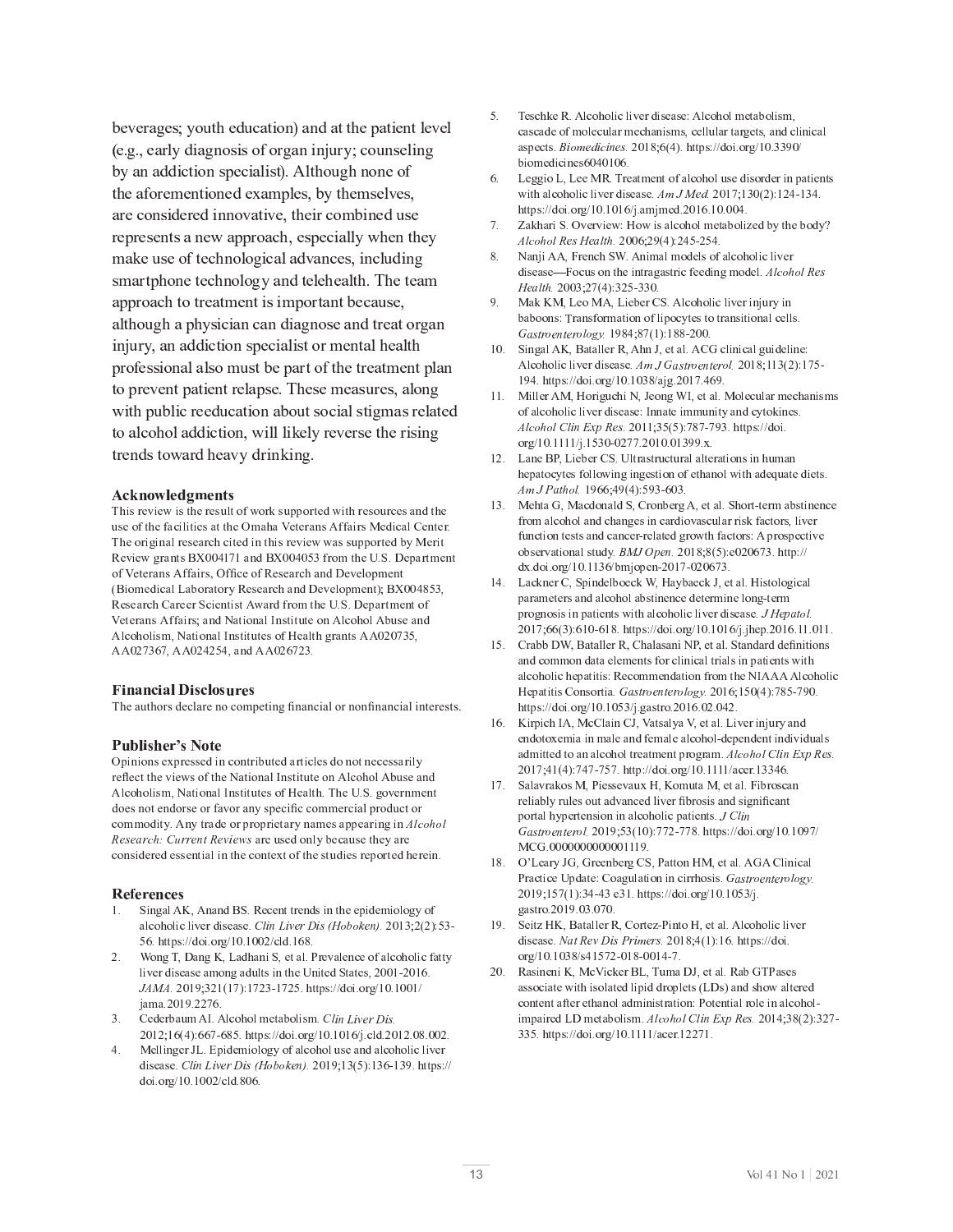- $\mathcal{L} = \mathcal{L} = \mathcal{L} = \mathcal{L} = \mathcal{L} = \mathcal{L} = \mathcal{L} = \mathcal{L} = \mathcal{L} = \mathcal{L} = \mathcal{L} = \mathcal{L} = \mathcal{L} = \mathcal{L} = \mathcal{L} = \mathcal{L} = \mathcal{L} = \mathcal{L} = \mathcal{L} = \mathcal{L} = \mathcal{L} = \mathcal{L} = \mathcal{L} = \mathcal{L} = \mathcal{L} = \mathcal{L} = \mathcal{L} = \mathcal{L} = \mathcal{L} = \mathcal{L} = \mathcal{L} = \mathcal$ induced impairments in receptor-mediated endocytosis of asialoorosomucoid in isolated rat hepatocytes: Time cours of impairments and recovery after ethanol withdrawal  $\mathcal{F}$  is the state of  $\mathcal{F}$  is a state of  $\mathcal{F}$  in  $\mathcal{F}$ \* <sup>d</sup> ) <sup>d</sup> <sup>j</sup> ) <sup>0</sup> <sup>1</sup> <sup>c</sup> / / ) <sup>i</sup> <sup>9</sup> <sup>i</sup> ) <sup>+</sup> <sup>1</sup> <sup>1</sup> ) E )
- 22. Thomes PG, Rasineni K, Yang L, et al. Ethanol withdrawal mitigates fatty liver by normalizing lipicatabolism. Am J Physiol Gastrointest Liver Physiol. <sup>i</sup> <sup>8</sup> <sup>1</sup> <sup>=</sup> <sup>5</sup> <sup>7</sup> <sup>x</sup> <sup>0</sup> <sup>i</sup> <sup>c</sup> <sup>x</sup> <sup>0</sup> <sup>9</sup> ) \$ <sup>d</sup> <sup>d</sup> % ) \* <sup>d</sup> ) <sup>0</sup> <sup>d</sup> <sup>j</sup> \$ \* ) <sup>1</sup> / <sup>=</sup> ) <sup>9</sup> )
- $\mathbf{a}$  . The state is the state of the state of the state of the state of the state of the state of the state of the state of the state of the state of the state of the state of the state of the state of the state of th " ( \* ? <sup>n</sup> % \$ - - - " - - \* - % - ) <sup>F</sup> <sup>n</sup> <sup>g</sup> } <sup>J</sup> <sup>w</sup> <sup>M</sup> <sup>V</sup> <sup>I</sup> <sup>G</sup> <sup>u</sup> <sup>N</sup> <sup>M</sup> <sup>T</sup> <sup>O</sup> <sup>I</sup> <sup>V</sup> <sup>S</sup> <sup>T</sup> <sup>L</sup> <sup>M</sup> <sup>T</sup> [ <sup>V</sup> <sup>U</sup> <sup>L</sup> <sup>O</sup>  $\mathcal{L}$  , and an order of  $\mathcal{L}$  , the second second in the second second second in the second second second second second second second second second second second second second second second second second second seco <sup>j</sup> \$ \* ) i <sup>=</sup> <sup>0</sup> ) <sup>9</sup> )
- 24. Tuma DJ, Mailliard ME, Casey CA, Volentine GD, Sorrell MF Ethanol-induced alterations of plasma membrane assembly in the  $\cdots$  m  $\cdots$  m  $\cdots$  in the second contract  $\cdots$ \* <sup>d</sup> ) <sup>=</sup> <sup>d</sup> <sup>0</sup> <sup>c</sup> / <sup>1</sup> <sup>=</sup> <sup>5</sup> <sup>9</sup> <sup>=</sup> <sup>7</sup> <sup>i</sup> <sup>i</sup> <sup>c</sup> <sup>0</sup> )
- $25.$  Casey CA, Thomes P. Manca S. et al. Giantin is required for  $\frac{1}{2}$  ,  $\frac{1}{2}$  ,  $\frac{1}{2}$  ,  $\frac{1}{2}$  ,  $\frac{1}{2}$  ,  $\frac{1}{2}$  ,  $\frac{1}{2}$  ,  $\frac{1}{2}$  ,  $\frac{1}{2}$  ,  $\frac{1}{2}$ 2018:8(4):150. https://doi.org/10.3390/biom8040150
- 26. Yin M. Ikejima K. Arteel GE, et al. Glycine accelerates recover from alcohol-induced liver injury. *J Pharmacol Exp Ther* <sup>i</sup> <sup>i</sup> <sup>9</sup> <sup>8</sup> <sup>9</sup> <sup>=</sup> <sup>5</sup> <sup>7</sup> <sup>c</sup> <sup>i</sup> )
- 27. Elamin EE, Masclee AA, Dekker J, et al. Ethanol metabolism  $\mathcal{L} = \mathcal{L} \mathcal{L} = \mathcal{L} \mathcal{L} = \mathcal{L} \mathcal{L} = \mathcal{L} \mathcal{L} = \mathcal{L} \mathcal{L} = \mathcal{L} \mathcal{L} = \mathcal{L} \mathcal{L} = \mathcal{L} \mathcal{L} = \mathcal{L} \mathcal{L} = \mathcal{L} \mathcal{L} = \mathcal{L} \mathcal{L} = \mathcal{L} \mathcal{L} = \mathcal{L} \mathcal{L} = \mathcal{L} \mathcal{L} = \mathcal{L} \mathcal{L} = \mathcal{L} \mathcal{L} = \mathcal{L$ <sup>1</sup> <sup>8</sup> / <sup>5</sup> / <sup>7</sup> <sup>9</sup> <sup>1</sup> <sup>c</sup> <sup>i</sup> <sup>i</sup> ) \$ <sup>d</sup> <sup>d</sup> % ) \* <sup>d</sup> ) <sup>d</sup> ) / )
- 28. Oneta CM, Simanowski UA, Martinez M, et al. First pas metabolism of ethanol is strikingly influenced by the speed of gastric emptying,  $Gut$  1998:43(5):612-619, http://dx.doi \* <sup>d</sup> ) <sup>1</sup> <sup>=</sup> <sup>d</sup> \* ) <sup>1</sup> ) <sup>0</sup> ) = )
- $\ldots$  ,  $\ldots$   $\ldots$  .  $\ldots$  .  $\ldots$  .  $\ldots$ bacterial growth, intestinal permeability to endotoxin. and medical consequences: Summary of a symposium  $\mathbf{F} = \mathbf{F} + \mathbf{F} + \mathbf{F} + \mathbf{F} + \mathbf{F} + \mathbf{F} + \mathbf{F} + \mathbf{F} + \mathbf{F} + \mathbf{F} + \mathbf{F} + \mathbf{F} + \mathbf{F} + \mathbf{F} + \mathbf{F} + \mathbf{F} + \mathbf{F} + \mathbf{F} + \mathbf{F} + \mathbf{F} + \mathbf{F} + \mathbf{F} + \mathbf{F} + \mathbf{F} + \mathbf{F} + \mathbf{F} + \mathbf{F} + \mathbf{F} + \mathbf{F} + \mathbf{F} + \mathbf$
- 30. Hartmann P. Seebauer CT. Schnabl B. Alcoholic liver disease The gut microbiome and liver cross talk.  $Alcohol Clin Exn Res$ <sup>0</sup> <sup>8</sup> <sup>1</sup> <sup>i</sup> <sup>5</sup> <sup>0</sup> <sup>7</sup> / <sup>=</sup> <sup>1</sup> <sup>c</sup> / / <sup>0</sup> ) \$ <sup>d</sup> <sup>d</sup> % ) \* <sup>d</sup> ) <sup>d</sup> ) / )
- $31.$  Leclerca S. Matamoros S. Cani PD, et al. Intestinal permeability, gut-bacterial dysbiosis, and behavioral marker <sup>8</sup> <sup>5</sup> <sup>7</sup> <sup>l</sup> <sup>9</sup> <sup>0</sup> c l <sup>i</sup> <sup>1</sup> ) \$ <sup>d</sup> <sup>d</sup> % ) \* <sup>d</sup> ) / <sup>1</sup> <sup>d</sup> pnas.1415174111.
- 32. Mutlu EA, Gillevet PM, Rangwala H, et al. Colonic microbiome is altered in alcoholism.  $Am\overline{J}$  Physiol Gastrointest Live  $\mathcal{L}$  , and a contract of  $\mathcal{L}$  , and  $\mathcal{L}$  is a semi-finite original matrix  $\mathcal{L}$ . . . . . . . . . . .
- <sup>1</sup> <sup>1</sup> ) <sup>3</sup> # <sup>f</sup> <sup>Z</sup> : ( <sup>3</sup> : ( % : ) [ <sup>N</sup> <sup>H</sup> <sup>T</sup> <sup>I</sup> \_ <sup>N</sup> <sup>H</sup> <sup>V</sup> <sup>G</sup> <sup>G</sup> <sup>R</sup> <sup>M</sup>  $\mu$  n  $\mu$  of  $\mu$  of  $\mu$  s and mitigates alcohol-induced distuption of colonic epithelial tight junctions, endotoxemia, and live damage by an EGF receptor-dependent mechanism. *FASEB J* <sup>9</sup> <sup>8</sup> <sup>1</sup> <sup>5</sup> <sup>7</sup> <sup>=</sup> / <sup>c</sup> <sup>=</sup> <sup>i</sup> ) \$ <sup>d</sup> <sup>d</sup> % ) \* <sup>d</sup> ) <sup>i</sup> <sup>=</sup> <sup>d</sup> " <sup>j</sup> ) <sup>9</sup> <sup>1</sup> <sup>0</sup> )
- 34. Haber PS, Apte MV, Applegate TL, et al. Metabolism of ethanol  $\mathbf{r}$  ,  $\mathbf{r}$  ,  $\mathbf{r}$  ,  $\mathbf{r}$  is the set of  $\mathbf{r}$  is the set of  $\mathbf{r}$  as  $\mathbf{r}$ <sup>1</sup> ) \$ <sup>d</sup> <sup>d</sup> % ) \* <sup>d</sup> ) <sup>=</sup> <sup>d</sup> <sup>3</sup> <sup>c</sup> <sup>1</sup> <sup>5</sup> <sup>i</sup> <sup>9</sup> <sup>7</sup> <sup>i</sup> <sup>c</sup> / )
- 35. Beckemeier ME, Bora PS, Fatty acid ethyl esters: Potentiall toxic products of myocardial ethanol metabolism.  $J$  Mol Cel  $\sigma$  ,  $\sigma$  is the second state of  $\sigma$  is the second state of  $\sigma$ imcc.1998.0812
- $16.$  Apte MV, Pirola RC, Wilson JS, Mechanisms of alcoholic  $\mathcal{A}$  , we have the set of the set of the set of the set of the set of the set of the set of the set of the set of the set of the set of the set of the set of the set of the set of the set of the set of the set of the \$ <sup>d</sup> <sup>d</sup> % ) \* <sup>d</sup> ) <sup>d</sup> <sup>j</sup> ) <sup>c</sup> / <sup>=</sup> ) ) <sup>=</sup> <sup>0</sup> ) E )
- $\mathbf{1} = \mathbf{1} \cdot \mathbf{1} \cdot \mathbf{1} \cdot \mathbf{1} \cdot \mathbf{1} \cdot \mathbf{1} \cdot \mathbf{1} \cdot \mathbf{1} \cdot \mathbf{1} \cdot \mathbf{1} \cdot \mathbf{1} \cdot \mathbf{1} \cdot \mathbf{1} \cdot \mathbf{1} \cdot \mathbf{1} \cdot \mathbf{1} \cdot \mathbf{1} \cdot \mathbf{1} \cdot \mathbf{1} \cdot \mathbf{1} \cdot \mathbf{1} \cdot \mathbf{1} \cdot \mathbf{1} \cdot \mathbf{1} \cdot \mathbf{1} \cdot \mathbf{1} \cdot \mathbf{1$ Etiology and common pathogenesis. *World J Gastroenterol* <sup>i</sup> <sup>8</sup> <sup>0</sup> <sup>5</sup> <sup>7</sup> / <sup>c</sup> <sup>1</sup> ) \$ <sup>d</sup> <sup>d</sup> % ) \* <sup>d</sup> ) 1 / <sup>9</sup> <sup>d</sup> <sup>j</sup> \* ) <sup>0</sup> ) / )
- <sup>1</sup> <sup>9</sup> ) <sup>x</sup> - <sup>6</sup> : <sup>+</sup> <sup>6</sup> : <sup>6</sup> <sup>+</sup> <sup>x</sup> ) <sup>l</sup> " " " " <sup>u</sup> <sup>N</sup> <sup>M</sup> <sup>T</sup> <sup>O</sup> <sup>I</sup> <sup>L</sup> <sup>S</sup> <sup>T</sup> <sup>L</sup> <sup>O</sup> <sup>I</sup> <sup>G</sup> <sup>I</sup> <sup>v</sup> <sup>w</sup> <sup>b</sup> <sup>i</sup> <sup>9</sup> <sup>9</sup> <sup>8</sup> <sup>i</sup> <sup>0</sup> <sup>5</sup> <sup>7</sup> <sup>=</sup> <sup>1</sup> <sup>c</sup> <sup>=</sup> <sup>9</sup> ) \$ <sup>d</sup> <sup>d</sup> % ) \* <sup>d</sup> ) <sup>=</sup> <sup>d</sup> <sup>=</sup> <sup>c</sup> <sup>0</sup> <sup>9</sup> <sup>0</sup> <sup>5</sup> <sup>9</sup> <sup>9</sup> <sup>7</sup> <sup>i</sup> <sup>9</sup> <sup>c</sup> <sup>i</sup> )
- <sup>1</sup> <sup>i</sup> ) <sup>4</sup> ( : & c Z # <sup>k</sup> : <sup>4</sup> <sup>6</sup> <sup>4</sup> <sup>4</sup> : ) <sup>f</sup> <sup>E</sup> \* \$ - - <sup>+</sup> - - : <sup>+</sup> - <sup>+</sup> - - : \* ) <sup>g</sup> <sup>Q</sup> <sup>G</sup> <sup>V</sup> <sup>S</sup> <sup>S</sup> <sup>U</sup> <sup>L</sup> <sup>M</sup> <sup>T</sup> <sup>b</sup> / <sup>8</sup> / <sup>5</sup> <sup>7</sup> <sup>i</sup> / <sup>c</sup> <sup>i</sup> / / ) \$ <sup>d</sup> <sup>d</sup>
- ) , % <sup>q</sup> # <sup>x</sup> : <sup>k</sup> # # <sup>x</sup> : <sup>e</sup> <sup>+</sup> # <sup>l</sup> : ) <sup>f</sup>  $\mathcal{F} = \mathcal{F} \cup \mathcal{F} = \mathcal{F} \cup \mathcal{F} = \mathcal{F} \cup \mathcal{F} = \mathcal{F} \cup \mathcal{F} = \mathcal{F} \cup \mathcal{F} = \mathcal{F} \cup \mathcal{F} = \mathcal{F} \cup \mathcal{F} = \mathcal{F} \cup \mathcal{F} = \mathcal{F} \cup \mathcal{F} = \mathcal{F} \cup \mathcal{F} = \mathcal{F} \cup \mathcal{F} = \mathcal{F} \cup \mathcal{F} = \mathcal{F} \cup \mathcal{F} = \mathcal{F} \cup \mathcal{F} = \mathcal$  $\overline{J}$  is the second set that
- ) for a set of the set of the set of the set of the set of the set of the set of the set of the set of the set of the set of the set of the set of the set of the set of the set of the set of the set of the set of the set after temporary occlusion of biliopancreatic ducts with Ethibloc  $\frac{1}{2}$   $\frac{1}{2}$   $\frac{1}{2}$   $\frac{1}{2}$   $\frac{1}{2}$   $\frac{1}{2}$   $\frac{1}{2}$   $\frac{1}{2}$   $\frac{1}{2}$   $\frac{1}{2}$   $\frac{1}{2}$   $\frac{1}{2}$   $\frac{1}{2}$   $\frac{1}{2}$   $\frac{1}{2}$   $\frac{1}{2}$   $\frac{1}{2}$   $\frac{1}{2}$   $\frac{1}{2}$   $\frac{1}{2}$   $\frac{1}{2}$   $\frac{1}{2}$  <sup>i</sup> <sup>9</sup> <sup>i</sup> <sup>c</sup> <sup>0</sup> )
- ) for  $\mathbf{r} = \mathbf{r}$  , the state of  $\mathbf{r} = \mathbf{r}$  , the state of  $\mathbf{r} = \mathbf{r}$  , then  $\mathbf{r} = \mathbf{r}$  $\mathcal{L} \left( \mathcal{L} \right)$  . The set of the set of the set of the set of the set of the set of the set of the set of the set of the set of the set of the set of the set of the set of the set of the set of the set of the set of  $\mathbf{r}$  show the second second second second second second second second second second second second second second second second second second second second second second second second second second second second second <sup>i</sup> <sup>i</sup> / <sup>c</sup> / )
- $\mathbf{a}$  ,  $\mathbf{a}$  ,  $\mathbf{b}$  ,  $\mathbf{c}$  ,  $\mathbf{c}$  ,  $\mathbf{c}$  ,  $\mathbf{c}$  ,  $\mathbf{c}$  ,  $\mathbf{c}$  ,  $\mathbf{c}$  ,  $\mathbf{c}$ administration impairs pancreatic repair after injury  $\overline{\phantom{a}}$  and  $\overline{\phantom{a}}$  .  $\overline{\phantom{a}}$  .  $\overline{\phantom{a}}$  .  $\overline{\phantom{a}}$  .  $\overline{\phantom{a}}$  .  $\overline{\phantom{a}}$  .  $\overline{\phantom{a}}$  .  $\overline{\phantom{a}}$  .  $\overline{\phantom{a}}$  .  $\overline{\phantom{a}}$  .  $\overline{\phantom{a}}$  .  $\overline{\phantom{a}}$  .  $\overline{\phantom{a}}$  .  $\overline{\phantom{a}}$  .  $\overline{\phantom{a$ MPA.0b013e31824bde37.
- 44. Hung CL, Chang SC, Chang SH, et al. Genetic polymorphism  $\alpha$  alcohol metabolizing enzymes and alcohol consumption are associated with asymptomatic cardiac remodeling and subclinical  $s$  vstolic dysfunction in large community-dwelling Asians  $\mathbf{F} \cdot \mathbf{F} = \mathbf{F} \cdot \mathbf{F} + \mathbf{F} \cdot \mathbf{F} + \mathbf{F} \cdot \mathbf{F} + \mathbf{F} \cdot \mathbf{F} + \mathbf{F} \cdot \mathbf{F} + \mathbf{F} \cdot \mathbf{F} + \mathbf{F} \cdot \mathbf{F} + \mathbf{F} \cdot \mathbf{F} + \mathbf{F} \cdot \mathbf{F} + \mathbf{F} \cdot \mathbf{F} + \mathbf{F} \cdot \mathbf{F} + \mathbf{F} \cdot \mathbf{F} + \mathbf{F} \cdot \mathbf{F} + \mathbf{F} \cdot \math$
- 45. Ren J. Wold LE. Mechanisms of alcoholic heart disease  $\overline{U}$   $\overline{U}$   $\overline{V}$   $\overline{V}$   $\overline{V}$   $\overline{V}$   $\overline{V}$   $\overline{V}$   $\overline{V}$   $\overline{V}$   $\overline{V}$   $\overline{V}$   $\overline{V}$   $\overline{V}$   $\overline{V}$   $\overline{V}$   $\overline{V}$   $\overline{V}$   $\overline{V}$   $\overline{V}$   $\overline{V}$   $\overline{V}$   $\overline{V}$   $\overline{V}$   $\overline{$
- 46. Ballester M. Martí V. Carrío I. et al. Spectrum of alcohol-induce myocardial damage detected by indium-111-labeled monoclonal  $\frac{1}{2}$  antimyosin antibodies. *J Am Coll Cardiol.* 1997:29(1):160-167
- 47  $\mathcal{L} = \mathcal{L} = \mathcal{L} = \mathcal{L} = \mathcal{L} = \mathcal{L} = \mathcal{L} = \mathcal{L} = \mathcal{L} = \mathcal{L} = \mathcal{L} = \mathcal{L} = \mathcal{L} = \mathcal{L} = \mathcal{L} = \mathcal{L} = \mathcal{L} = \mathcal{L} = \mathcal{L} = \mathcal{L} = \mathcal{L} = \mathcal{L} = \mathcal{L} = \mathcal{L} = \mathcal{L} = \mathcal{L} = \mathcal{L} = \mathcal{L} = \mathcal{L} = \mathcal{L} = \mathcal{L} = \mathcal$ alcohol withdrawal on cardiovascular system.  $Pro$  <sup>L</sup> <sup>R</sup> <sup>O</sup> <sup>I</sup> { <sup>M</sup> <sup>w</sup> <sup>H</sup> <sup>J</sup> <sup>I</sup> { <sup>J</sup> <sup>N</sup> <sup>O</sup> <sup>n</sup> <sup>N</sup> <sup>H</sup> <sup>I</sup> <sup>G</sup> <sup>m</sup> <sup>V</sup> <sup>I</sup> <sup>G</sup> } <sup>M</sup> <sup>w</sup> <sup>H</sup> <sup>J</sup> <sup>V</sup> <sup>N</sup> <sup>T</sup> <sup>O</sup> <sup>w</sup> <sup>b</sup> <sup>8</sup> <sup>1</sup> <sup>0</sup> <sup>5</sup> <sup>7</sup> <sup>0</sup> <sup>0</sup> <sup>c</sup> <sup>0</sup> <sup>0</sup> <sup>1</sup> ) \$ <sup>d</sup> <sup>d</sup> % ) \* <sup>d</sup> ) <sup>=</sup> <sup>d</sup> <sup>j</sup> ) \$ \$ <sup>+</sup> \$ ) ) ) <sup>0</sup> )
- 48 48. Renault A. Mansourati J. Genet L. et al. Cardiomyopathie dilatées en insuffisance cardiaque sévère chez des éthyliques chroniques: Évolution clinique après sevrage complet [Dilated]  $\alpha$  cardiomy opathies in severe cardiac failure in chronic alcoholics Clinical course after complete withdrawall. Rev Med Interne <sup>i</sup> <sup>i</sup> <sup>1</sup> <sup>8</sup> <sup>5</sup> <sup>7</sup> <sup>i</sup> ) \$ <sup>d</sup> <sup>d</sup> % ) \* <sup>d</sup> ) <sup>=</sup> <sup>d</sup> <sup>3</sup> <sup>9</sup> <sup>c</sup> <sup>9</sup> <sup>=</sup> <sup>=</sup> <sup>1</sup> <sup>5</sup> <sup>0</sup> <sup>7</sup> <sup>9</sup> <sup>=</sup> <sup>c</sup> <sup>0</sup> )
- 49. Estruch R, Fernandez-Sola J, Mont L, et al. [Reversibility of  $\alpha$  alcoholic myocardiopathy with abstinence: Presentation of ) <sup>h</sup> <sup>L</sup> <sup>o</sup> <sup>Q</sup> <sup>G</sup> <sup>V</sup> <sup>S</sup> ] <sup>m</sup> <sup>N</sup> <sup>O</sup> <sup>H</sup> <sup>a</sup> <sup>b</sup> <sup>i</sup> <sup>9</sup> <sup>i</sup> <sup>8</sup> <sup>i</sup> <sup>5</sup> <sup>7</sup> <sup>=</sup> <sup>i</sup> <sup>c</sup> / )
- $50.$  Mahmoud S, Beauchesne LM, Davis DR, et al. Acute reversible - " - % , " % , - - ) <sup>Q</sup> <sup>N</sup> <sup>S</sup> <sup>g</sup> <sup>Q</sup> <sup>N</sup> <sup>O</sup> <sup>o</sup> <sup>V</sup> <sup>I</sup> <sup>G</sup> <sup>b</sup> / <sup>8</sup> <sup>1</sup> <sup>5</sup> <sup>=</sup> <sup>7</sup> / <sup>0</sup> <sup>c</sup> / / ) \$ <sup>d</sup> <sup>d</sup> % ) \* <sup>d</sup> ) <sup>=</sup> <sup>d</sup> <sup>9</sup> <sup>9</sup> <sup>c</sup> ---------------
- $\mathbf{r} = \mathbf{r} \mathbf{r}$  $\mathbf{r}$  ,  $\mathbf{r}$  ,  $\mathbf{r}$  ,  $\mathbf{r}$  ,  $\mathbf{r}$  ,  $\mathbf{r}$  ,  $\mathbf{r}$  ,  $\mathbf{r}$  ,  $\mathbf{r}$  ,  $\mathbf{r}$  ,  $\mathbf{r}$  ,  $\mathbf{r}$  ,  $\mathbf{r}$  ,  $\mathbf{r}$  ,  $\mathbf{r}$  ,  $\mathbf{r}$  ,  $\mathbf{r}$  ,  $\mathbf{r}$  ,  $\mathbf{r}$  ,  $\mathbf{r}$  , syndrome.  $Acta\,Cardiol.$  1997:52(3):285-294
- <sup>0</sup> ) <sup>6</sup> # ; : <sup>3</sup> # ) % \* ritma i provodimosti u bol'nykh khronicheskim alkogolizmom [Disorders of heart rhythm and conduction in patients with chronic alcoholisml. *Kardiologiia*. 1989:29(11):111-113